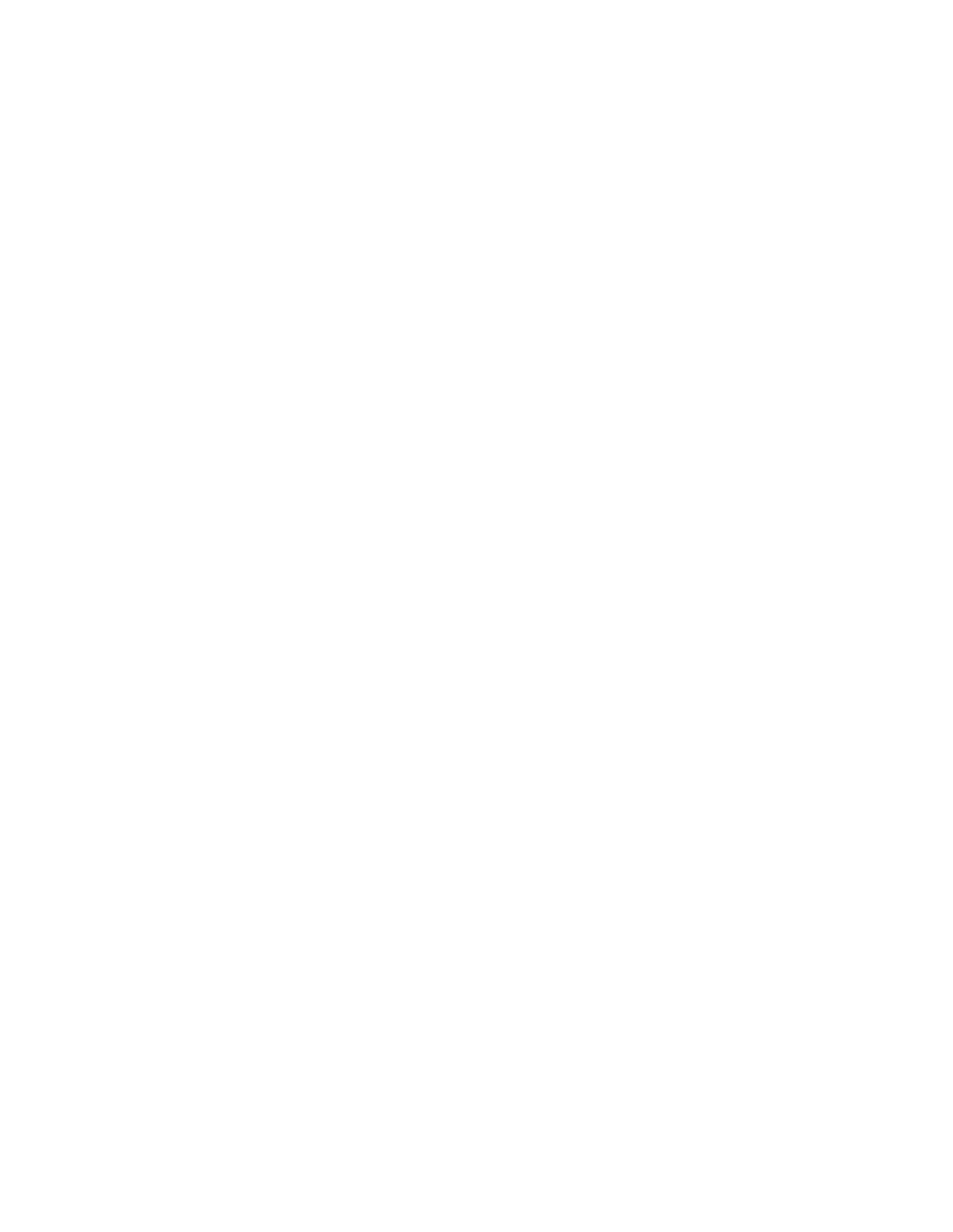## TABLE OF CONTENTS

| Baird's Global M&A Team                              | 1              |
|------------------------------------------------------|----------------|
| <b>Current M&amp;A Market Assessment</b>             | $\overline{2}$ |
| <b>Global M&amp;A Commentary and Deal Statistics</b> | 3              |
| U.S. M&A Commentary and Deal Statistics              | 7              |
| <b>Europe M&amp;A Commentary and Deal Statistics</b> | 12             |
| U.K. Cross-Border M&A Activity                       | 16             |
| Germany Cross-Border M&A Activity                    | 17             |
| Asia Commentary and Deal Statistics                  | 18             |
| China M&A Activity and Deal Statistics               | 19             |
| India M&A Activity and Deal Statistics               | 21             |
| Japan M&A Activity                                   | 23             |
| <b>Public Company M&amp;A Metrics</b>                | 24             |
| <b>Transaction Spotlight</b>                         | 31             |
| <b>Recent Baird M&amp;A Transactions</b>             | 32             |

**For information regarding our industry teams and bankers, please visit:** <http://www.rwbaird.com/investment-banking/team/industry>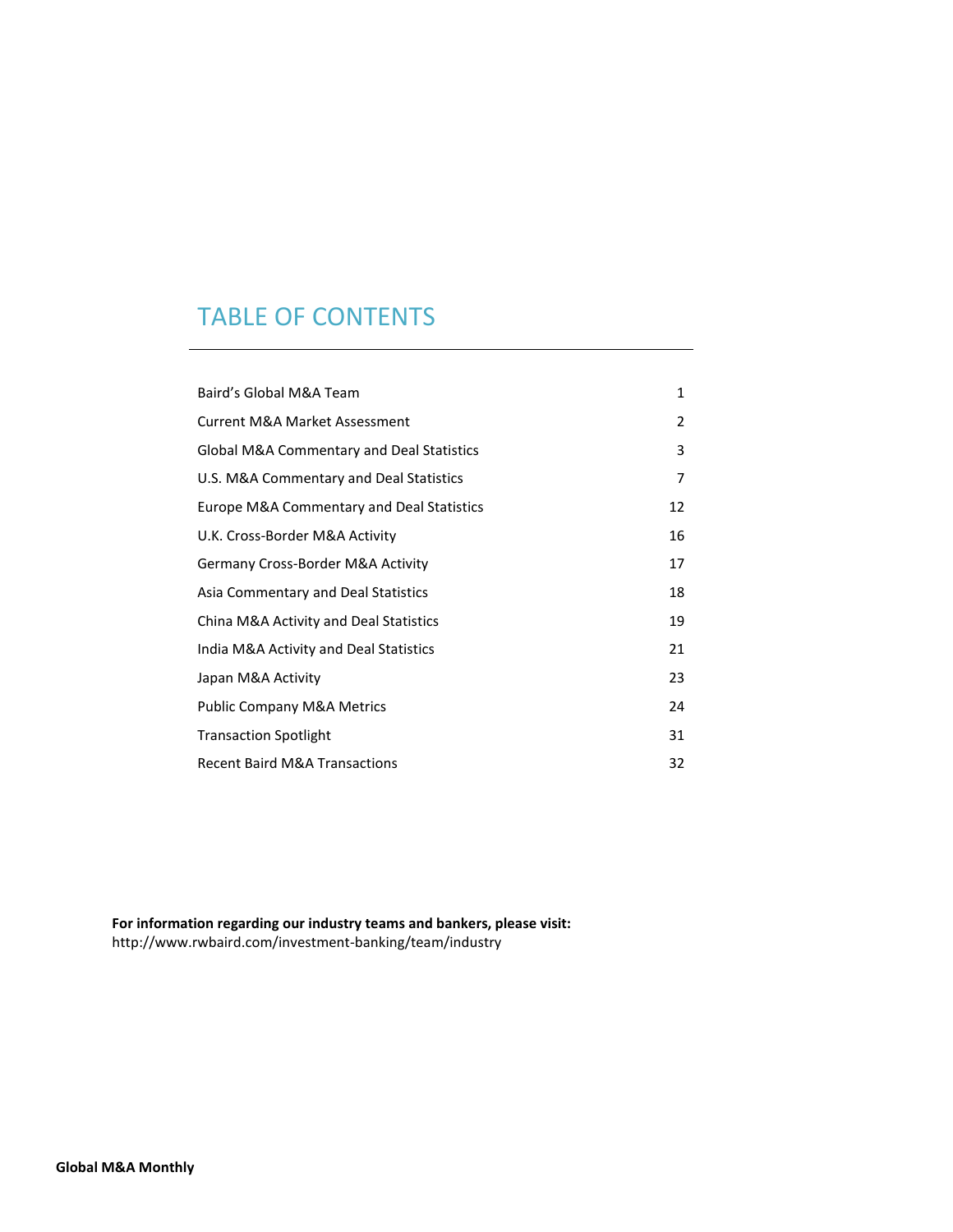# Baird's Global M&A Team



Christopher C. McMahon Managing Director Head of Global M&A +1.312.609.4983 cmcmahon@rwbaird.com



Brian P. McDonagh Managing Director Co-Head of Global M&A +1.704.553.6611 bmcdonagh@rwbaird.com



Michael Lindemann Managing Director Co-Head of North American M&A +1.414.298.7408 mlindemann@rwbaird.com



Todd Noffke Managing Director Co-Head of North American M&A +1.312.609.7006 tnoffke@rwbaird.com



David M. Silver Managing Director Head of European Investment Banking +44.20.7667.8216 dsilver@rwbaird.com



Anne-Marie Peterson Managing Director Head of Debt Advisory +1.646.557.2334 ampeterson@rwbaird.com



Paul Bail Managing Director Head of European Debt Advisory +44.20.7667.8271 pbail@rwbaird.com



Thomas Fetzer Managing Director Head of DACH Investment Banking +49.69.1301.4920 tfetzer@rwbaird.com



Lydia Xu Managing Director Head of China Investment Banking +86.21.6182.3759 lxu@rwbaird.com.cn



Satoshi Matsumoto Managing Director Director of Japan M&A +1.646.557.3201 smatsumoto@rwbaird.com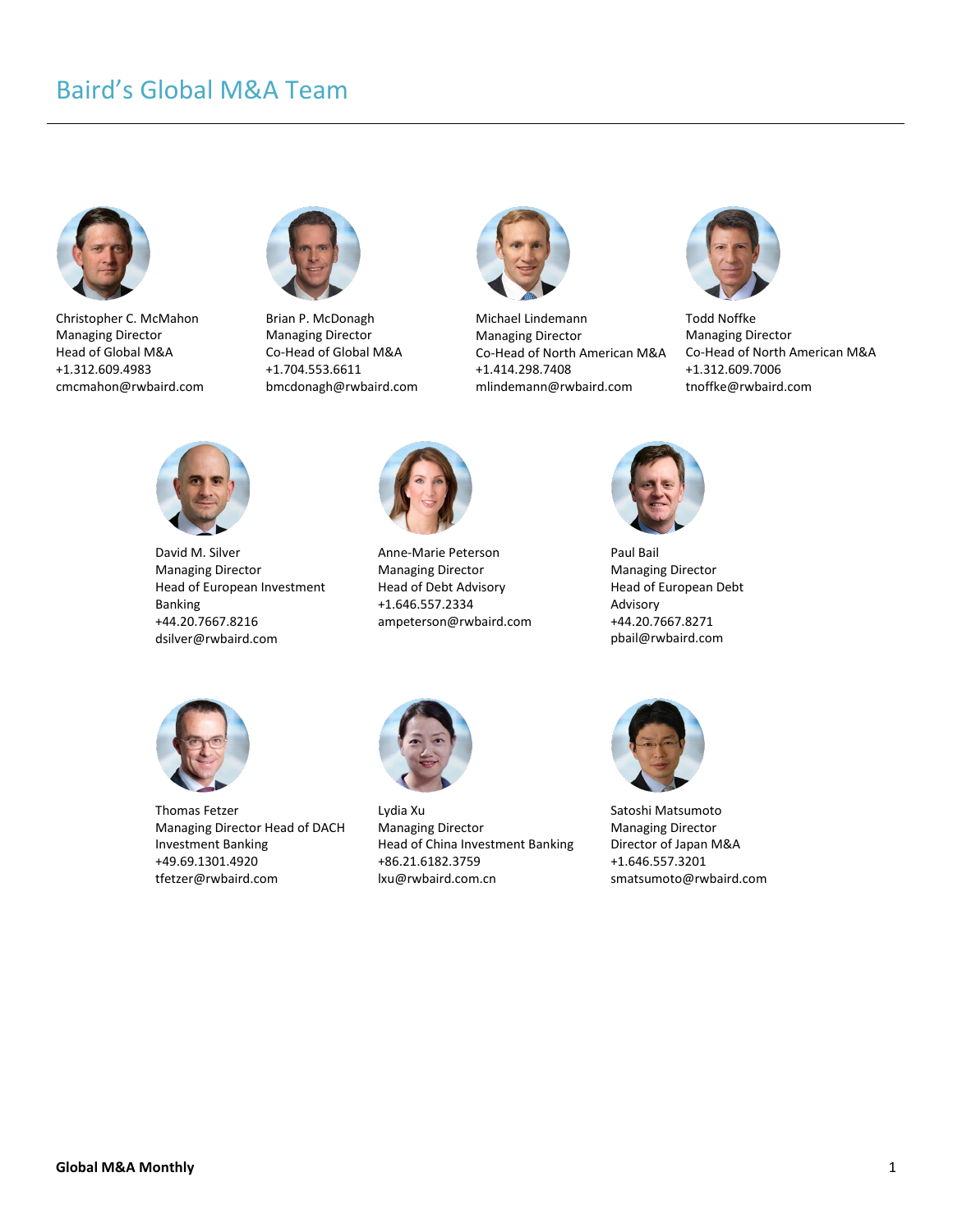## Current M&A Market Assessment

Please see below for our current perspective on the M&A environment amid the COVID-19 crisis, along with our views on where the M&A market may be headed in the future. While we expect most deals that have been placed on hold to eventually be completed, we also note that the M&A market generally took a significant amount of time to recover after past prolonged market shocks (e.g., 2001-2002, 2008-2009).

|                                        | <b>Start of 2020</b>                                                                                                                                               | <b>Current (COVID-19 Crisis)</b>                                                                                                            | <b>Future (Post-COVID-19)</b>                                                                                                      |
|----------------------------------------|--------------------------------------------------------------------------------------------------------------------------------------------------------------------|---------------------------------------------------------------------------------------------------------------------------------------------|------------------------------------------------------------------------------------------------------------------------------------|
|                                        | . .                                                                                                                                                                |                                                                                                                                             |                                                                                                                                    |
| <b>Seller Sentiment</b>                | Strong seller sentiment entering<br>2020; M&A backlogs and overall<br>sell-side M&A market at / near<br>record levels                                              | Most sellers choosing to wait out<br>crisis instead of selling at a<br>discount vs. previous value<br>expectations                          | Sellers likely to return to market<br>once financial visibility returns<br>and a level of valuation discovery<br>has occurred      |
|                                        |                                                                                                                                                                    |                                                                                                                                             |                                                                                                                                    |
| <b>Financial Sponsors</b>              | Sponsors generally aggressive<br>(particularly for best assets),<br>supported by strong financing<br>markets; increasing scrutiny<br>around economic cycle         | Sponsors orienting focus toward<br>(i) own portfolio management<br>and (ii) opportunistic / structured<br>capital deployment                | Sponsors have a tremendous<br>amount of capital to deploy;<br>return of financing markets will<br>enable activity                  |
|                                        |                                                                                                                                                                    |                                                                                                                                             |                                                                                                                                    |
| <b>Strategic Buyers</b>                | M&A often agenda item "one,<br>two, and three" for corporate<br>boards; active strategic M&A<br>market                                                             | Most strategics focused on<br>managing their own operations<br>and liquidity; very limited focus<br>on M&A                                  | Strategic return to M&A will<br>depend on overall financial /<br>business recovery confidence<br>levels and market sentiment       |
|                                        |                                                                                                                                                                    |                                                                                                                                             |                                                                                                                                    |
| <b>Financing</b><br><b>Environment</b> | Financing market generally<br>constructive; however, high<br>discrepancy in leverage available<br>for highly scaled / recession-<br>resilient assets vs. cyclicals | Public financing market<br>effectively shut for new deal<br>financing, with direct lenders<br>filling some of the gaps in select<br>sectors | Highly dependent on overall<br>economic recovery and visibility                                                                    |
|                                        |                                                                                                                                                                    |                                                                                                                                             |                                                                                                                                    |
| <b>Valuation</b><br><b>Environment</b> | Highly constructive valuation<br>environment, particularly for A<br>and B assets; public markets at<br>all-time highs                                              | Public market off substantially;<br>highly opaque and challenging<br>environment given uncertainty<br>and inability to forecast             | Many believe public markets /<br>values could recover quickly;<br>however, M&A valuations often<br>lag return of public valuations |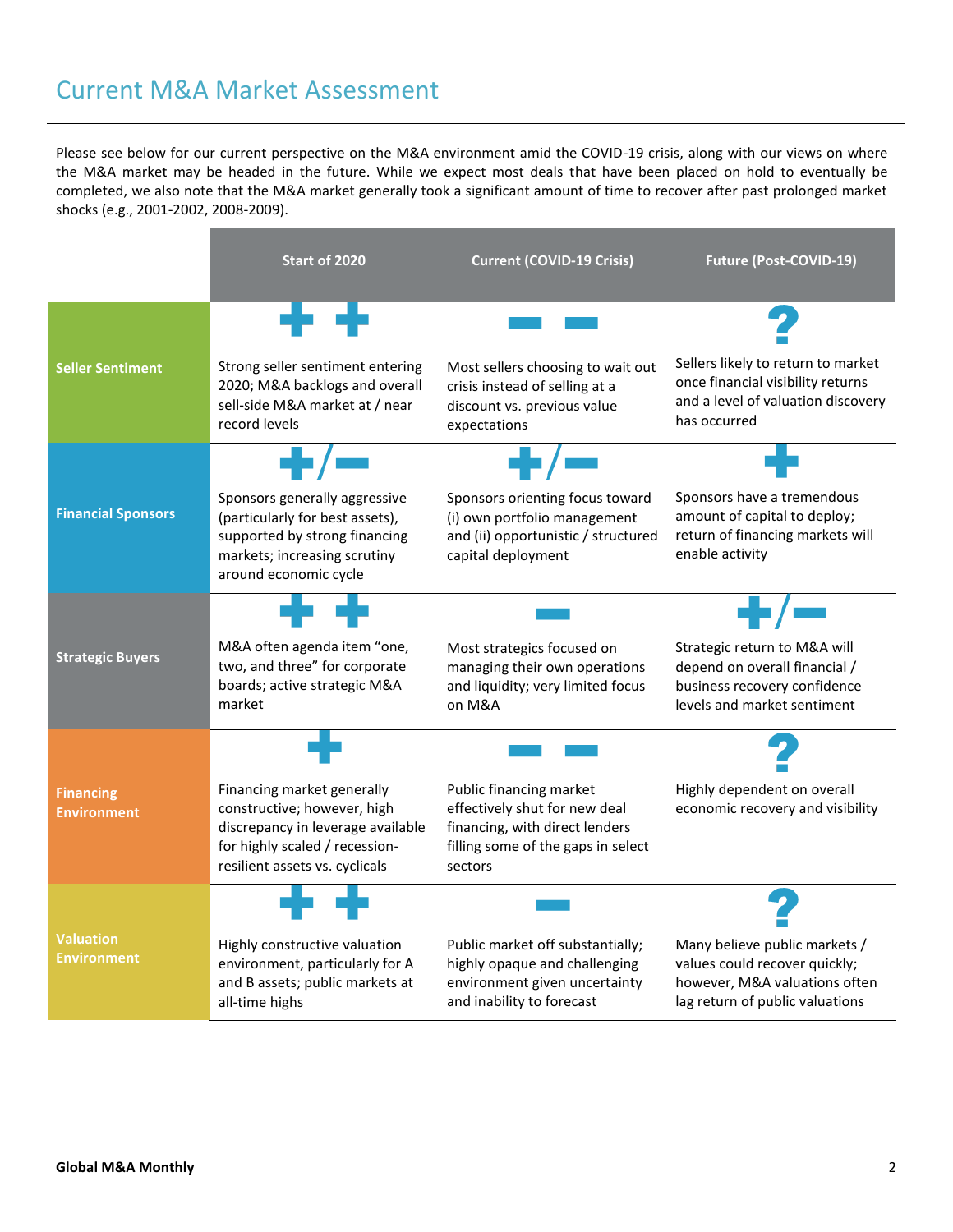## Global M&A Commentary

As noted on the prior page, the COVID-19 situation has shifted most key variables for M&A activity into negative territory, with this dynamic becoming apparent in the M&A data for March. The global deal count in March fell 20.5% to 2,019, which was below the LTM mean of 2,489. Dollar volume decreased 45.7% to \$162.2 billion, trailing the LTM average of \$230.7 billion. In the middle market, the number of transactions was down 21.1%, and dollar value declined 32.8%.

Global M&A dollar metrics tracked under prior-year levels in Q1 2020. Announced dollar volume contracted 38.2% to \$513.1 billion, while the number of deals was down 7.5% to 6,740. In the middle market, the year-to-date transaction total declined 7.0%, and dollar value was 15.8% under the prior-year level.

In addition to taking a massive human toll, COVID-19 is leading to off-the-charts levels of economic disruption. While backward-looking data is not keeping pace with new economic realities at this stage, it is worth noting that the global all-industry purchasing managers index (PMI) for March dropped to the lowest mark in 11 years, including the weakest services reading in survey history. Looking ahead, the OECD reported a sharp drop to its composite leading indicator to the lowest level since 2009 while underscoring its reduced predictive value due to uncertainty about the duration of lockdown measures caused by COVID-19. Economic forecasters have issued (and often revised) a wide range of estimates for global GDP in Q1, Q2, and 2020, with full-year projections currently centering on a decline of 2-3%. These expectations incorporate extensive fiscal and monetary policy efforts from the governments and central banks of leading economies in an effort to offset a portion of the damage caused by business shutdowns and lower demand.

Severe dislocation in the global credit markets was evident through March, with only direct lenders demonstrating any appetite for deals. The public leveraged finance markets were effectively shut for new business during most of March, as concerns about COVID-19, liquidity, defaults, downgrades, and fund outflows pushed lenders to the sidelines. These factors also weighed heavily on secondary markets, where values sank to the lowest levels since the global financial crisis before partially rebounding, helped by the prospects of central banks purchasing corporate debt. While direct lenders are also attuned to elevated risks, completed transaction activity in March approached the deal flow of preceding months, albeit at higher prices and lower leverage. In addition, many private credit providers who focused on portfolio reviews of existing credits in the first part of the COVID-19 crisis now have more bandwidth to assess new deals with borrowers, particularly those with manageable risk profiles. Although early April witnessed a trickle of public deals as volatility in the capital markets subsided and additional monetary policy support emerged, direct lenders with committed funds appear likely to represent the primary source of leveraged financing until market participants get a better handle on the economic impact of COVID-19 beyond the near term.

Global equity markets entered bear market territory during March, when the five major indices shown in the chart below dropped an average of 12.6%. With these indices down 21.0% on average in Q1, lower valuations for public equities could depress multiples that prospective acquirors are willing to pay for M&A targets in the near term.

Note: See pages 7, 12, and 18 for specific U.S., Europe, and Asia commentary.



#### **Relative Performance of Global Market Indices**

Source: Capital IQ.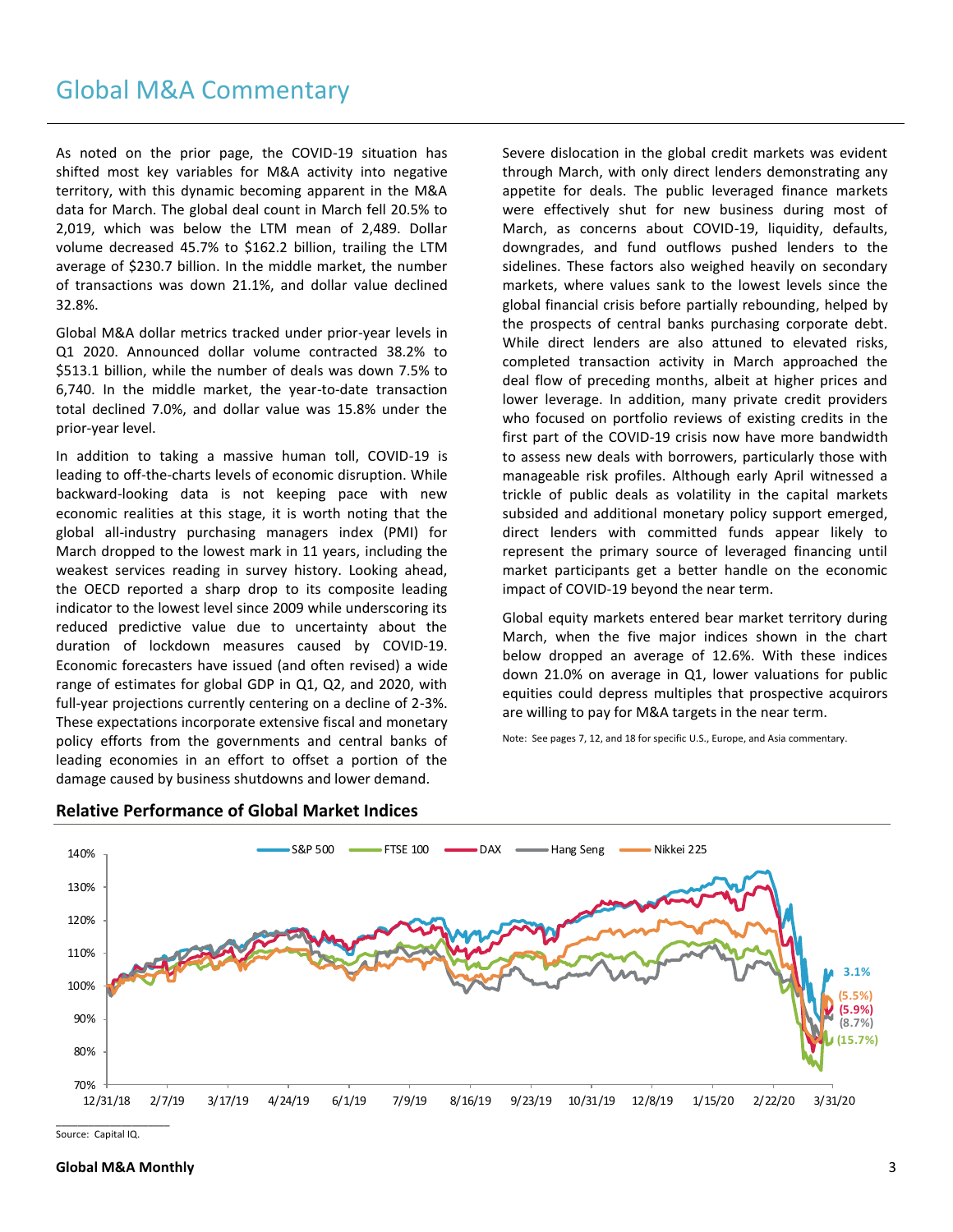# Global M&A Activity



### **Global M&A Activity**

 $\overline{\phantom{a}}$  , where  $\overline{\phantom{a}}$  , where  $\overline{\phantom{a}}$ 

Source: Dealogic and Robert W. Baird & Co. Incorporated M&A Market Analysis. YTD as of March 31.

Note: Middle-market transactions defined as those with a disclosed transaction value of less than \$1 billion. Figures exclude transactions involving minority stakes, stock repurchases, and spin-offs.



### **Global Middle-Market M&A Activity**

Source: Dealogic and Robert W. Baird & Co. Incorporated M&A Market Analysis. YTD as of March 31.

Note: Middle-market transactions defined as those with a disclosed transaction value of less than \$1 billion. Figures exclude transactions involving minority stakes, stock repurchases, and spin-offs.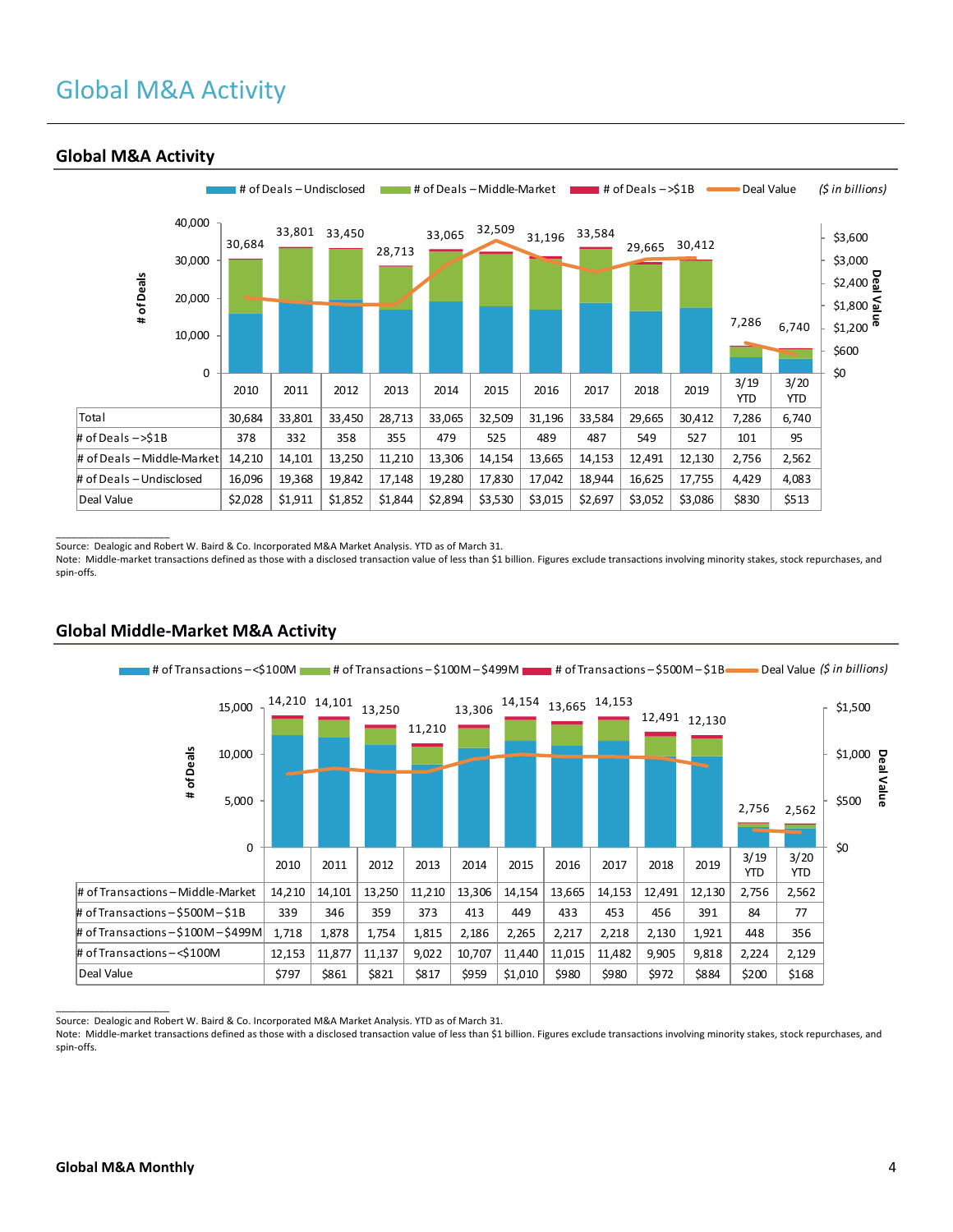## Global M&A Deal Statistics

|                          |       | Number of Deals - March |            | Deal Value – March |           |            |  |
|--------------------------|-------|-------------------------|------------|--------------------|-----------|------------|--|
| (\$ in millions)         | 2019  | 2020                    | % Change   | 2019               | 2020      | % Change   |  |
| North America            | 927   | 763                     | (17.7%)    | \$163,318          | \$109,220 | (33.1%)    |  |
| $- U.S.$                 | 848   | 695                     | (18.0%)    | \$143,067          | \$95,831  | (33.0%)    |  |
|                          |       |                         |            |                    |           |            |  |
| Central / South America  | 49    | 58                      | 18.4%      | \$3,960            | \$4,949   | 25.0%      |  |
|                          |       |                         |            |                    |           |            |  |
| Europe                   | 869   | 668                     | (23.1%)    | \$54,832           | \$81,003  | 47.7%      |  |
| $- U.K.$                 | 239   | 204                     | (14.6%)    | \$20,752           | \$46,474  | 123.9%     |  |
| - Germany                | 106   | 79                      | (25.5%)    | \$14,078           | \$14,734  | 4.7%       |  |
|                          |       |                         |            |                    |           |            |  |
| Africa / Middle East     | 84    | 52                      | (38.1%)    | \$81,641           | \$2,521   | (96.9%)    |  |
|                          |       |                         |            |                    |           |            |  |
| Asia-Pacific (ex. Japan) | 489   | 390                     | (20.2%)    | \$39,885           | \$27,065  | (32.1%)    |  |
| - China                  | 320   | 288                     | $(10.0\%)$ | \$21,621           | \$11,893  | $(45.0\%)$ |  |
| $-$ India                | 67    | 30                      | (55.2%)    | \$7,157            | \$1,311   | (81.7%)    |  |
|                          |       |                         |            |                    |           |            |  |
| Japan                    | 344   | 264                     | (23.3%)    | \$5,224            | \$3,983   | (23.7%)    |  |
|                          |       |                         |            |                    |           |            |  |
| <b>Global Total</b>      | 2,540 | 2,019                   | (20.5%)    | \$298,509          | \$162,171 | (45.7%)    |  |

Source: Dealogic and Robert W. Baird & Co. Incorporated M&A Market Analysis.

 $\overline{\phantom{a}}$  ,  $\overline{\phantom{a}}$  ,  $\overline{\phantom{a}}$  ,  $\overline{\phantom{a}}$  ,  $\overline{\phantom{a}}$  ,  $\overline{\phantom{a}}$  ,  $\overline{\phantom{a}}$  ,  $\overline{\phantom{a}}$  ,  $\overline{\phantom{a}}$  ,  $\overline{\phantom{a}}$  ,  $\overline{\phantom{a}}$  ,  $\overline{\phantom{a}}$  ,  $\overline{\phantom{a}}$  ,  $\overline{\phantom{a}}$  ,  $\overline{\phantom{a}}$  ,  $\overline{\phantom{a}}$ 

Notes: Global Total will not equal the sum of the individual regions listed above, as cross-border transactions are reflected in both the target's and acquiror's respective regions. Figures exclude transactions involving minority stakes, stock repurchases, and spin-offs.

Historical M&A data is subject to revision, particularly as additional deals from past periods enter the M&A database.

|                          |       | Number of Deals – YTD |           | Deal Value - YTD |           |           |  |
|--------------------------|-------|-----------------------|-----------|------------------|-----------|-----------|--|
| $(5$ in millions)        | 2019  | 2020                  | % Change  | 2019             | 2020      | % Change  |  |
| North America            | 3,113 | 2,783                 | (10.6%)   | \$531,834        | \$528,659 | $(0.6\%)$ |  |
| $- U.S.$                 | 2,569 | 2,533                 | (1.4% )   | \$499,086        | \$267,646 | (46.4%)   |  |
|                          |       |                       |           |                  |           |           |  |
| Central / South America  | 189   | 185                   | $(2.1\%)$ | \$24,939         | \$11,966  | (52.0%)   |  |
|                          |       |                       |           |                  |           |           |  |
| Europe                   | 2,581 | 2,388                 | (7.5%)    | \$132,762        | \$214,310 | 61.4%     |  |
| $- U.K.$                 | 732   | 598                   | (18.3%)   | \$41,632         | \$76,151  | 82.9%     |  |
| - Germany                | 335   | 292                   | (12.8%)   | \$32,360         | \$60,355  | 86.5%     |  |
|                          |       |                       |           |                  |           |           |  |
| Africa / Middle East     | 210   | 199                   | (5.2%)    | \$19,850         | \$99,975  | 403.6%    |  |
|                          |       |                       |           |                  |           |           |  |
| Asia-Pacific (ex. Japan) | 1,327 | 1,067                 | (19.6%)   | \$128,223        | \$74,207  | (42.1%)   |  |
| - China                  | 776   | 683                   | (12.0%)   | \$72,140         | \$33,440  | (53.6%)   |  |
| - India                  | 196   | 106                   | (45.9%)   | \$17,390         | \$8,283   | (52.4%)   |  |
|                          |       |                       |           |                  |           |           |  |
| Japan                    | 898   | 769                   | (14.4%)   | \$22,760         | \$19,671  | (13.6%)   |  |
|                          |       |                       |           |                  |           |           |  |
| <b>Global Total</b>      | 7,286 | 6,740                 | (7.5%)    | \$829,716        | \$513,084 | (38.2%)   |  |
|                          |       |                       |           |                  |           |           |  |

Source: Dealogic and Robert W. Baird & Co. Incorporated M&A Market Analysis. YTD as of March 31.

Notes: Global Total will not equal the sum of the individual regions listed above, as cross-border transactions are reflected in both the target's and acquiror's respective regions.

Figures exclude transactions involving minority stakes, stock repurchases, and spin-offs.

Historical M&A data is subject to revision, particularly as additional deals from past periods enter the M&A database.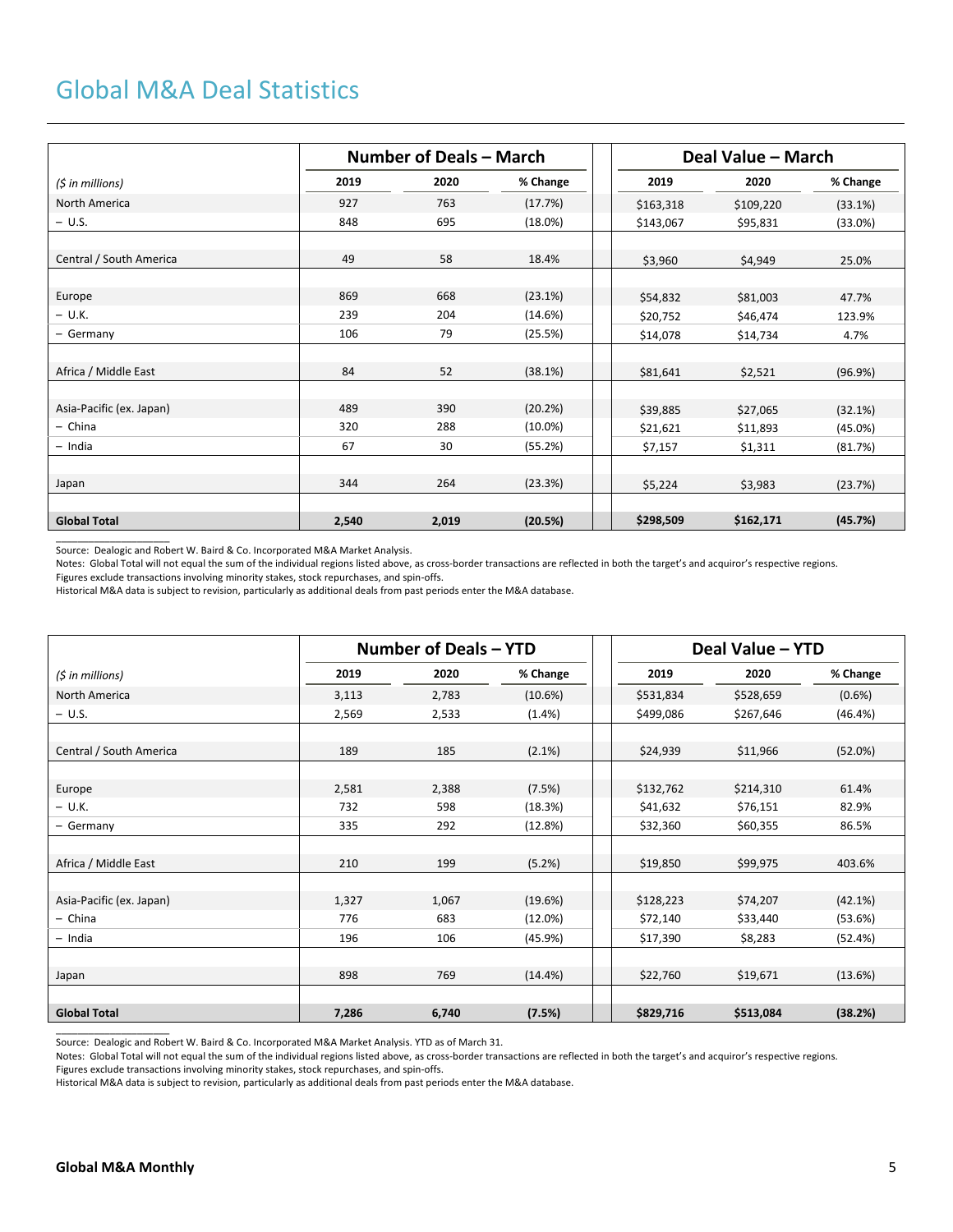## Global Middle-Market M&A Deal Statistics

|                          |       | Number of Deals - March |            |          | Deal Value - March |          |
|--------------------------|-------|-------------------------|------------|----------|--------------------|----------|
| (\$ in millions)         | 2019  | 2020                    | % Change   | 2019     | 2020               | % Change |
| North America            | 285   | 269                     | (5.6%)     | \$27,610 | \$19,425           | (29.6%)  |
| $- U.S.$                 | 247   | 232                     | (6.1%)     | \$23,282 | \$17,905           | (23.1%)  |
|                          |       |                         |            |          |                    |          |
| Central / South America  | 24    | 18                      | (25.0%)    | \$2,893  | \$2,599            | (10.2%)  |
|                          |       |                         |            |          |                    |          |
| Europe                   | 253   | 207                     | (18.2%)    | \$22,191 | \$11,775           | (46.9%)  |
| $- U.K.$                 | 74    | 78                      | 5.4%       | \$6,644  | \$4,325            | (34.9%)  |
| - Germany                | 23    | 12                      | (47.8%)    | \$3,424  | \$2,507            | (26.8%)  |
|                          |       |                         |            |          |                    |          |
| Africa / Middle East     | 48    | 26                      | (45.8%)    | \$2,590  | \$1,500            | (42.1%)  |
|                          |       |                         |            |          |                    |          |
| Asia-Pacific (ex. Japan) | 333   | 232                     | (30.3%)    | \$21,490 | \$11,231           | (47.7%)  |
| - China                  | 224   | 165                     | (26.3%)    | \$14,511 | \$7,784            | (46.4%)  |
| $-$ India                | 45    | 18                      | $(60.0\%)$ | \$3,177  | \$1,311            | (58.7%)  |
|                          |       |                         |            |          |                    |          |
| Japan                    | 126   | 93                      | (26.2%)    | \$3,974  | \$4,032            | 1.5%     |
|                          |       |                         |            |          |                    |          |
| <b>Global Total</b>      | 1.004 | 792                     | (21.1%)    | \$67,268 | \$45,204           | (32.8%)  |
|                          |       |                         |            |          |                    |          |

Source: Dealogic and Robert W. Baird & Co. Incorporated M&A Market Analysis.

Notes: Global Total will not equal the sum of the individual regions listed above, as cross-border transactions are reflected in both the target's and acquiror's respective regions. Figures exclude transactions involving minority stakes, stock repurchases, and spin-offs.

Historical M&A data is subject to revision, particularly as additional deals from past periods enter the M&A database.

|                          |       | Number of Deals - YTD |            | Deal Value - YTD |           |           |  |
|--------------------------|-------|-----------------------|------------|------------------|-----------|-----------|--|
| (5 in millions)          | 2019  | 2020                  | % Change   | 2019             | 2020      | % Change  |  |
| North America            | 1,037 | 857                   | (17.4%)    | \$104,394        | \$84,193  | (19.4%)   |  |
| $- U.S.$                 | 751   | 814                   | 8.4%       | \$75,046         | \$72,353  | $(3.6\%)$ |  |
|                          |       |                       |            |                  |           |           |  |
| Central / South America  | 70    | 64                    | (8.6%)     | \$8,368          | \$10,899  | 30.2%     |  |
|                          |       |                       |            |                  |           |           |  |
| Europe                   | 766   | 699                   | (8.7%)     | \$61,897         | \$50,493  | (18.4%)   |  |
| $- U.K.$                 | 234   | 230                   | (1.7%)     | \$19,579         | \$17,573  | (10.2%)   |  |
| - Germany                | 68    | 48                    | (29.4%)    | \$8,512          | \$7,289   | (14.4%)   |  |
|                          |       |                       |            |                  |           |           |  |
| Africa / Middle East     | 112   | 108                   | (3.6%)     | \$5,823          | \$6,905   | 18.6%     |  |
|                          |       |                       |            |                  |           |           |  |
| Asia-Pacific (ex. Japan) | 840   | 654                   | (22.1%)    | \$56,876         | \$35,591  | (37.4%)   |  |
| - China                  | 515   | 415                   | (19.4%)    | \$34,710         | \$21,861  | (37.0%)   |  |
| - India                  | 121   | 69                    | $(43.0\%)$ | \$7,216          | \$4,779   | (33.8%)   |  |
|                          |       |                       |            |                  |           |           |  |
| Japan                    | 324   | 295                   | $(9.0\%)$  | \$14,881         | \$15,623  | 5.0%      |  |
|                          |       |                       |            |                  |           |           |  |
| <b>Global Total</b>      | 2,756 | 2,562                 | (7.0%)     | \$199,724        | \$168,237 | (15.8%)   |  |

Source: Dealogic and Robert W. Baird & Co. Incorporated M&A Market Analysis. YTD as of March 31.

Notes: Global Total will not equal the sum of the individual regions listed above, as cross-border transactions are reflected in both the target's and acquiror's respective regions.

Figures exclude transactions involving minority stakes, stock repurchases, and spin-offs.

Historical M&A data is subject to revision, particularly as additional deals from past periods enter the M&A database.

 $\overline{\phantom{a}}$  , where  $\overline{\phantom{a}}$  , where  $\overline{\phantom{a}}$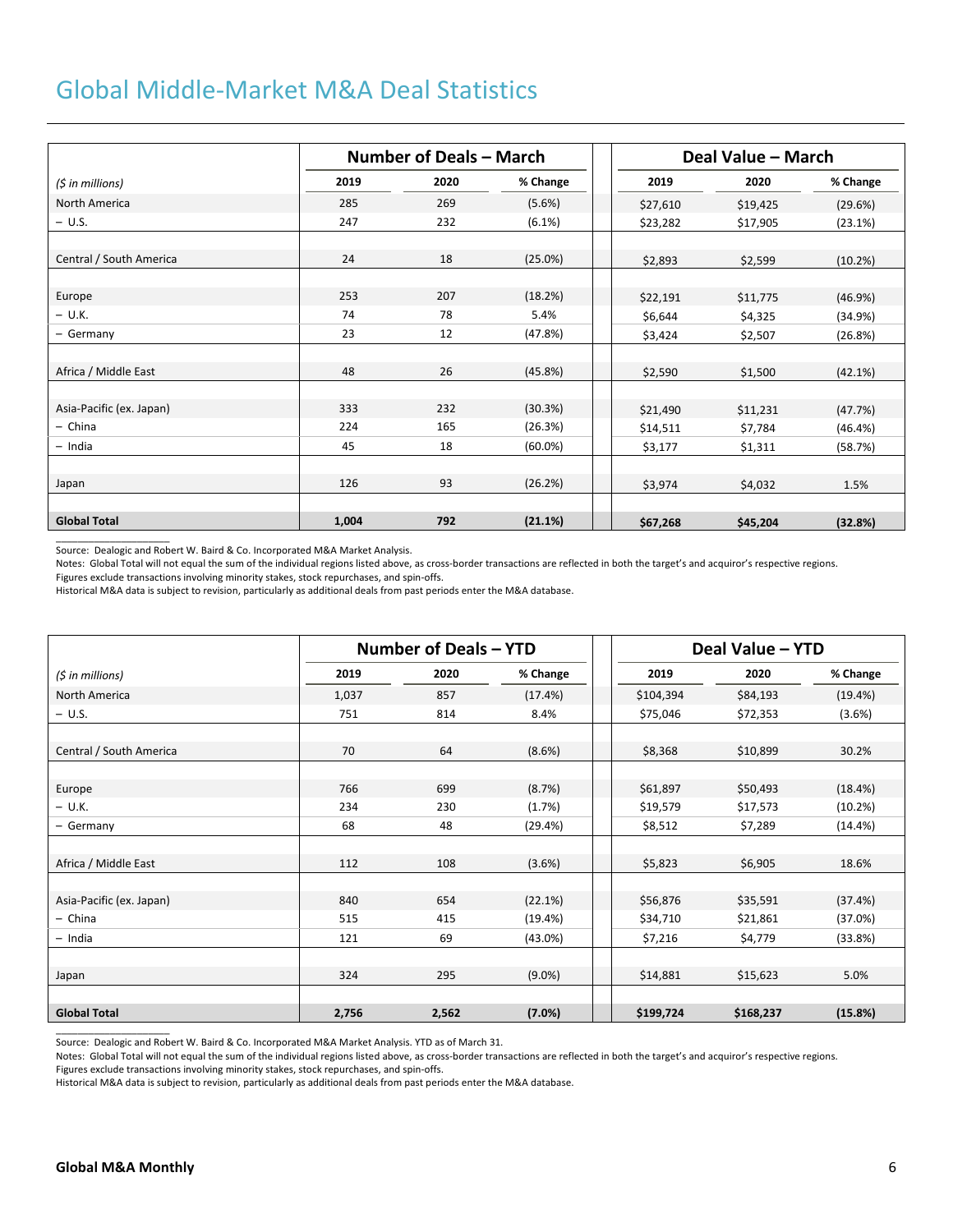## **TOUGH BACKDROP EVIDENT IN MARCH M&A DATA**

The poor near-term environment for M&A activity started to become apparent in March's data, with deeper declines possible in upcoming months. The U.S. deal count for March declined 18.0% to 695, trailing the LTM average of 896. Dollar volume dropped 33.0% to \$95.8 billion, below the LTM mean of \$126.3 billion. In the U.S. middle market, the number of deals was down 6.1%, and dollar value decreased 23.1%.

The latest updates on the U.S. economy foreshadowed further weakness in the months ahead. The jobs report for March included the first monthly decline in payrolls since September 2010. The headline unemployment rate is set to spike upward, as initial weekly jobless claims reached 22 million in the past four weeks. The combination of job losses and a bleak near-term outlook led to consumer confidence dropping to the lowest mark in more than three years and factored into a steep fall-off in discretionary consumer spending, which is also being limited by widespread business closures. Recently implemented fiscal policy, led by the CARES Act, is intended to mitigate the economic damage caused by the response to COVID-19. In addition, the Federal Reserve is implementing an extensive set measures designed to support new government programs and keep financial systems functioning during the pandemic. Despite unprecedented federal actions, Q2 GDP is widely expected to contract severely, with the larger open question being the nature of the subsequent economic recovery.

The U.S. public leveraged finance markets were essentially closed during March, while private credit markets have remained accessible for high quality opportunities. Direct lenders with committed funds (and not subject to leverage) are still completing deals, as U.S. deal activity in March was just below the average of the prior six months. The vast majority of private credit transactions in March were related to M&A, with many committed prior to the COVID-19 shutdown. Leverage for direct lender deals seems to be 0.25- 0.5x inside pre-COVID-19 levels, while pricing has been adjusted up 75-200 bps for the new risk paradigm. Borrowers in new deals typically are appropriately capitalized and insulated from COVID-19 headwinds. Also of note, many direct lenders have focused on managing stressed portfolios and secondary market opportunities. Data points in the U.S. syndicated leveraged finance markets in March included the lowest loan issuance in nine years, the least high yield volume since December 2018, hefty secondary market losses, and massive leveraged finance fund outflows. Despite an uptick in public market fundamentals since late March, we expect recent lending market trends to persist in the near term given widespread economic weakness and uncertainty.

Even with a rebound in the latter part of the month, the U.S. equity markets suffered heavy losses during March due to investor anxiety about the economic impact of business showdowns and reduced demand due to COVID-19. The S&P 500 ended March down 12.5% for the month, bringing the Q1 decline to 20.0%. A substantial number of planned IPOs remain in the backlog as issuers await a possible window at higher market valuations and with lower volatility.

#### *U.S. M&A Activity*

- In the U.S. M&A market during March, the deal count of 695 represented a year-over-year decrease of 18.0% and was below the LTM average of 896. Dollar volume of \$95.8 billion was 33.0% below the year-ago figure and was under the LTM mean of \$126.3 billion.
- Year to date, the transaction count was down 1.4% to 2,533. Dollar volume decreased 46.4% to \$267.6 billion. Lower volume was mostly a function of the middlemarket segment, as dollar volume for billion-dollar-plus deals contracted 53.9%.
- For the LTM period, the number of announced transactions was up 18.8% to 10,757. Dollar volume decreased 10.4% to \$1.52 trillion.

#### *U.S. Middle-Market Activity*

- U.S. middle-market M&A metrics were down in March. The deal count decreased 6.1% to 232, below the LTM average of 302. Dollar volume of \$17.9 billion (-23.1%) was less than the LTM mean of \$29.0 billion.
- In Q1 2020, the number of announced transactions increased 8.4% to 814. Dollar volume was down 3.6% to \$72.4 billion.
- For the LTM period, the deal count was up 21.1% to 3,624. Dollar volume decreased 6.7% to \$348.4 billion.
- In the U.S. middle market, the median EBITDA transaction multiple for the LTM period ended in March was 10.1x. The median valuation during the last six months (October 2019 through March 2020) was also 10.1x, equaling the median figure during the preceding six months (April 2019 through September 2019).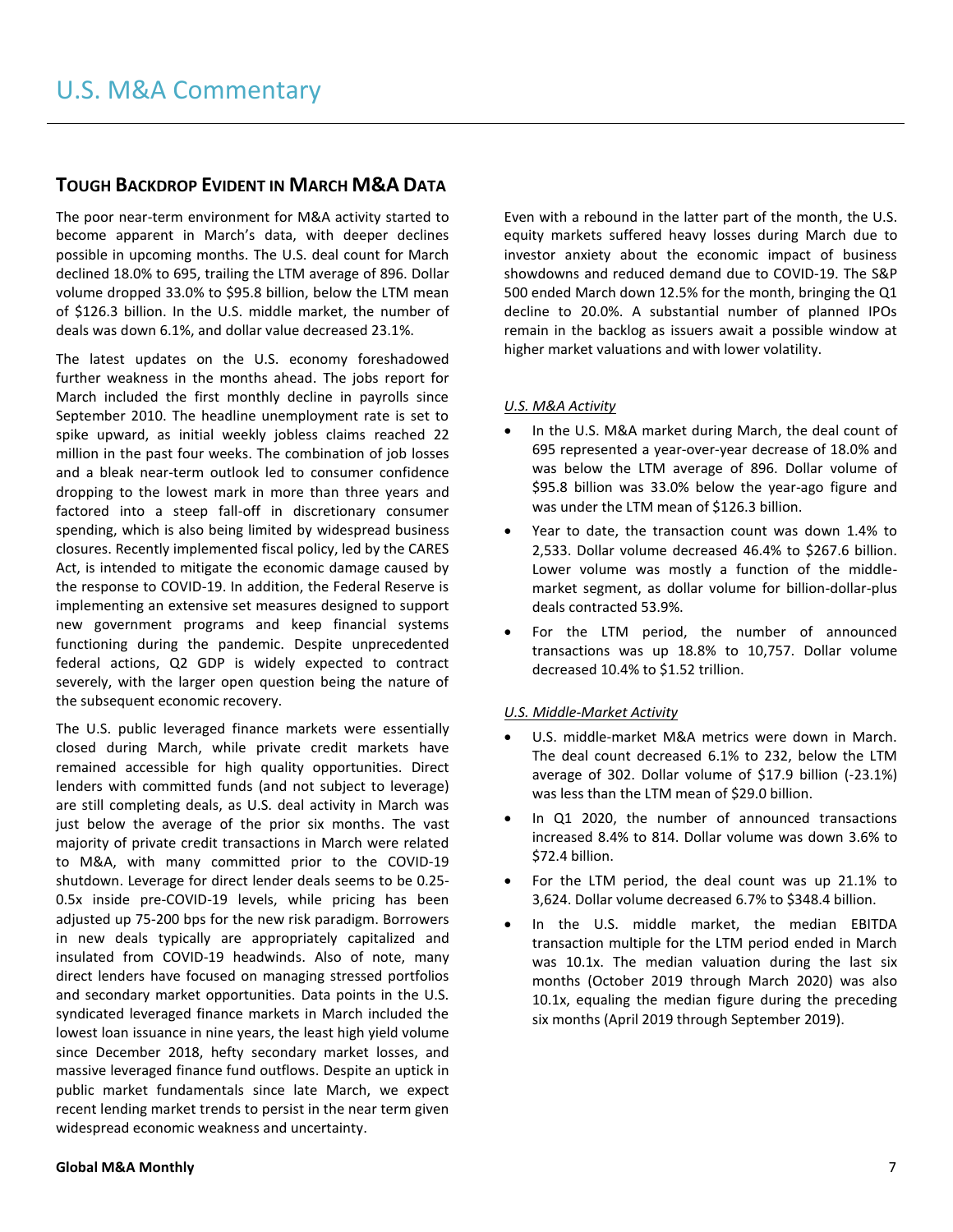

### **U.S. M&A Activity**

 $\overline{\phantom{a}}$  , where  $\overline{\phantom{a}}$  , where  $\overline{\phantom{a}}$ Source: Dealogic and Robert W. Baird & Co. Incorporated M&A Market Analysis. YTD as of March 31.

Note: Middle-market transactions defined as those with a disclosed transaction value of less than \$1 billion. Figures exclude transactions involving minority stakes, stock repurchases, and spin-offs.



### **U.S. Middle-Market M&A Activity**

Source: Dealogic and Robert W. Baird & Co. Incorporated M&A Market Analysis. YTD as of March 31.

Note: Middle-market transactions defined as those with a disclosed transaction value of less than \$1 billion. Figures exclude transactions involving minority stakes, stock repurchases, and spin-offs.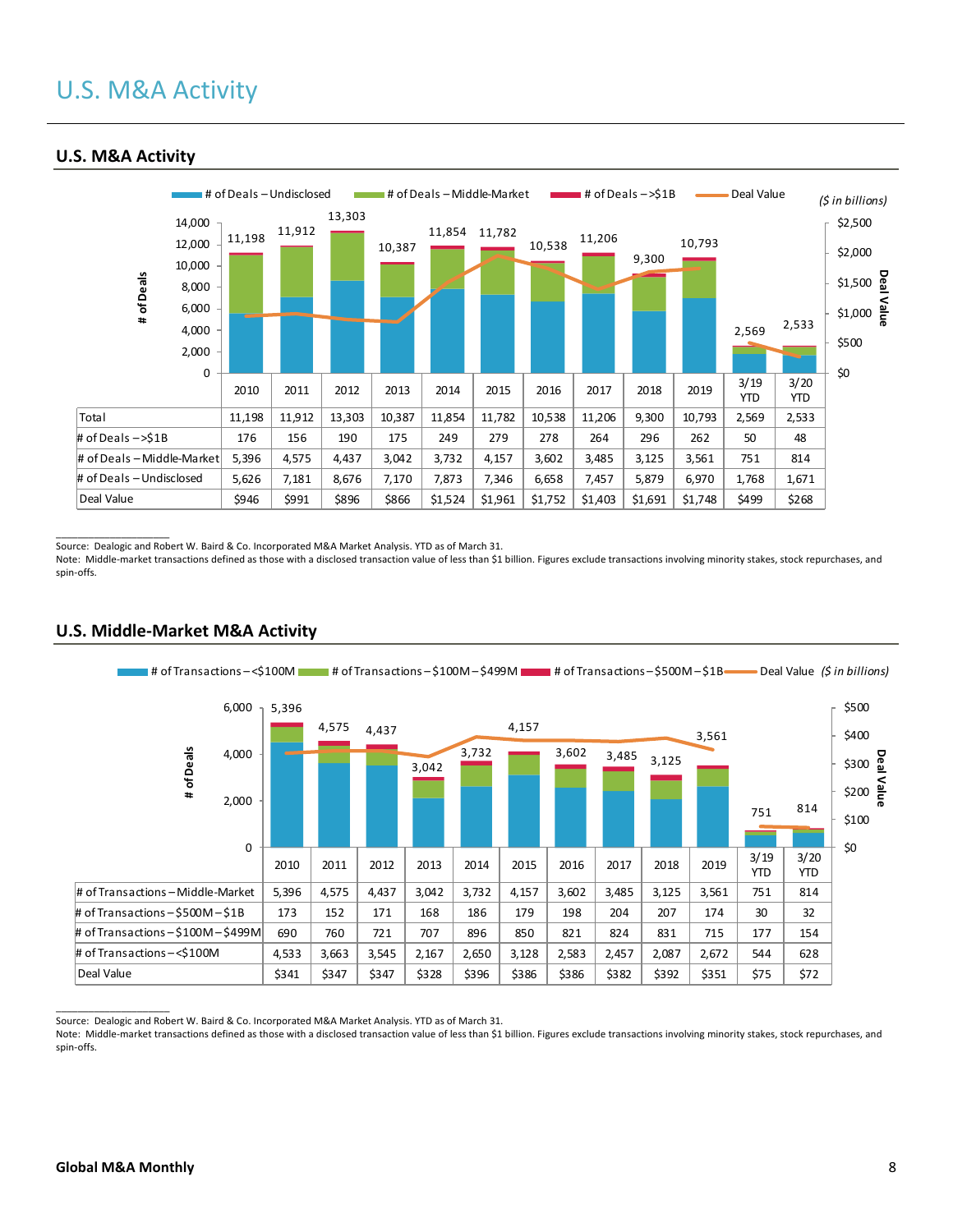# U.S. Middle-Market M&A Deal Statistics

|                            | <b>Number of Deals</b> |        |            | <b>Deal Value</b>          |             |             |            |
|----------------------------|------------------------|--------|------------|----------------------------|-------------|-------------|------------|
|                            | 2019                   | 2020   | % Change   | (5 in millions)            | 2019        | 2020        | % Change   |
| March                      |                        |        |            | March                      |             |             |            |
| <\$100M                    | 184                    | 182    | $(1.1\%)$  | $<$ \$100M                 | \$4,957     | \$4,424     | (10.8%)    |
| \$100M-\$499M              | 53                     | 44     | (17.0%)    | \$100M-\$499M              | \$11,357    | \$9,612     | (15.4%)    |
| \$500M-\$1,000M            | 10                     | 6      | $(40.0\%)$ | \$500M-\$1,000M            | \$6,969     | \$3,870     | (44.5%)    |
| <b>Total Middle Market</b> | 247                    | 232    | (6.1%)     | <b>Total Middle Market</b> | \$23,282    | \$17,905    | (23.1%)    |
| <b>Monthly Average</b>     | 249                    | 302    | 21.1%      | Monthly Average            | \$31,115    | \$29,037    | (6.7%)     |
| >\$1,000M                  | 21                     | 10     | (52.4%)    | $>$ \$1,000M               | \$119,784   | \$77,925    | (34.9%)    |
| Undisclosed                | 580                    | 453    | (21.9%)    | Undisclosed                | $**$        | $**$        | $***$      |
| <b>Total</b>               | 848                    | 695    | (18.0%)    | <b>Total</b>               | \$143,067   | \$95,831    | (33.0%)    |
| Monthly Average            | 754                    | 896    | 18.8%      | Monthly Average            | \$141,040   | \$126,339   | $(10.4\%)$ |
| <b>YTD</b>                 |                        |        |            | <b>YTD</b>                 |             |             |            |
| <\$100M                    | 544                    | 628    | 15.4%      | $<$ \$100M                 | \$15,612    | \$15,543    | (0.4% )    |
| \$100M-\$499M              | 177                    | 154    | $(13.0\%)$ | \$100M-\$499M              | \$38,724    | \$34,760    | (10.2%)    |
| \$500M-\$1,000M            | 30                     | 32     | 6.7%       | \$500M-\$1,000M            | \$20,710    | \$22,050    | 6.5%       |
| <b>Total Middle Market</b> | 751                    | 814    | 8.4%       | <b>Total Middle Market</b> | \$75,046    | \$72,353    | (3.6%)     |
| >\$1,000M                  | 50                     | 48     | $(4.0\%)$  | $>$ \$1.000M               | \$424,040   | \$195,293   | (53.9%)    |
| Undisclosed                | 1,768                  | 1,671  | (5.5%)     | Undisclosed                | $**$        | $**$        | $**$       |
| <b>Total</b>               | 2,569                  | 2,533  | (1.4%)     | <b>Total</b>               | \$499,086   | \$267,646   | (46.4%)    |
| <b>LTM</b>                 |                        |        |            | <b>LTM</b>                 |             |             |            |
| $<$ \$100M                 | 1,997                  | 2,756  | 38.0%      | $<$ \$100M                 | \$59,346    | \$70,498    | 18.8%      |
| \$100M-\$499M              | 807                    | 692    | (14.3%)    | \$100M-\$499M              | \$184,459   | \$156,014   | (15.4%)    |
| \$500M-\$1,000M            | 189                    | 176    | (6.9%)     | \$500M-\$1.000M            | \$129,570   | \$121,932   | (5.9%)     |
| <b>Total Middle Market</b> | 2,993                  | 3,624  | 21.1%      | <b>Total Middle Market</b> | \$373,375   | \$348,443   | (6.7%)     |
| >\$1,000M                  | 277                    | 260    | (6.1%)     | $>$ \$1,000M               | \$1,319,104 | \$1,167,620 | (11.5%)    |
| Undisclosed                | 5,783                  | 6,873  | 18.8%      | Undisclosed                | $\ast\ast$  | $\ast\ast$  | $**$       |
| <b>Total</b>               | 9,053                  | 10,757 | 18.8%      | <b>Total</b>               | \$1,692,479 | \$1,516,064 | (10.4%)    |

Source: Dealogic and Robert W. Baird & Co. Incorporated M&A Market Analysis. YTD and LTM as of March 31. Note: Figures exclude transactions involving minority stakes, stock repurchases, and spin-offs.

| U.S. Middle-Market Enterprise Value to Median EBITDA, EBIT, and Revenue Multiples |       |       |       |       |       |       |       |       |       |       |                    |
|-----------------------------------------------------------------------------------|-------|-------|-------|-------|-------|-------|-------|-------|-------|-------|--------------------|
| <b>Transaction Size</b>                                                           | 2010  | 2011  | 2012  | 2013  | 2014  | 2015  | 2016  | 2017  | 2018  | 2019  | <b>LTM</b><br>2020 |
| EV/EBITDA                                                                         |       |       |       |       |       |       |       |       |       |       |                    |
| $<$ \$100M                                                                        | 7.0x  | 8.3x  | 7.1x  | 6.8x  | 8.1x  | 6.9x  | 7.4x  | 7.1x  | 8.0x  | 7.6x  | 8.8x               |
| \$100M-\$499M                                                                     | 10.1x | 9.3x  | 9.1x  | 9.5x  | 9.9x  | 10.2x | 10.0x | 9.9x  | 9.1x  | 11.2x | 10.0x              |
| \$500M-\$1B                                                                       | 9.0x  | 9.9x  | 8.7x  | 8.4x  | 9.9x  | 10.7x | 11.3x | 11.5x | 10.2x | 11.0x | 11.3x              |
| <b>Middle-Market</b>                                                              | 8.6x  | 9.2x  | 8.1x  | 8.4x  | 9.2x  | 8.6x  | 9.2x  | 9.4x  | 9.0x  | 10.1x | 10.1x              |
| EV/EBIT                                                                           |       |       |       |       |       |       |       |       |       |       |                    |
| $<$ \$100M                                                                        | 10.3x | 11.3x | 10.3x | 12.5x | 11.4x | 10.6x | 10.8x | 9.5x  | 12.3x | 10.3x | 11.1x              |
| \$100M-\$499M                                                                     | 12.2x | 12.8x | 13.0x | 13.7x | 13.1x | 12.2x | 12.1x | 16.1x | 13.2x | 13.9x | 14.1x              |
| \$500M-\$1B                                                                       | 13.4x | 12.9x | 13.8x | 13.6x | 13.0x | 16.9x | 13.5x | 20.0x | 14.3x | 15.8x | 15.4x              |
| <b>Middle-Market</b>                                                              | 11.3x | 12.1x | 11.9x | 12.5x | 12.5x | 11.6x | 11.7x | 13.2x | 13.3x | 12.8x | 13.1x              |
| EV/Revenue                                                                        |       |       |       |       |       |       |       |       |       |       |                    |
| $<$ \$100M                                                                        | 0.94x | 1.00x | 0.81x | 0.83x | 0.88x | 1.01x | 1.04x | 1.07x | 1.04x | 0.96x | 0.95x              |
| \$100M-\$499M                                                                     | 1.24x | 1.39x | 1.36x | 1.43x | 1.40x | 1.51x | 1.44x | 1.33x | 1.52x | 1.67x | 1.57x              |
| \$500M-\$1B                                                                       | 1.56x | 1.04x | 1.23x | 1.36x | 1.59x | 1.73x | 1.95x | 1.81x | 1.50x | 1.78x | 1.82x              |
| <b>Middle-Market</b>                                                              | 1.07x | 1.14x | 1.00x | 1.01x | 1.10x | 1.14x | 1.18x | 1.25x | 1.20x | 1.14x | 1.18x              |

Source: Capital IQ and Robert W. Baird & Co. Incorporated M&A Market Analysis. Median multiples are calculated using deals for which meaningful data is available. LTM as of March 31. Figures exclude transactions involving minority stakes, stock repurchases, and spin-offs.

 $\overline{\phantom{a}}$  , where  $\overline{\phantom{a}}$  , where  $\overline{\phantom{a}}$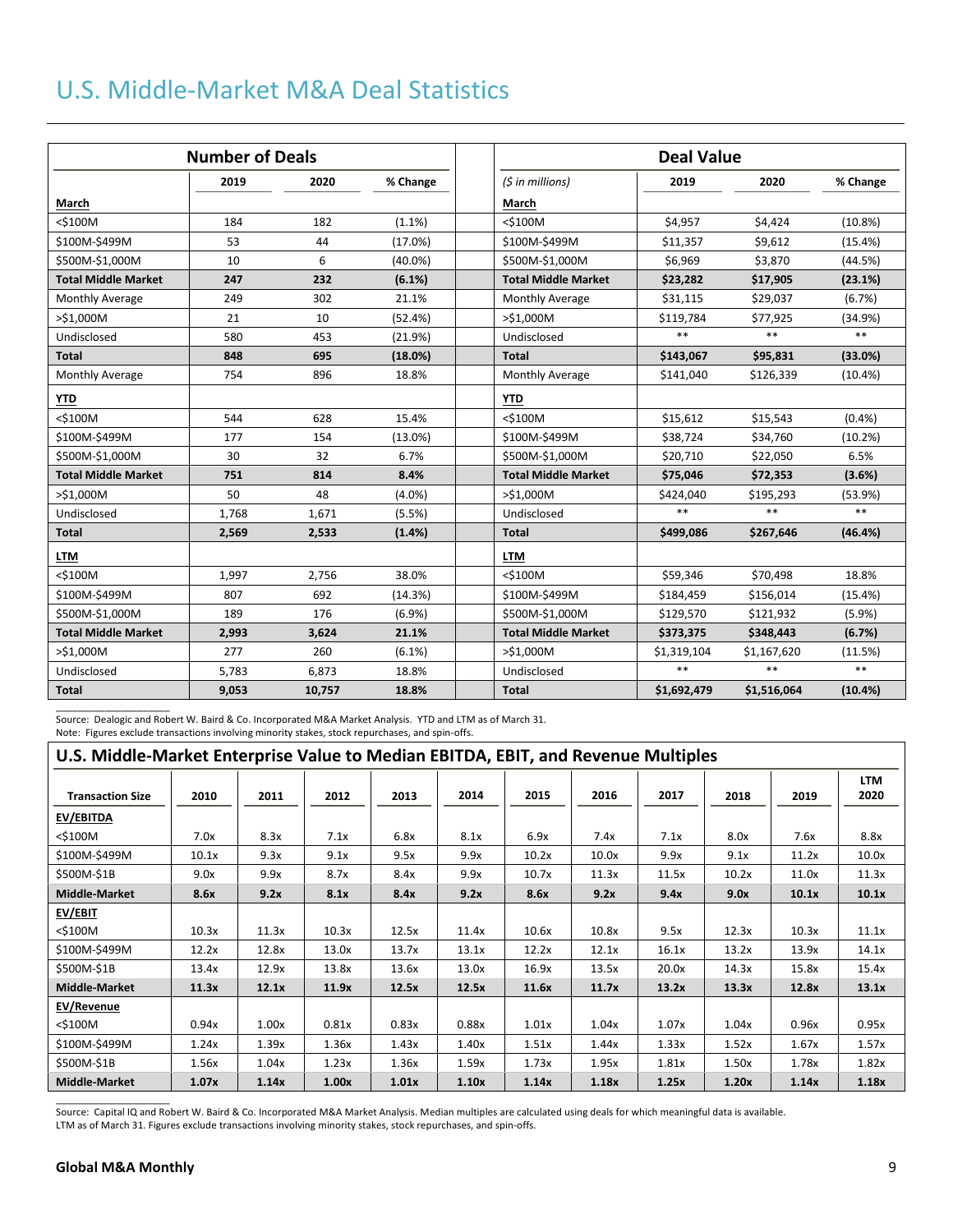

### **U.S. Middle-Market Median Acquisition Premiums**

 $\overline{\phantom{a}}$  , where  $\overline{\phantom{a}}$  , where  $\overline{\phantom{a}}$ Source: Dealogic and Robert W. Baird & Co. Incorporated M&A Market Analysis. LTM as of March 31. Note: Figures exclude transactions involving minority stakes, stock repurchases, and spin-offs.





 $\overline{\phantom{a}}$  ,  $\overline{\phantom{a}}$  ,  $\overline{\phantom{a}}$  ,  $\overline{\phantom{a}}$  ,  $\overline{\phantom{a}}$  ,  $\overline{\phantom{a}}$  ,  $\overline{\phantom{a}}$  ,  $\overline{\phantom{a}}$  ,  $\overline{\phantom{a}}$  ,  $\overline{\phantom{a}}$  ,  $\overline{\phantom{a}}$  ,  $\overline{\phantom{a}}$  ,  $\overline{\phantom{a}}$  ,  $\overline{\phantom{a}}$  ,  $\overline{\phantom{a}}$  ,  $\overline{\phantom{a}}$ Source: Dealogic and Robert W. Baird & Co. Incorporated M&A Market Analysis. YTD as of March 31. Note: Figures exclude transactions involving minority stakes, stock repurchases, and spin-offs.



## **U.S. Middle-Market M&A Payment Method by Number of Deals**

 $\overline{\phantom{a}}$  , where  $\overline{\phantom{a}}$  , where  $\overline{\phantom{a}}$ Source: Dealogic and Robert W. Baird & Co. Incorporated M&A Market Analysis. YTD as of March 31. Note: Figures exclude transactions involving minority stakes, stock repurchases, and spin-offs.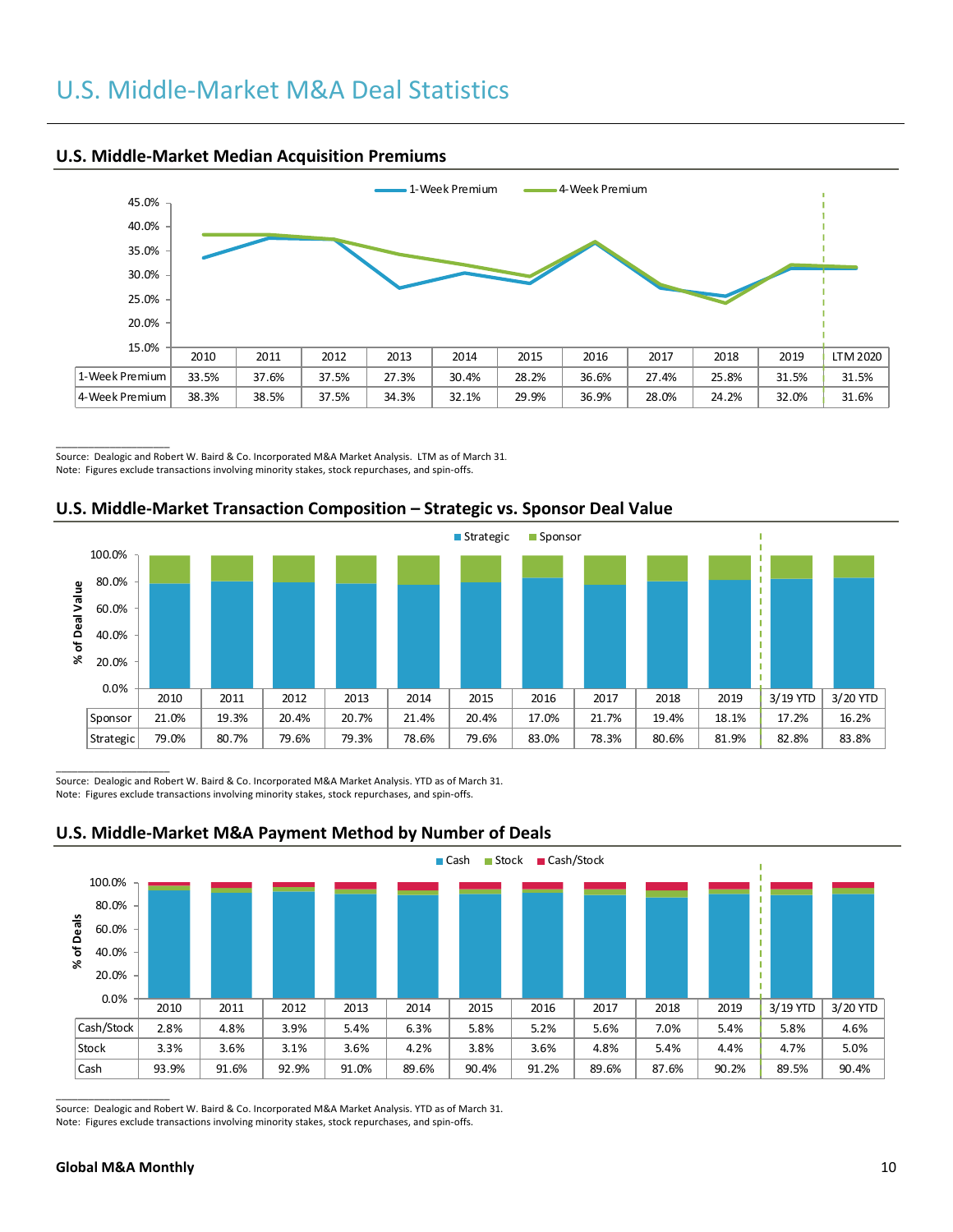## U.S. M&A Dollar Volume Analysis



#### **U.S. – Inbound and Outbound M&A Activity**

Source: Dealogic and Robert W. Baird & Co. Incorporated M&A Market Analysis. LTM as of March 31.

Note: Inbound M&A represents U.S. target/non-U.S. acquiror; Outbound M&A represents non-U.S. target/U.S. acquiror. Figures exclude transactions involving minority stakes, stock repurchases, and spin-offs.

| 100 10 U.S.<br><b>Target Industries Acquired by</b><br>Non-U.S. Companies - YTD |               | Top 10 Non-U.S.<br>Acquirors of U.S. Targets - YTD |               | Top 10 Non-U.S. Target<br><b>Industries Acquired by U.S.</b><br><b>Companies - YTD</b> |              |  |
|---------------------------------------------------------------------------------|---------------|----------------------------------------------------|---------------|----------------------------------------------------------------------------------------|--------------|--|
| Industry                                                                        | # of<br>Deals | Country                                            | # of<br>Deals | Industry                                                                               | # of<br>Deal |  |
| 1. Technology                                                                   | 87            | 1. Canada                                          | 71            | 1. Technology                                                                          | 122          |  |
| 2. Professional Services                                                        | 41            | 2. United Kingdom                                  | 58            | 2. Professional Services                                                               | 32           |  |
| 3. Healthcare                                                                   | 39            | 3. Japan                                           | 45            | 3. Healthcare                                                                          | 30           |  |
| 4. Consumer Products                                                            | 11            | 4. Australia                                       | 13            | 4. Insurance                                                                           | 14           |  |
| 5. Telecommunications                                                           | 10            | 5. France                                          | 12            | 5. Chemicals                                                                           | 11           |  |
| 6. Utility & Energy                                                             | 9             | 5. Germany                                         | 12            | 6. Dining & Lodging                                                                    | 10           |  |
| 7. Auto/Truck                                                                   | 8             | 7. China                                           |               | 7. Transportation                                                                      | 9            |  |
| 7. Finance                                                                      | 8             | 7. Sweden                                          | 7             | 8. Consumer Products                                                                   | 8            |  |
|                                                                                 |               |                                                    |               |                                                                                        |              |  |

**Top 10 U.S.**

| ›γ                   | Top 10 Non-U.S.<br>Acquirors of U.S. Targets - YTD |                      |  |  |  |  |  |  |  |
|----------------------|----------------------------------------------------|----------------------|--|--|--|--|--|--|--|
| # of<br><b>Deals</b> | Country                                            | # of<br><b>Deals</b> |  |  |  |  |  |  |  |
| 87                   | 1. Canada                                          | 71                   |  |  |  |  |  |  |  |
| 41                   | 2. United Kingdom                                  | 58                   |  |  |  |  |  |  |  |
| 39                   | 3. Japan                                           | 45                   |  |  |  |  |  |  |  |
| 11                   | 4. Australia                                       | 13                   |  |  |  |  |  |  |  |
| 10                   | 5. France                                          | 12                   |  |  |  |  |  |  |  |
| 9                    | 5. Germany                                         | 12                   |  |  |  |  |  |  |  |
| 8                    | 7. China                                           | 7                    |  |  |  |  |  |  |  |

## **Top 10 Non-U.S. Target Industries Acquired by U.S. Companies – YTD**

| Industry                 | # of<br>Deals | Country           | # of<br>Deals | Industry                 | # of<br><b>Deals</b> |
|--------------------------|---------------|-------------------|---------------|--------------------------|----------------------|
| 1. Technology            | 87            | 1. Canada         | 71            | 1. Technology            | 122                  |
| 2. Professional Services | 41            | 2. United Kingdom | 58            | 2. Professional Services | 32                   |
| 3. Healthcare            | 39            | 3. Japan          | 45            | 3. Healthcare            | 30                   |
| 4. Consumer Products     | 11            | 4. Australia      | 13            | 4. Insurance             | 14                   |
| 5. Telecommunications    | 10            | 5. France         | 12            | 5. Chemicals             | 11                   |
| 6. Utility & Energy      | 9             | 5. Germany        | 12            | 6. Dining & Lodging      | 10                   |
| 7. Auto/Truck            | 8             | 7. China          |               | 7. Transportation        | 9                    |
| 7. Finance               | 8             | 7. Sweden         |               | 8. Consumer Products     | 8                    |
| 7. Machinery             | 8             | 9. Ireland        |               | 8. Finance               | 8                    |
| 7. Real Estate/Property  | 8             | 9. Singapore      |               | 10. Food & Beverage      |                      |

Source: Dealogic and Robert W. Baird & Co. Incorporated M&A Market Analysis. YTD as of March 31. Note: Figures exclude transactions involving minority stakes, stock repurchases, and spin-offs.

\_\_\_\_\_\_\_\_\_\_\_\_\_\_\_\_\_\_\_\_\_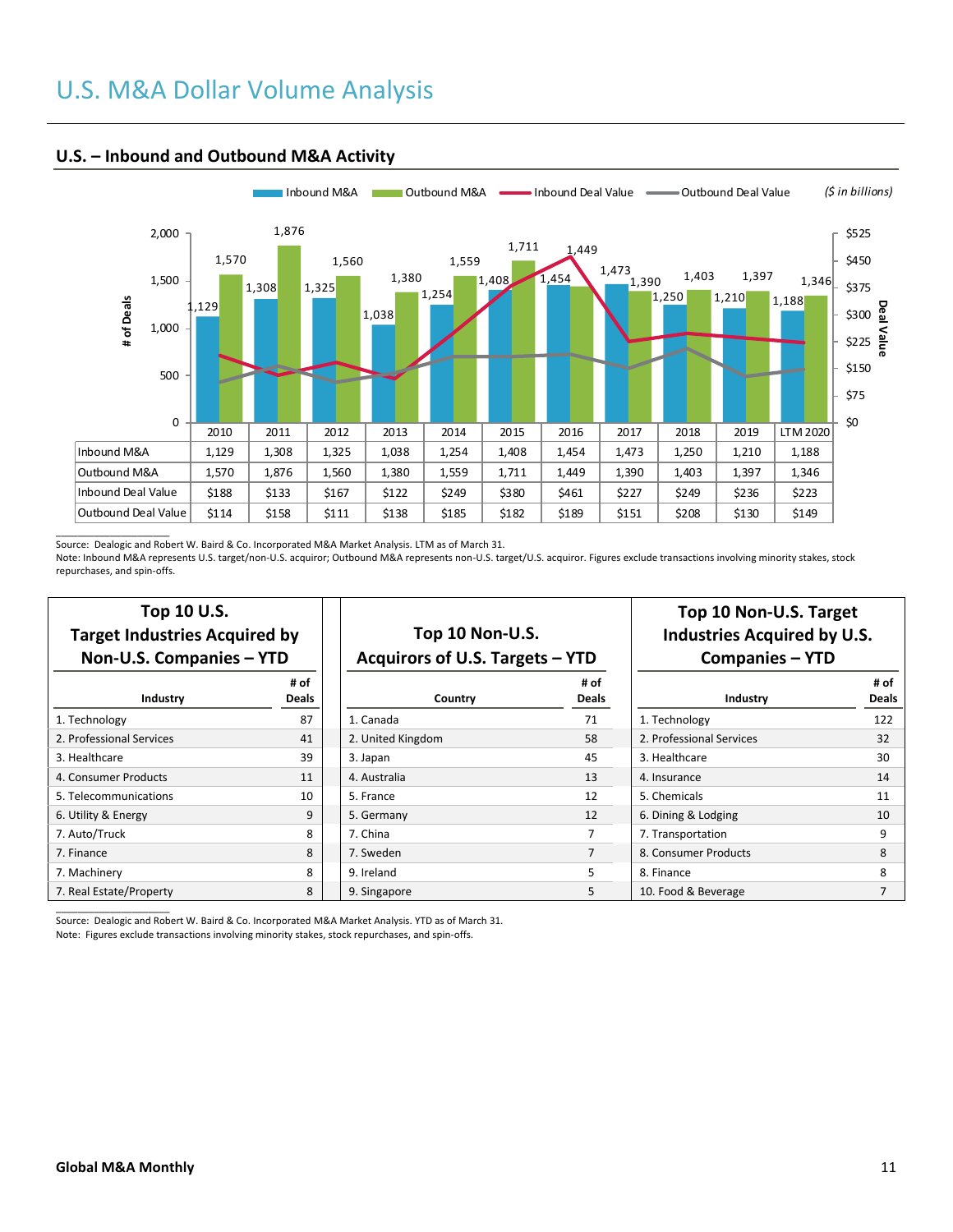Europe's M&A market experienced relative strength in dollar volume during March. The deal total declined 23.1% to 668, which lagged the LTM average of 875. Reported dollar volume climbed 47.7% to \$81.0 billion, above the LTM mean of \$77.1 billion. In Europe's middle market, the number of transactions fell 18.2%, and dollar value decreased 46.9%.

In Q1 2020, the deal count for Europe's M&A market was down 7.5% to 2,388, which was 11% below the quarterly average of 2019. Reported dollar volume jumped 61.4% to \$214.3 billion, exceeding last year's quarterly mean by 2%. Year to date in the middle market, the transaction total decreased 8.7%, and dollar value was down 18.4%.

In Europe, economic data for March began to incorporate the negative impact of COVID-19. The composite PMI for euro zone activity sank to a record low, with the sharpest contraction in Italy, Spain, and France. All PMI components deteriorated massively, including the most job losses since June 2009. In the U.K. (Europe's largest M&A market), the services PMI dropped to the lowest mark in its 23-year history, and the manufacturing sector returned to contraction in declining to a three-month low. Further weakness in the months ahead is widely anticipated, as indicated by the Economic Sentiment Indicator of the European Union falling to a seven-year low in recording the largest single-month drop in 35 years of data. Due to the challenging economic outlook, the European Central Bank and the Bank of England dramatically stepped up their efforts to provide monetary support to banks, businesses, and government entities, while finance ministers in the euro zone recently proposed a substantial fiscal relief package.

In Europe, the median EBITDA transaction multiple was 8.6x for the LTM period. The median valuation during the last six months (October 2019 through March 2020) was 8.3x, slightly below the median figure of 8.6x over the preceding six months (April 2019 through September 2019).

Year to date in the U.K., the deal count declined 18.3% to 598, with the decrease due to a slower pace of inbound and domestic activity. Dollar volume expanded 82.9% to \$76.2 billion, rising based on higher domestic and inbound volumes.

Through the first quarter of the year, the number of announced transactions in the U.K. middle market edged down 1.7% to 230. Dollar volume declined 10.2% to \$17.6 billion.

For January through March, the deal count in Germany's M&A market was down 12.8% to 292, incorporating reduced domestic and cross-border activity. In contrast, dollar volume advanced 86.5% to \$60.4 billion, with the increase due to higher domestic and inbound volume.

Year to date in Germany's middle market, the number of announced transactions decreased 29.4% to 48. Dollar volume contracted 14.4% to \$7.3 billion.



### **Europe M&A Activity**

Source: Dealogic and Robert W. Baird & Co. Incorporated M&A Market Analysis. YTD as of March 31.

Note: Middle-market transactions defined as those with a disclosed transaction value of less than \$1 billion. Figures exclude transactions involving minority stakes, stock repurchases, and spin-offs.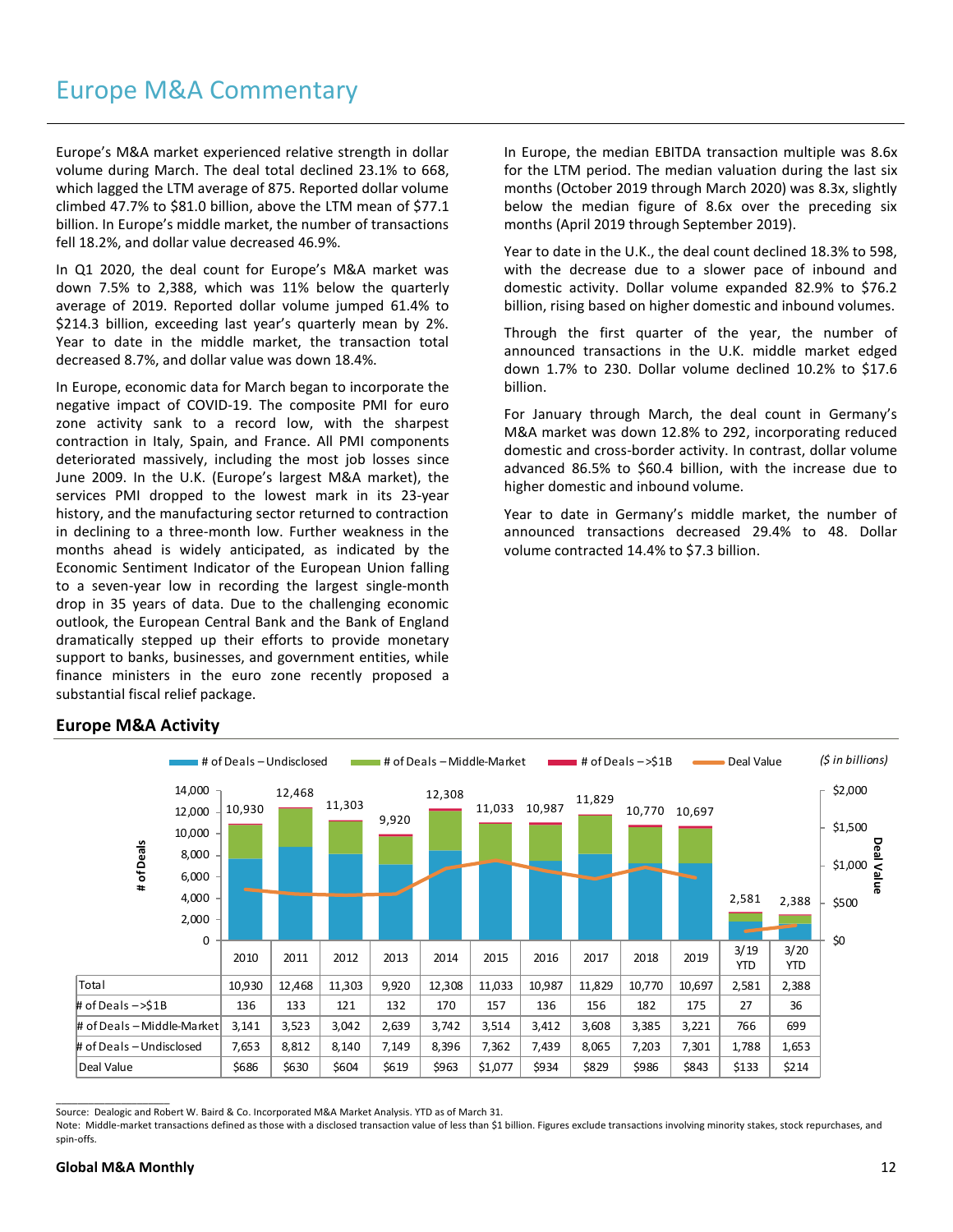## Europe Middle-Market M&A Deal Statistics

|                            | <b>Number of Deals</b> |        |            | Deal Value                 |            |            |          |
|----------------------------|------------------------|--------|------------|----------------------------|------------|------------|----------|
|                            | 2019                   | 2020   | % Change   | (5 in millions)            | 2019       | 2020       | % Change |
| March                      |                        |        |            | March                      |            |            |          |
| $<$ \$100M                 | 198                    | 176    | (11.1%)    | $<$ \$100M                 | \$4,228    | \$2,851    | (32.6%)  |
| \$100M-\$499M              | 45                     | 27     | $(40.0\%)$ | \$100M-\$499M              | \$10,619   | \$6,239    | (41.3%)  |
| \$500M-\$1,000M            | 10                     | 4      | $(60.0\%)$ | \$500M-\$1,000M            | \$7,345    | \$2,686    | (63.4%)  |
| <b>Total Middle Market</b> | 253                    | 207    | (18.2%)    | <b>Total Middle Market</b> | \$22,191   | \$11,775   | (46.9%)  |
| <b>Monthly Average</b>     | 278                    | 263    | (5.5%)     | Monthly Average            | \$25,542   | \$21,844   | (14.5%)  |
| >\$1,000M                  | 12                     | 9      | $(25.0\%)$ | >\$1,000M                  | \$32,641   | \$69,227   | 112.1%   |
| Undisclosed                | 604                    | 452    | (25.2%)    | Undisclosed                | $**$       | $**$       | $**$     |
| <b>Total</b>               | 869                    | 668    | (23.1%)    | <b>Total</b>               | \$54,832   | \$81,003   | 47.7%    |
| Monthly Average            | 875                    | 875    | 0.1%       | Monthly Average            | \$70,202   | \$77,079   | 9.8%     |
| <b>YTD</b>                 |                        |        |            | <b>YTD</b>                 |            |            |          |
| $<$ \$100M                 | 596                    | 571    | (4.2%)     | $<$ \$100M                 | \$11,544   | \$9,339    | (19.1%)  |
| \$100M-\$499M              | 142                    | 101    | (28.9%)    | \$100M-\$499M              | \$30,615   | \$22,048   | (28.0%)  |
| \$500M-\$1,000M            | 28                     | 27     | (3.6%)     | \$500M-\$1,000M            | \$19,738   | \$19,106   | (3.2%)   |
| <b>Total Middle Market</b> | 766                    | 699    | (8.7%)     | <b>Total Middle Market</b> | \$61,897   | \$50,493   | (18.4%)  |
| >\$1,000M                  | 27                     | 36     | 33.3%      | $>$ \$1,000M               | \$70,865   | \$163,818  | 131.2%   |
| Undisclosed                | 1,788                  | 1,653  | (7.6%)     | Undisclosed                | $**$       | $**$       | $**$     |
| <b>Total</b>               | 2,581                  | 2,388  | (7.5%)     | <b>Total</b>               | \$132,762  | \$214,310  | 61.4%    |
| <b>LTM</b>                 |                        |        |            | <b>LTM</b>                 |            |            |          |
| <\$100M                    | 2,536                  | 2,453  | (3.3%)     | $<$ \$100M                 | \$48,957   | \$46,576   | (4.9%    |
| \$100M-\$499M              | 637                    | 576    | $(9.6\%)$  | \$100M-\$499M              | \$142,293  | \$128,774  | (9.5%)   |
| \$500M-\$1,000M            | 166                    | 125    | (24.7%)    | \$500M-\$1,000M            | \$115,255  | \$86,784   | (24.7%)  |
| <b>Total Middle Market</b> | 3,339                  | 3,154  | (5.5%)     | <b>Total Middle Market</b> | \$306,505  | \$262,134  | (14.5%)  |
| >\$1,000M                  | 165                    | 184    | 11.5%      | $>$ \$1.000M               | \$535,923  | \$662,811  | 23.7%    |
| Undisclosed                | 6,993                  | 7,166  | 2.5%       | Undisclosed                | $\ast\ast$ | $\ast\ast$ | $**$     |
| <b>Total</b>               | 10,497                 | 10,504 | 0.1%       | <b>Total</b>               | \$842,428  | \$924,944  | 9.8%     |

Source: Dealogic and Robert W. Baird & Co. Incorporated M&A Market Analysis. YTD and LTM as of March 31. Note: Figures exclude transactions involving minority stakes, stock repurchases, and spin-offs.

| Europe Middle-Market Enterprise Value to Median EBITDA, EBIT, and Revenue Multiples |       |       |       |       |       |       |       |       |       |       |                    |
|-------------------------------------------------------------------------------------|-------|-------|-------|-------|-------|-------|-------|-------|-------|-------|--------------------|
| <b>Transaction Size</b>                                                             | 2010  | 2011  | 2012  | 2013  | 2014  | 2015  | 2016  | 2017  | 2018  | 2019  | <b>LTM</b><br>2020 |
| EV/EBITDA                                                                           |       |       |       |       |       |       |       |       |       |       |                    |
| $<$ \$100M                                                                          | 6.6x  | 7.3x  | 6.8x  | 6.7x  | 7.8x  | 7.5x  | 7.4x  | 7.3x  | 7.7x  | 7.6x  | 7.5x               |
| \$100M-\$499M                                                                       | 8.1x  | 8.7x  | 9.2x  | 8.3x  | 9.3x  | 9.8x  | 10.0x | 10.9x | 9.9x  | 11.2x | 11.0x              |
| \$500M-\$1B                                                                         | 8.9x  | 9.5x  | 8.1x  | 9.4x  | 9.6x  | 10.6x | 10.1x | 11.1x | 11.0x | 11.1x | 10.0x              |
| <b>Middle-Market</b>                                                                | 7.5x  | 8.0x  | 7.7x  | 7.5x  | 8.2x  | 8.6x  | 8.2x  | 8.4x  | 8.4x  | 8.6x  | 8.6x               |
| EV/EBIT                                                                             |       |       |       |       |       |       |       |       |       |       |                    |
| $<$ \$100M                                                                          | 7.4x  | 9.0x  | 7.7x  | 7.8x  | 9.4x  | 9.3x  | 8.7x  | 9.0x  | 9.5x  | 8.9x  | 10.0x              |
| \$100M-\$499M                                                                       | 10.6x | 11.5x | 13.1x | 12.0x | 12.4x | 13.5x | 13.0x | 12.5x | 12.6x | 14.2x | 14.2x              |
| \$500M-\$1B                                                                         | 12.8x | 13.3x | 10.3x | 12.0x | 12.7x | 15.5x | 12.7x | 19.5x | 13.5x | 11.8x | 11.4x              |
| <b>Middle-Market</b>                                                                | 8.6x  | 10.8x | 9.5x  | 10.0x | 10.6x | 11.4x | 11.5x | 10.2x | 11.2x | 11.0x | 11.1x              |
| EV/Revenue                                                                          |       |       |       |       |       |       |       |       |       |       |                    |
| $<$ \$100M                                                                          | 0.71x | 0.74x | 0.73x | 0.73x | 0.87x | 0.93x | 0.87x | 0.87x | 0.99x | 0.91x | 0.88x              |
| \$100M-\$499M                                                                       | 1.09x | 1.21x | 1.29x | 1.33x | 1.34x | 1.34x | 1.26x | 1.27x | 1.25x | 1.64x | 1.42x              |
| \$500M-\$1B                                                                         | 1.43x | 1.44x | 1.33x | 1.60x | 1.30x | 1.41x | 2.20x | 1.50x | 1.35x | 1.97x | 1.96x              |
| <b>Middle-Market</b>                                                                | 0.82x | 0.85x | 0.87x | 0.92x | 0.98x | 1.00x | 0.98x | 0.95x | 1.06x | 1.03x | 1.01x              |
|                                                                                     |       |       |       |       |       |       |       |       |       |       |                    |

Source: Capital IQ and Robert W. Baird & Co. Incorporated M&A Market Analysis. Median multiples are calculated using deals for which meaningful data is available. LTM as of March 31. Figures exclude transactions involving minority stakes, stock repurchases, and spin-offs.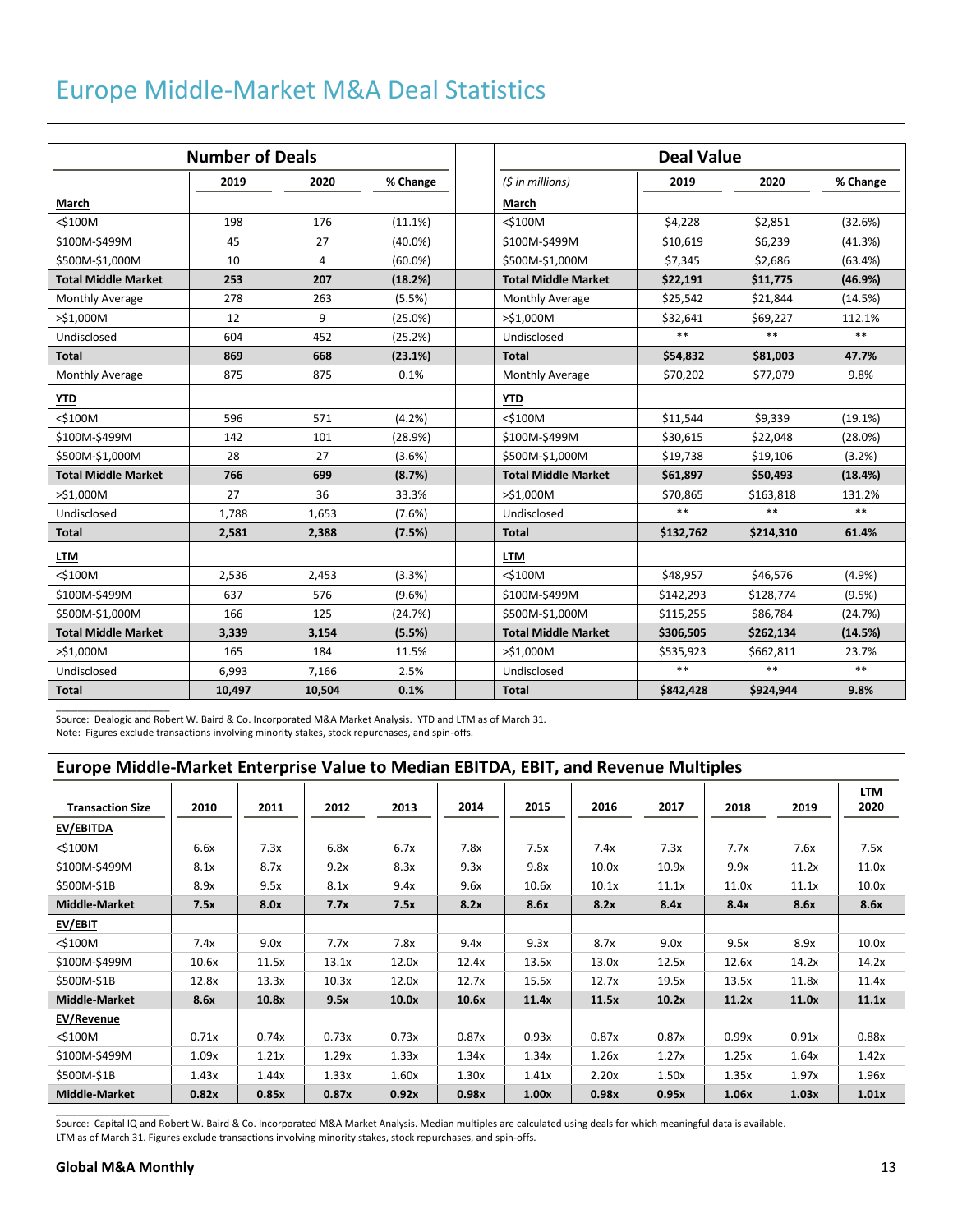## Europe Middle-Market M&A Deal Statistics



#### **Europe Middle-Market Median Acquisition Premiums**

 $\overline{\phantom{a}}$  , where  $\overline{\phantom{a}}$  , where  $\overline{\phantom{a}}$ Source: Dealogic and Robert W. Baird & Co. Incorporated M&A Market Analysis. LTM as of March 31. Note: Figures exclude transactions involving minority stakes, stock repurchases, and spin-offs.

### **Europe Middle-Market Transaction Composition – Strategic vs. Sponsor Deal Value**



 $\overline{\phantom{a}}$  ,  $\overline{\phantom{a}}$  ,  $\overline{\phantom{a}}$  ,  $\overline{\phantom{a}}$  ,  $\overline{\phantom{a}}$  ,  $\overline{\phantom{a}}$  ,  $\overline{\phantom{a}}$  ,  $\overline{\phantom{a}}$  ,  $\overline{\phantom{a}}$  ,  $\overline{\phantom{a}}$  ,  $\overline{\phantom{a}}$  ,  $\overline{\phantom{a}}$  ,  $\overline{\phantom{a}}$  ,  $\overline{\phantom{a}}$  ,  $\overline{\phantom{a}}$  ,  $\overline{\phantom{a}}$ Source: Dealogic and Robert W. Baird & Co. Incorporated M&A Market Analysis. YTD as of March 31. Note: Figures exclude transactions involving minority stakes, stock repurchases, and spin-offs.



#### **Europe Middle-Market M&A Payment Method by Number of Deals**

Source: Dealogic and Robert W. Baird & Co. Incorporated M&A Market Analysis. YTD as of March 31. Note: Figures exclude transactions involving minority stakes, stock repurchases, and spin-offs.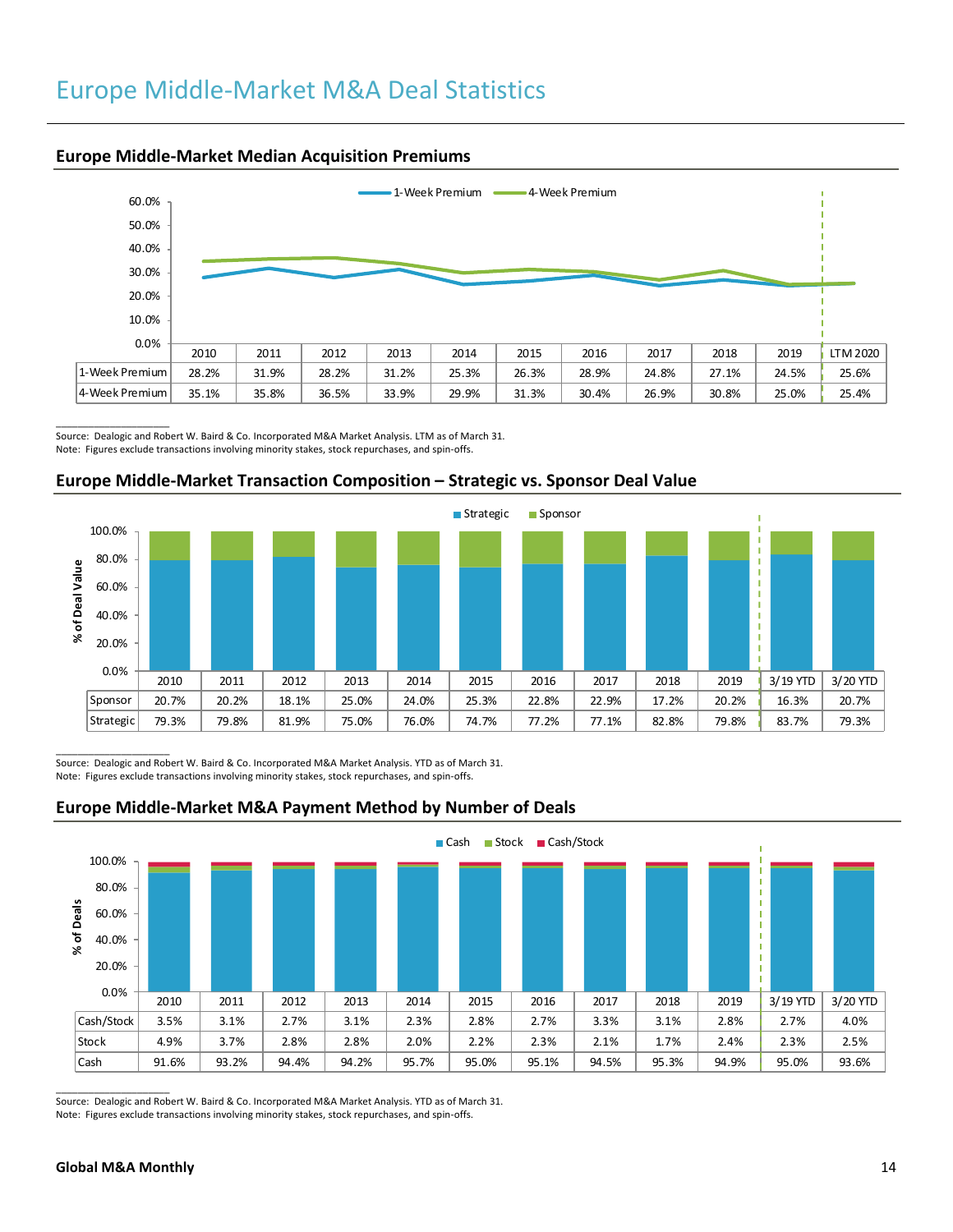## Europe Cross-Border M&A Activity



#### **Europe – Inbound and Outbound M&A**

\_\_\_\_\_\_\_\_\_\_\_\_\_\_\_\_\_\_\_\_\_ Source: Dealogic and Robert W. Baird & Co. Incorporated M&A Market Analysis. LTM as of March 31.

Note: Inbound M&A represents European target/non-European acquiror; Outbound M&A represents non-European target/European acquiror. Figures exclude transactions involving minority stakes, stock repurchases, and spin-offs.

|                   | Top 10 European Target Countries Acquired by<br>Non-European Companies - YTD | <b>Top 10 European Target Industries Acquired</b><br>Non-European Companies - YTD |         |  |  |
|-------------------|------------------------------------------------------------------------------|-----------------------------------------------------------------------------------|---------|--|--|
| Country           | # of Deals                                                                   | Industry                                                                          | # of De |  |  |
| 1. United Kingdom | 91                                                                           | 1. Technology                                                                     | 107     |  |  |
| 2. Germany        | 45                                                                           | 2. Professional Services                                                          | 32      |  |  |
| 3. France         | 36                                                                           | 3. Healthcare                                                                     | 28      |  |  |
| 4. Italy          | 27                                                                           | 4. Transportation                                                                 | 19      |  |  |
| 5. Spain          | 24                                                                           | 5. Real Estate/Property                                                           | 14      |  |  |
| 6. Switzerland    | 12                                                                           | 6. Chemicals                                                                      | 11      |  |  |
| 7. Ireland        | 8                                                                            | 6. Machinery                                                                      | 11      |  |  |
| 7. Poland         | 8                                                                            | 8. Dining & Lodging                                                               | 10      |  |  |
| 9. Netherlands    |                                                                              | 9. Consumer Products                                                              | 9       |  |  |
| 10. Belgium       | 6                                                                            | 9. Telecommunications                                                             | 9       |  |  |

## **Top 10 European Target Industries Acquired by Non-European Companies – YTD**

| Country | # of Deals | Industry                 | # of Deals |
|---------|------------|--------------------------|------------|
| mok     | 91         | 1. Technology            | 107        |
|         | 45         | 2. Professional Services | 32         |
|         | 36         | 3. Healthcare            | 28         |
|         | 27         | 4. Transportation        | 19         |
|         | 24         | 5. Real Estate/Property  | 14         |
|         | 12         | 6. Chemicals             | 11         |
|         | 8          | 6. Machinery             | 11         |
|         | 8          | 8. Dining & Lodging      | 10         |
|         |            | 9. Consumer Products     | q          |
|         | 6          | 9. Telecommunications    | 9          |

## **Top 10 Non-European Target Countries Acquired by European Companies – YTD**

| Country          | # of Deals | Industry                 | # of D |
|------------------|------------|--------------------------|--------|
| 1. United States | 116        | 1. Technology            | 66     |
| 2. Australia     | 26         | 2. Professional Services | 32     |
| 3. Brazil        | 15         | 3. Healthcare            | 24     |
| 4. Canada        | 11         | 4. Consumer Products     | 8      |
| 5. India         | 4          | 4. Finance               | 8      |
| 5. Mexico        | 4          | 4. Food & Beverage       | 8      |
| 7. Argentina     |            | 7. Construction/Building |        |
| 7. Bermuda       | 3          | 7. Oil & Gas             |        |
| 7. China         |            | 7. Utility & Energy      |        |
| 7. Israel        |            | 10. Retail               |        |

## **Top 10 Non-European Target Industries Acquired by European Companies – YTD**

| Country | # of Deals | Industry                 | # of Deals |
|---------|------------|--------------------------|------------|
| ۱S      | 116        | 1. Technology            | 66         |
|         | 26         | 2. Professional Services | 32         |
|         | 15         | 3. Healthcare            | 24         |
|         | 11         | 4. Consumer Products     | 8          |
|         | 4          | 4. Finance               | 8          |
|         | 4          | 4. Food & Beverage       | 8          |
|         | ╕          | 7. Construction/Building |            |
|         |            | 7. Oil & Gas             |            |
|         |            | 7. Utility & Energy      |            |
|         |            | 10. Retail               |            |

Source: Dealogic and Robert W. Baird & Co. Incorporated M&A Market Analysis. YTD as of March 31. Note: Figures exclude transactions involving minority stakes, stock repurchases, and spin-offs.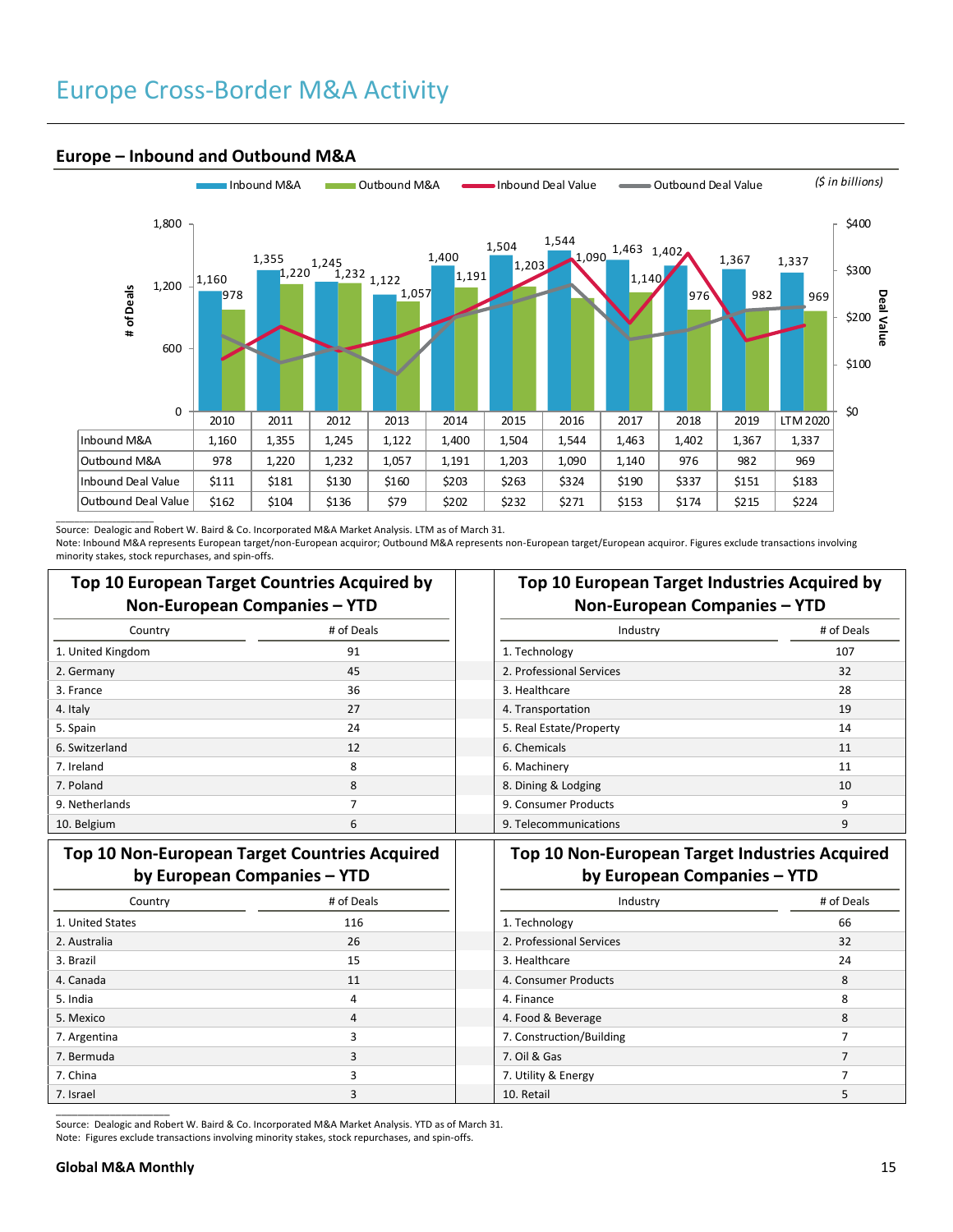# U.K. Cross-Border M&A Activity



### **U.K. Number of Deals (Domestic/Outbound/Inbound)**

 $\overline{\phantom{a}}$  , where  $\overline{\phantom{a}}$  , where  $\overline{\phantom{a}}$ Source: Dealogic and Robert W. Baird & Co. Incorporated M&A Market Analysis. YTD as of March 31.

Note: Domestic M&A represents U.K. target/U.K. acquiror; Outbound M&A represents non-U.K. target/U.K. acquiror; Inbound M&A represents U.K. target/non-U.K. acquiror. Figures exclude transactions involving minority stakes, stock repurchases, and spin-offs.



## **U.K. Deal Value (Domestic/Outbound/Inbound)**

Source: Dealogic and Robert W. Baird & Co. Incorporated M&A Market Analysis. YTD as of March 31.

Note: Domestic M&A represents U.K. target/U.K. acquiror; Outbound M&A represents non-U.K. target/U.K. acquiror; Inbound M&A represents U.K. target/non-U.K. acquiror. Figures exclude transactions involving minority stakes, stock repurchases, and spin-offs.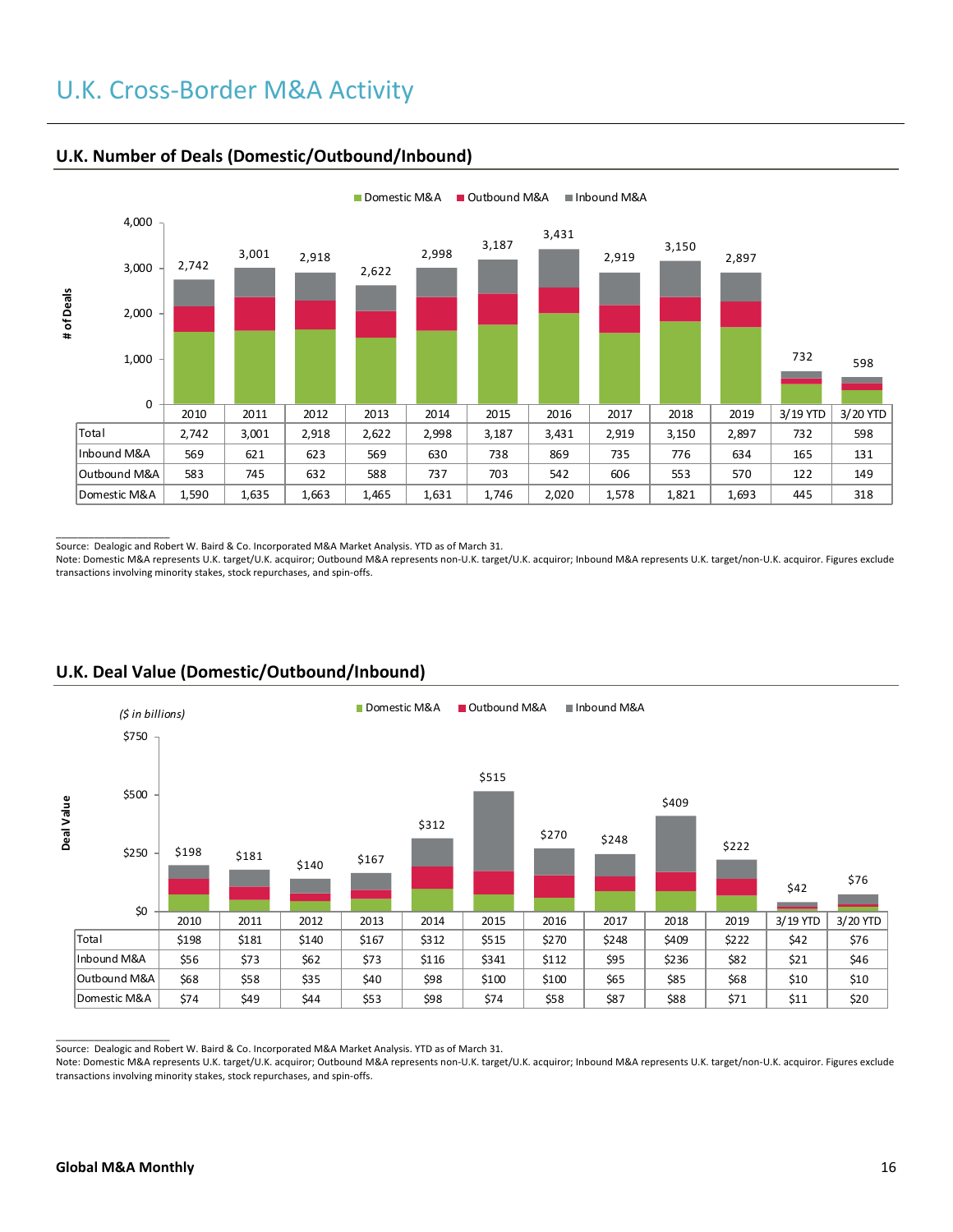## Germany Cross-Border M&A Activity



### **Germany Number of Deals (Domestic/Outbound/Inbound)**

Source: Dealogic and Robert W. Baird & Co. Incorporated M&A Market Analysis. YTD as of March 31.

Note: Domestic M&A represents Germany target/Germany acquiror; Outbound M&A represents non-Germany target/Germany acquiror; Inbound M&A represents Germany target/non-Germany acquiror. Figures exclude transactions involving minority stakes, stock repurchases, and spin-offs.



## **Germany Deal Value (Domestic/Outbound/Inbound)**

Source: Dealogic and Robert W. Baird & Co. Incorporated M&A Market Analysis. YTD as of March 31.

Note: Domestic M&A represents Germany target/Germany acquiror; Outbound M&A represents non-Germany target/Germany acquiror; Inbound M&A represents Germany target/ non-Germany acquiror. Figures exclude transactions involving minority stakes, stock repurchases, and spin-offs.

 $\overline{\phantom{a}}$  ,  $\overline{\phantom{a}}$  ,  $\overline{\phantom{a}}$  ,  $\overline{\phantom{a}}$  ,  $\overline{\phantom{a}}$  ,  $\overline{\phantom{a}}$  ,  $\overline{\phantom{a}}$  ,  $\overline{\phantom{a}}$  ,  $\overline{\phantom{a}}$  ,  $\overline{\phantom{a}}$  ,  $\overline{\phantom{a}}$  ,  $\overline{\phantom{a}}$  ,  $\overline{\phantom{a}}$  ,  $\overline{\phantom{a}}$  ,  $\overline{\phantom{a}}$  ,  $\overline{\phantom{a}}$ 

 $\overline{\phantom{a}}$  , where  $\overline{\phantom{a}}$  , where  $\overline{\phantom{a}}$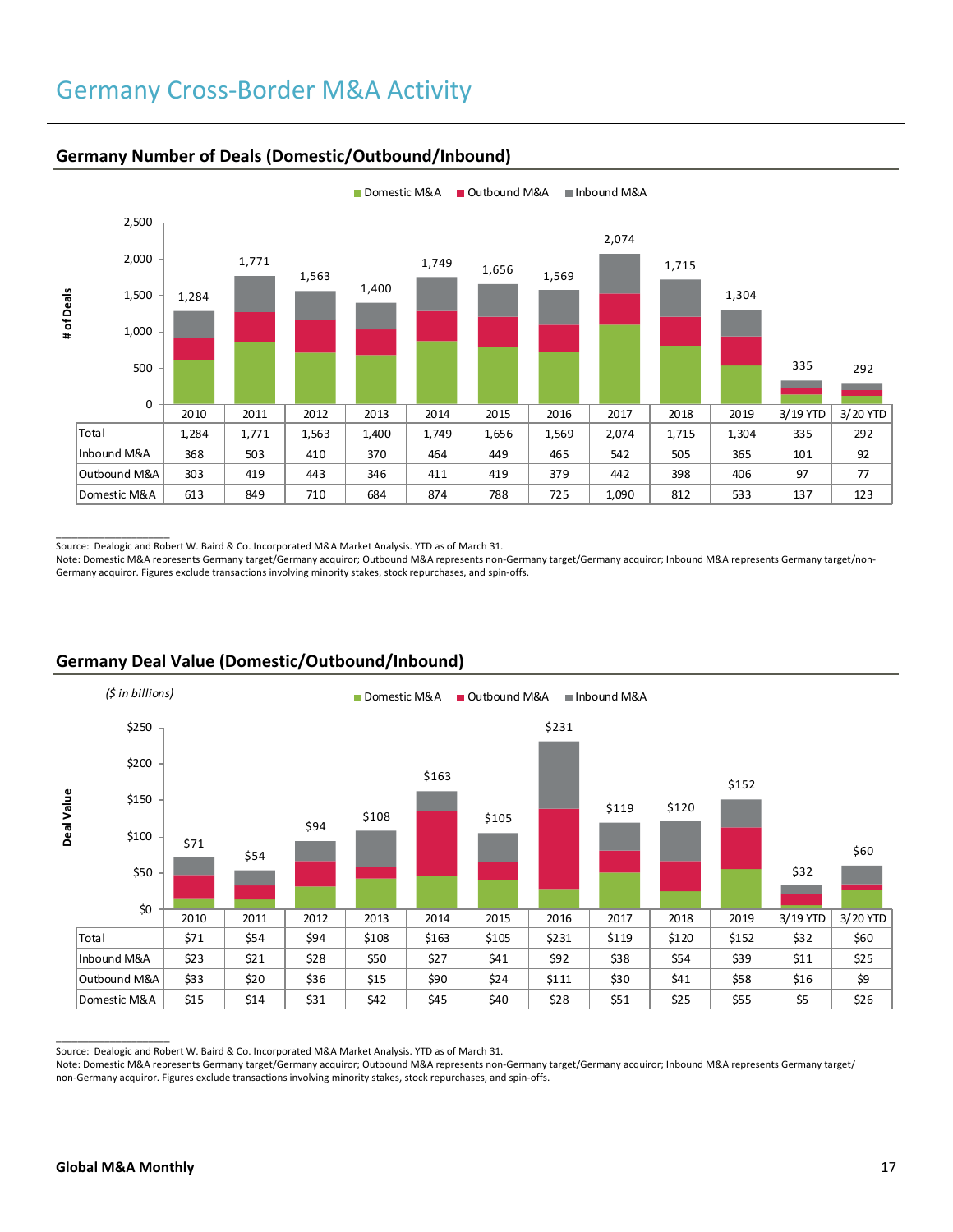## Asia M&A Commentary

For March, declines in M&A metrics in Asia (ex. Japan) were comparable to the overall M&A market. The number of deals fell 20.2% to 390, below the LTM mean of 439. Announced dollar volume was down 32.1% to \$27.1 billion, falling short of the LTM mean of \$34.0 billion. In the middle market, the deal total decreased 30.3%, and dollar value dropped 47.7%.

During Q1 2020 the M&A transaction total for Asia (ex. Japan) decreased 19.6% to 1,067, the lowest quarterly total since Q2 2009. Dollar volume was down 42.1% to \$74.2 billion, the least quarterly volume in more than six years. In Asia's middle market, the Q1 deal count declined 22.1%, and dollar value was 37.4% below the Q1 2019 level.

China's economy began the recovery process in March after efforts to contain the spread of COVID-19 caused activity to plunge in February. China's official manufacturing PMI, Caixin manufacturing PMI, and official non-manufacturing PMI for March expanded from extremely low bases in February, when each index posted readings at or near all-time lows. For two of these indices, new orders showed slight declines from February to March, highlighting how COVID-19 is hurting the economies of global trading partners. China's trade activity in March declined less than expected, possibly reflecting benefits of the phase one trade agreement with the U.S. Due to substandard output in February and March, China reported its first quarterly GDP contraction in 40+ years, with Q1 GDP down 6.8%. To reduce the economic damage of COVID-19, China's government and central bank are implementing various monetary, fiscal, and regulatory measures designed to boost activity the near term.

In China's M&A market, the transaction total in March decreased 10.0% to 288, just above the LTM average of 282. Dollar volume fell 45.0% to \$11.9 billion, which was below the LTM mean of \$19.1 billion.

Through the first three months of the year, the deal count in China was down 12.0% to 683 due to lower domestic and outbound activity. Dollar volume decreased 53.6% to \$33.4 billion, with contraction in domestic and outbound volumes.

Year-to-date metrics in China's middle market were lower through March. The number of announced transactions dropped 19.4% to 415, and dollar volume decreased 37.0% to \$21.9 billion.

M&A results for India weakened during Q1 2020. The transaction total declined 45.9% to 106, reflecting reduced domestic and cross-border deal counts. Dollar volume contracted 52.4% to \$8.3 billion as a function of lower domestic and inbound volumes.

Year to date, the number of announced deals in India's middle market decreased 43.0% to 69. Dollar volume was down 33.8% to \$4.8 billion.

In the first quarter of 2020, the deal count in Japan's M&A market declined 14.4% to 769 due to a fall-off in domestic and outbound activity. Dollar volume decreased 13.6% to \$19.7 billion, with outbound contraction outweighing higher domestic volume.



### **Asia (ex. Japan) M&A Activity**

\_\_\_\_\_\_\_\_\_\_\_\_\_\_\_\_\_\_\_\_\_

Source: Dealogic and Robert W. Baird & Co. Incorporated M&A Market Analysis. YTD as of March 31. Note: Figures exclude transactions involving minority stakes, stock repurchases, and spin-offs.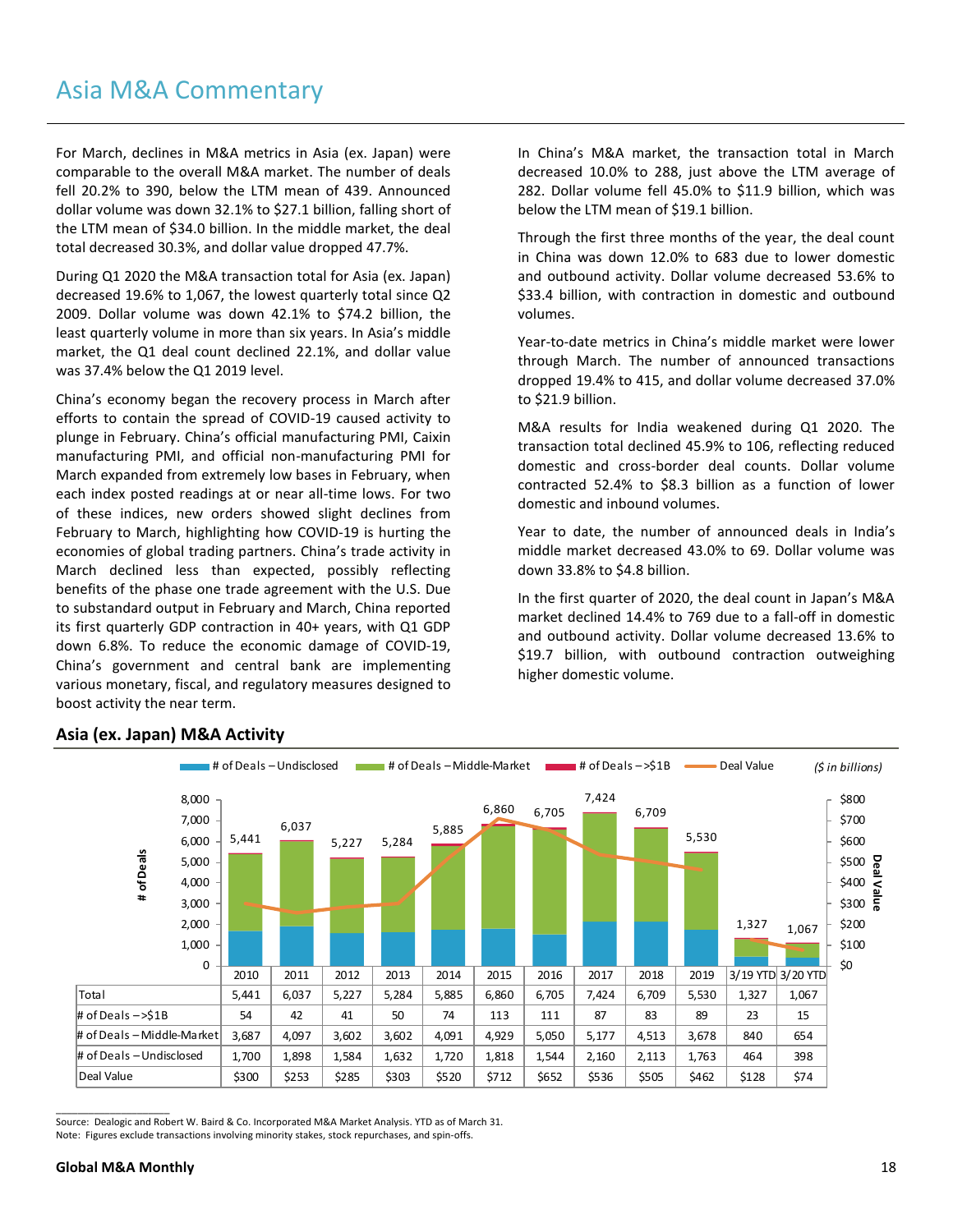# China M&A Activity



### **China M&A Activity**

\_\_\_\_\_\_\_\_\_\_\_\_\_\_\_\_\_\_\_\_\_ Source: Dealogic and Robert W. Baird & Co. Incorporated M&A Market Analysis. YTD as of March 31. Note: Figures exclude transactions involving minority stakes, stock repurchases, and spin-offs.



## **China Number of Deals (Domestic/Outbound/Inbound)**

Source: Dealogic and Robert W. Baird & Co. Incorporated M&A Market Analysis. YTD as of March 31.

Note: Domestic M&A represents China target/China acquiror; Outbound M&A represents non-China target/China acquiror; Inbound M&A represents China target/non-China acquiror. Figures exclude transactions involving minority stakes, stock repurchases, and spin-offs.

\_\_\_\_\_\_\_\_\_\_\_\_\_\_\_\_\_\_\_\_\_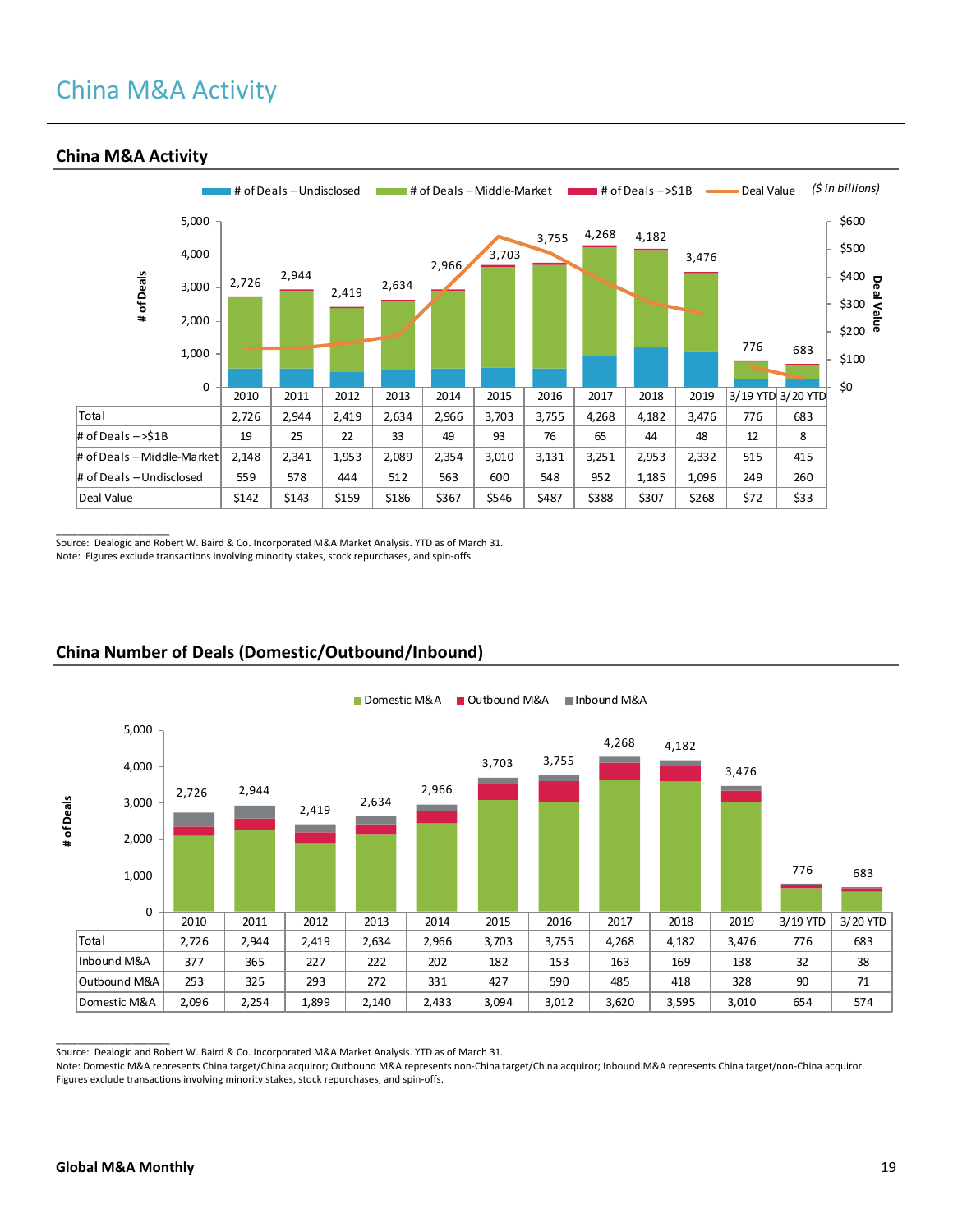### **China Number of Deals**

| CHING IVANIVER UP DEGIS |       |                 |              |              |              |                |       |       |
|-------------------------|-------|-----------------|--------------|--------------|--------------|----------------|-------|-------|
|                         |       | <b>Domestic</b> |              | Outbound     |              | Inbound        |       | Total |
|                         | 2019  | 2020            | 2019         | 2020         | 2019         | 2020           | 2019  | 2020  |
| March                   |       |                 |              |              |              |                |       |       |
| Middle Market           | 194   | 144             | 24           | 14           | 6            | $\overline{7}$ | 224   | 165   |
| >51B                    | 3     | $\overline{2}$  | $\mathbf{1}$ | 1            | 0            | 0              | 4     | 3     |
| Undisclosed             | 80    | 106             | 6            | 8            | 6            | 6              | 92    | 120   |
| <b>Total</b>            | 277   | 252             | 31           | 23           | 12           | 13             | 320   | 288   |
|                         |       |                 |              |              |              |                |       |       |
| YTD                     |       |                 |              |              |              |                |       |       |
| Middle Market           | 436   | 356             | 63           | 41           | 16           | 18             | 515   | 415   |
| >51B                    | 11    | 5               | $\mathbf{1}$ | $\mathbf{1}$ | 0            | $\overline{2}$ | 12    | 8     |
| Undisclosed             | 207   | 213             | 26           | 29           | 16           | 18             | 249   | 260   |
| <b>Total</b>            | 654   | 574             | 90           | 71           | 32           | 38             | 776   | 683   |
|                         |       |                 |              |              |              |                |       |       |
| <b>LTM</b>              |       |                 |              |              |              |                |       |       |
| Middle Market           | 2,437 | 1,959           | 270          | 201          | 75           | 72             | 2,782 | 2,232 |
| >51B                    | 37    | 31              | 8            | 10           | $\mathbf{1}$ | 3              | 46    | 44    |
| Undisclosed             | 948   | 940             | 127          | 98           | 83           | 69             | 1,158 | 1,107 |
| <b>Total</b>            | 3,422 | 2,930           | 405          | 309          | 159          | 144            | 3,986 | 3,383 |

\_\_\_\_\_\_\_\_\_\_\_\_\_\_\_\_\_\_\_\_\_ Source: Dealogic and Robert W. Baird & Co. Incorporated M&A Market Analysis. YTD and LTM as of March 31.

Note: Domestic M&A represents China target/China acquiror; Outbound M&A represents non-China target/China acquiror; Inbound M&A represents China target/non-China acquiror. Figures exclude transactions involving minority stakes, stock repurchases, and spin-offs.

| <b>China Deal Value</b> |           |                 |          |          |          |          |           |           |  |
|-------------------------|-----------|-----------------|----------|----------|----------|----------|-----------|-----------|--|
|                         |           | <b>Domestic</b> |          | Outbound |          | Inbound  |           | Total     |  |
| (\$ in millions)        | 2019      | 2020            | 2019     | 2020     | 2019     | 2020     | 2019      | 2020      |  |
| March                   |           |                 |          |          |          |          |           |           |  |
| Middle Market           | \$10,491  | \$6,255         | \$2,956  | \$943    | \$1,065  | \$586    | \$14,511  | \$7,784   |  |
| >51B                    | \$5,657   | \$3,046         | \$1,453  | \$1,063  | \$0      | \$0      | \$7,110   | \$4,109   |  |
| <b>Total</b>            | \$16,148  | \$9,302         | \$4,408  | \$2,005  | \$1,065  | \$586    | \$21,621  | \$11,893  |  |
|                         |           |                 |          |          |          |          |           |           |  |
| <u>YTD</u>              |           |                 |          |          |          |          |           |           |  |
| Middle Market           | \$24,293  | \$17,589        | \$7,851  | \$2,383  | \$2,566  | \$1,889  | \$34,710  | \$21,861  |  |
| >51B                    | \$35,977  | \$7,484         | \$1,453  | \$1,063  | \$0      | \$3,033  | \$37,430  | \$11,579  |  |
| <b>Total</b>            | \$60,270  | \$25,073        | \$9,304  | \$3,445  | \$2,566  | \$4,922  | \$72,140  | \$33,440  |  |
|                         |           |                 |          |          |          |          |           |           |  |
| <b>LTM</b>              |           |                 |          |          |          |          |           |           |  |
| Middle Market           | \$136,265 | \$107,447       | \$30,501 | \$16,083 | \$10,575 | \$6,601  | \$177,341 | \$130,131 |  |
| >51B                    | \$114,272 | \$70,462        | \$24,354 | \$24,537 | \$1,900  | \$4,129  | \$140,526 | \$99,128  |  |
| <b>Total</b>            | \$250,537 | \$177,909       | \$54,856 | \$40,620 | \$12,475 | \$10,730 | \$317,867 | \$229,259 |  |

\_\_\_\_\_\_\_\_\_\_\_\_\_\_\_\_\_\_\_\_\_ Source: Dealogic and Robert W. Baird & Co. Incorporated M&A Market Analysis. YTD and LTM as of March 31.

Note: Domestic M&A represents China target/China acquiror; Outbound M&A represents non-China target/China acquiror; Inbound M&A represents China target/non-China acquiror. Figures exclude transactions involving minority stakes, stock repurchases, and spin-offs.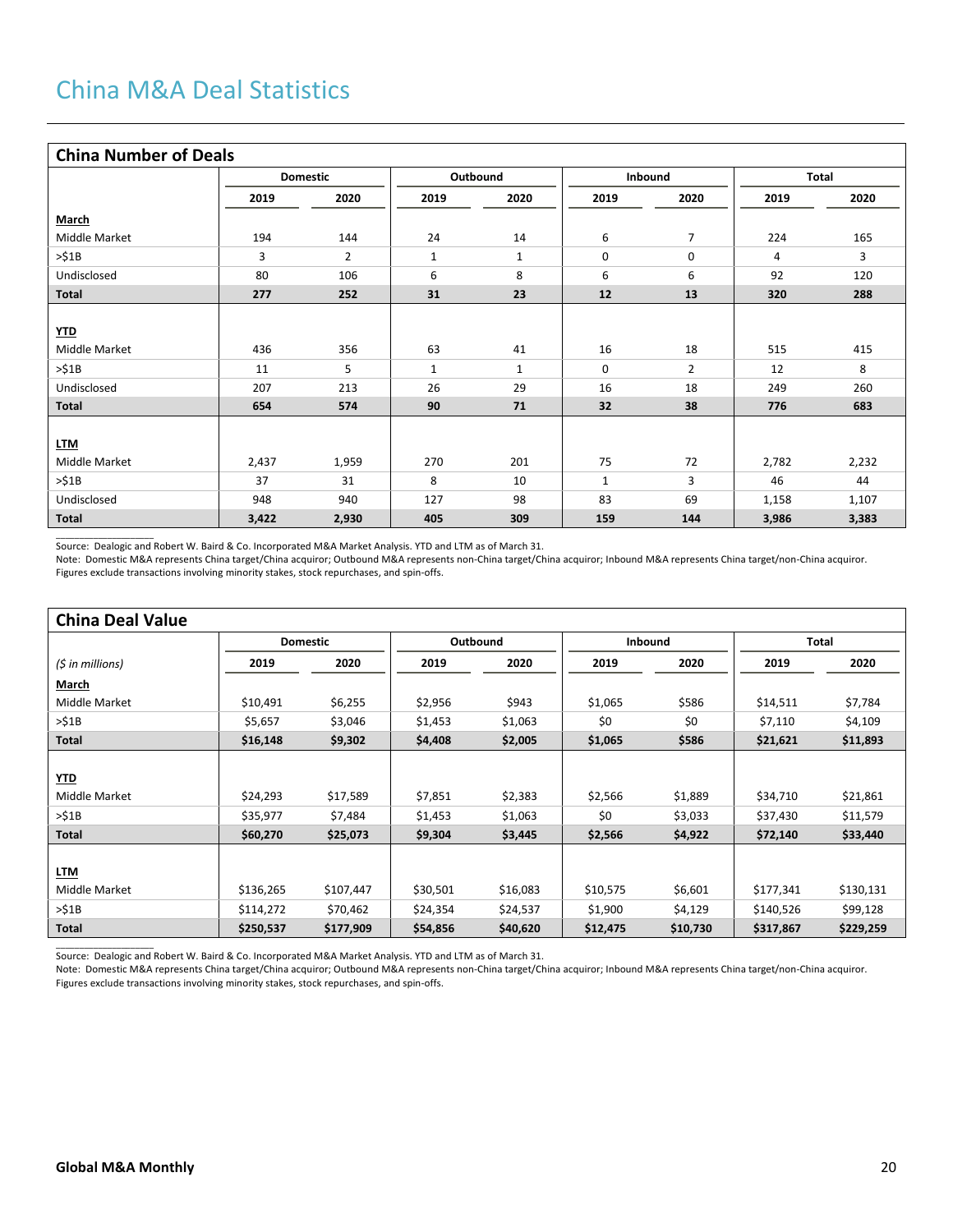# India M&A Activity



#### **India M&A Activity**

\_\_\_\_\_\_\_\_\_\_\_\_\_\_\_\_\_\_\_\_\_ Source: Dealogic and Robert W. Baird & Co. Incorporated M&A Market Analysis. YTD as of March 31. Note: Figures exclude transactions involving minority stakes, stock repurchases, and spin-offs.



## **India Number of Deals (Domestic, Outbound, Inbound)**

Source: Dealogic and Robert W. Baird & Co. Incorporated M&A Market Analysis. YTD as of March 31.

Note: Domestic M&A represents India target/India acquiror; Outbound M&A represents non-India target/India acquiror; Inbound M&A represents India target/non-India acquiror. Figures exclude transactions involving minority stakes, stock repurchases, and spin-offs.

 $\overline{\phantom{a}}$  , where  $\overline{\phantom{a}}$  , where  $\overline{\phantom{a}}$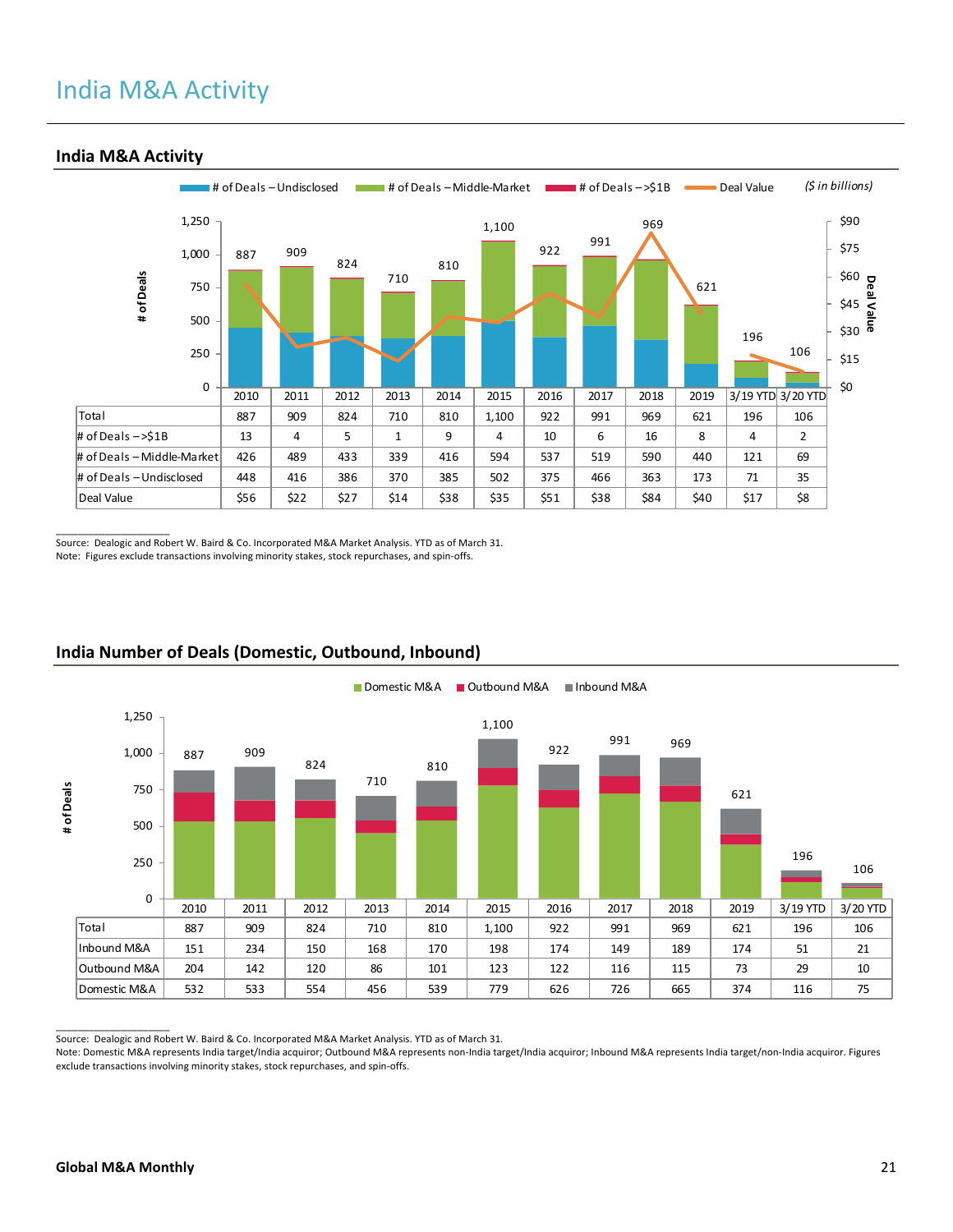## **India Number of Deals**

| <b>IIIUIA IVUIIINEI UI DEAIS</b> |                |                 |      |                |              |                |      |                |
|----------------------------------|----------------|-----------------|------|----------------|--------------|----------------|------|----------------|
|                                  |                | <b>Domestic</b> |      | Outbound       |              | Inbound        |      | <b>Total</b>   |
|                                  | 2019           | 2020            | 2019 | 2020           | 2019         | 2020           | 2019 | 2020           |
| <b>March</b>                     |                |                 |      |                |              |                |      |                |
| Middle Market                    | 27             | 13              | 3    | $\mathbf{1}$   | 15           | 4              | 45   | 18             |
| >51B                             | $\mathbf{1}$   | 0               | 0    | 0              | $\mathbf{1}$ | 0              | 2    | 0              |
| Undisclosed                      | 12             | 5               | 5    | $\overline{2}$ | 3            | 5              | 20   | 12             |
| Total                            | 40             | 18              | 8    | 3              | 19           | 9              | 67   | 30             |
|                                  |                |                 |      |                |              |                |      |                |
| YID                              |                |                 |      |                |              |                |      |                |
| Middle Market                    | 77             | 53              | 12   | 3              | 32           | 13             | 121  | 69             |
| >51B                             | 3              | $\overline{2}$  | 0    | 0              | $\mathbf{1}$ | 0              | 4    | $\overline{2}$ |
| Undisclosed                      | 36             | 20              | 17   | $\overline{7}$ | 18           | 8              | 71   | 35             |
| <b>Total</b>                     | 116            | 75              | 29   | 10             | 51           | 21             | 196  | 106            |
|                                  |                |                 |      |                |              |                |      |                |
| <b>LTM</b>                       |                |                 |      |                |              |                |      |                |
| Middle Market                    | 396            | 264             | 52   | 23             | 104          | 101            | 552  | 388            |
| >51B                             | $\overline{7}$ | 4               | 3    | $\mathbf 0$    | 6            | $\overline{2}$ | 16   | 6              |
| Undisclosed                      | 212            | 65              | 53   | 31             | 80           | 41             | 345  | 137            |
| <b>Total</b>                     | 615            | 333             | 108  | 54             | 190          | 144            | 913  | 531            |

\_\_\_\_\_\_\_\_\_\_\_\_\_\_\_\_\_\_\_\_\_ Source: Dealogic and Robert W. Baird & Co. Incorporated M&A Market Analysis. YTD and LTM as of March 31.

Note: Domestic M&A represents India target/India acquiror; Outbound M&A represents non- India target/India acquiror; Inbound M&A represents India target/non-India acquiror. Figures exclude transactions involving minority stakes, stock repurchases, and spin-offs.

| <b>India Deal Value</b> |                 |          |          |         |          |          |          |          |
|-------------------------|-----------------|----------|----------|---------|----------|----------|----------|----------|
|                         | <b>Domestic</b> |          | Outbound |         | Inbound  |          | Total    |          |
| (\$ in millions)        | 2019            | 2020     | 2019     | 2020    | 2019     | 2020     | 2019     | 2020     |
| March                   |                 |          |          |         |          |          |          |          |
| Middle Market           | \$1,336         | \$966    | \$47     | \$6     | \$1,794  | \$339    | \$3,177  | \$1,311  |
| >51B                    | \$2,108         | \$0      | \$0      | \$0     | \$1,872  | \$0      | \$3,980  | \$0      |
| Total                   | \$3,444         | \$966    | \$47     | \$6     | \$3,666  | \$339    | \$7,157  | \$1,311  |
|                         |                 |          |          |         |          |          |          |          |
| <u>YTD</u>              |                 |          |          |         |          |          |          |          |
| Middle Market           | \$3,743         | \$3,995  | \$243    | \$284   | \$3,230  | \$500    | \$7,216  | \$4,779  |
| >51B                    | \$8,302         | \$3,504  | \$0      | \$0     | \$1,872  | \$0      | \$10,174 | \$3,504  |
| Total                   | \$12,045        | \$7,499  | \$243    | \$284   | \$5,102  | \$500    | \$17,390 | \$8,283  |
|                         |                 |          |          |         |          |          |          |          |
| <b>LTM</b>              |                 |          |          |         |          |          |          |          |
| Middle Market           | \$13,826        | \$12,584 | \$2,668  | \$1,322 | \$6,368  | \$6,252  | \$22,861 | \$20,158 |
| >51B                    | \$22,498        | \$6,203  | \$8,555  | \$0     | \$28,099 | \$4,763  | \$59,151 | \$10,966 |
| <b>Total</b>            | \$36,323        | \$18,787 | \$11,223 | \$1,322 | \$34,466 | \$11,014 | \$82,012 | \$31,124 |

\_\_\_\_\_\_\_\_\_\_\_\_\_\_\_\_\_\_\_\_\_ Source: Dealogic and Robert W. Baird & Co. Incorporated M&A Market Analysis. YTD and LTM as of March 31.

Note: Domestic M&A represents India target/India acquiror; Outbound M&A represents non- India target/India acquiror; Inbound M&A represents India target/non-India acquiror. Figures exclude transactions involving minority stakes, stock repurchases, and spin-offs.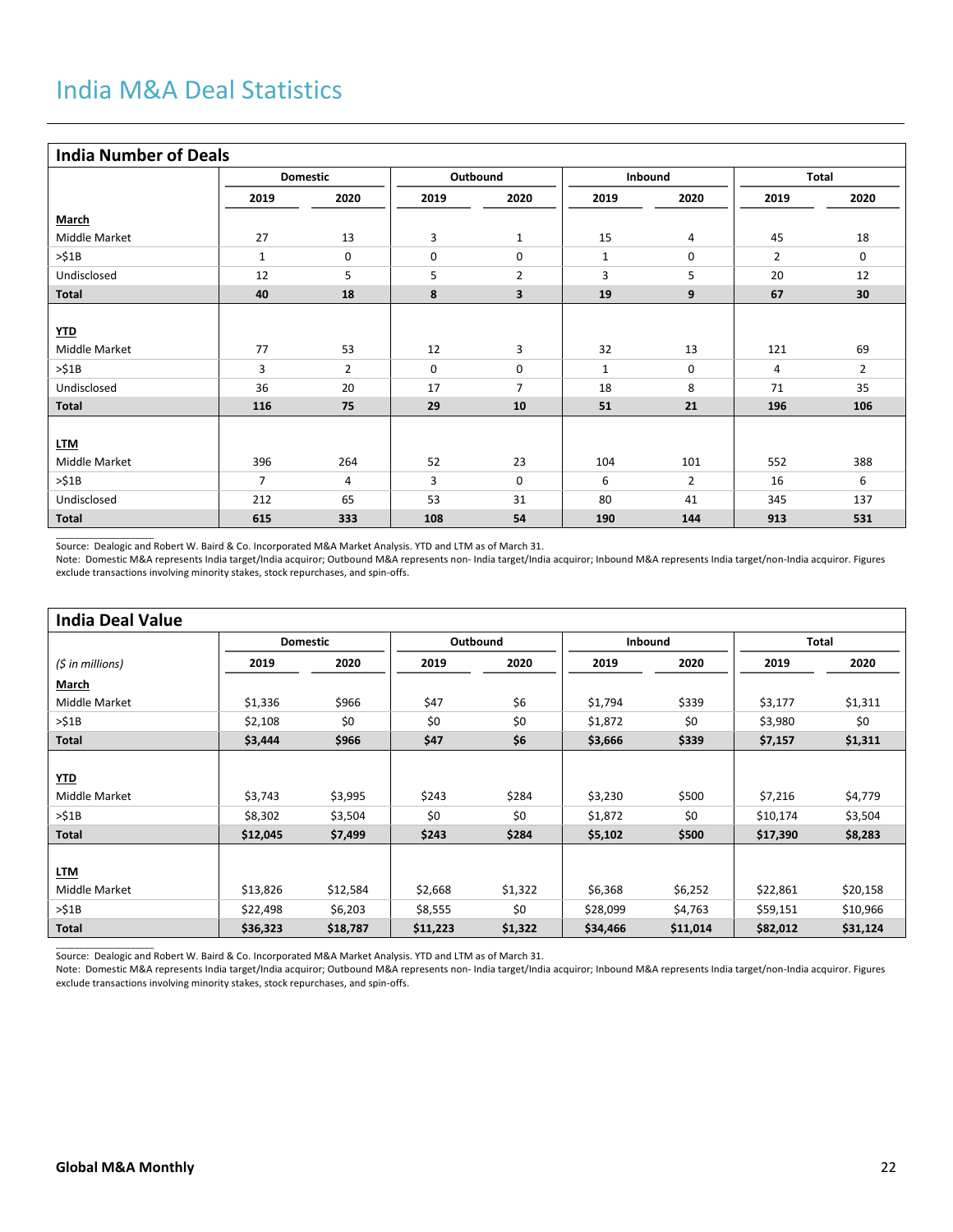## Japan M&A Activity



#### **Japan M&A Activity**

\_\_\_\_\_\_\_\_\_\_\_\_\_\_\_\_\_\_\_\_\_ Source: Dealogic and Robert W. Baird & Co. Incorporated M&A Market Analysis. YTD as of March 31. Note: Figures exclude transactions involving minority stakes, stock repurchases, and spin-offs.



## **Japan Number of Deals (Domestic/Outbound/Inbound)**

Source: Dealogic and Robert W. Baird & Co. Incorporated M&A Market Analysis. YTD as of March 31.

Note: Domestic M&A represents Japan target/Japan acquiror; Outbound M&A represents non-Japan target/Japan acquiror; Inbound M&A represents Japan target/non-Japan acquiror. Figures exclude transactions involving minority stakes, stock repurchases, and spin-offs.

 $\overline{\phantom{a}}$  , where  $\overline{\phantom{a}}$  , where  $\overline{\phantom{a}}$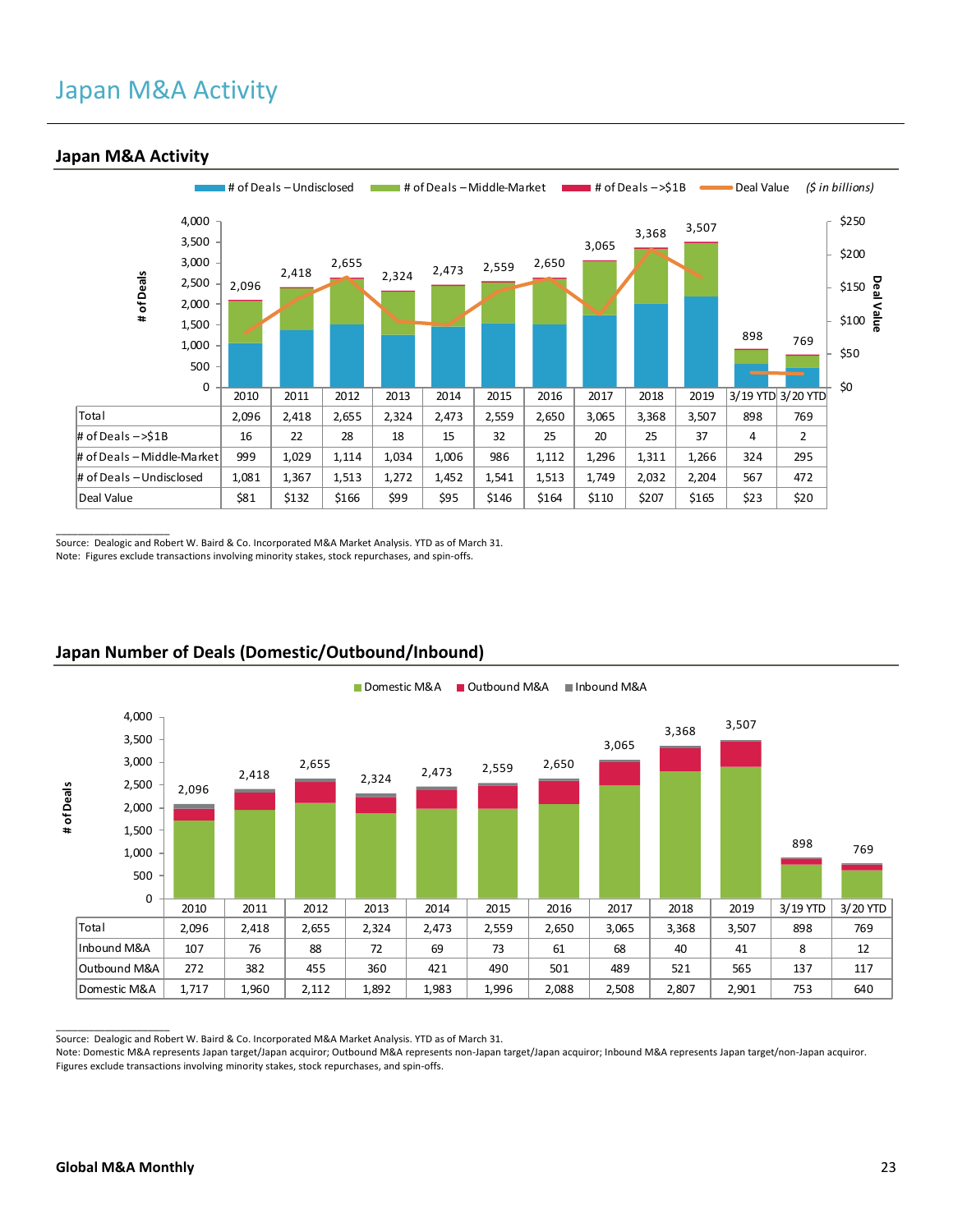#### **M&A Metrics for European Public Companies as Targets**

- In this month's version of the Global M&A Monthly report, pages 24-30 include commentary and charts summarizing data on European public companies as M&A targets.
- Future issues will feature metrics on M&A deals including U.S. public companies as targets and acquirors (as in the last two reports), data on acquisitions by European public companies, and data on M&A involving public companies based in Asia.
- In 2019, the number of announced deals with European public companies as targets was the highest since 2011. However, dollar volume for this segment decreased 27% in 2019 due to less contribution from \$10+ billion transactions.
- In Q1 2020, the total number of deals with European public companies as targets was lower, whereas dollar volume tracked above the year-ago rate.
- The \$1 billion to \$10 billion transaction segments experienced a significant increase in activity relative to historical levels during 2019, while the combined deal count in these segments was slightly lower year-over-year in Q1 2020.
- In the middle market, the 2019 pace of deals involving European public company targets valued in the \$500 million to \$1 billion range was near the upper end of the historical range, while the number of transactions valued below \$500 million was the highest in eight years. In Q1 2020, middle-market deal count and dollar volume lagged Q1 2019 levels.
- For billion-dollar-plus deals, median purchase price EBITDA multiples over the last 12 months were at peak levels. Median multiples in sub-\$1 billion transaction categories were under long-term trends during this period.
- Acquisition premiums in the LTM period were generally above long-term levels for larger deals and at the low end of the historical range for smaller transactions.
- Strategic transactions continued to account for the large majority of deals with Europe-based public companies as targets in 2019, whereas sponsor-backed buyouts represented the majority of the mix among \$500+ million transactions in Q1 2020.
- The use of cash as a payment method was relatively high across deal sizes in 2019, at least partly due to access to debt financing at interest rates below historical levels.
- The percentage of deals that resulted from an unsolicited offer in the LTM period was at the low end of historical ranges.

#### **European Public Companies as M&A Targets**



Source: Dealogic and Robert W. Baird & Co. Incorporated M&A Market Analysis. YTD as of March 31.

Note: Middle-market transactions defined as those with a disclosed transaction value of less than \$1 billion.

Segments do not sum to total as the total includes deals with undisclosed values.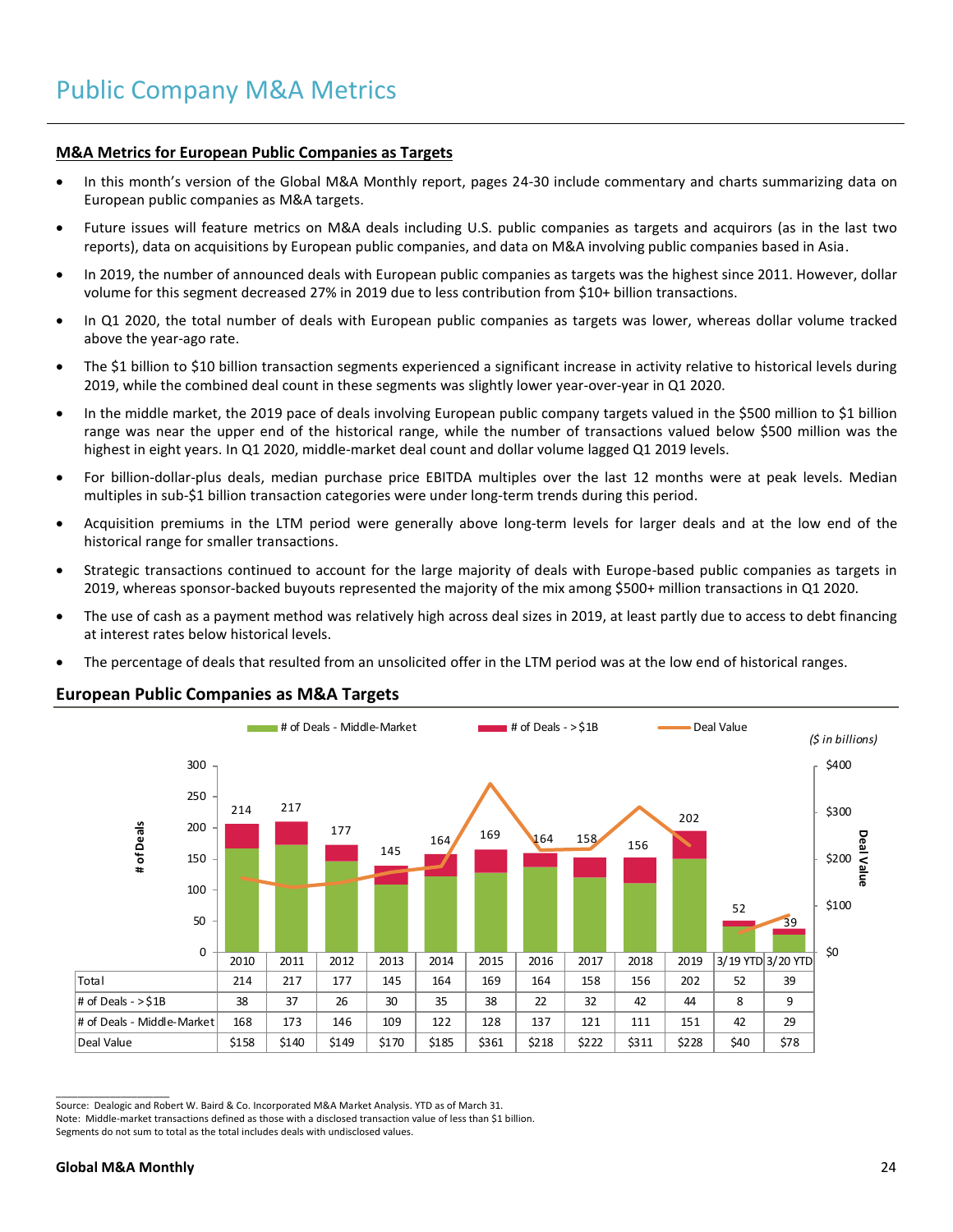

### **European Public Companies as M&A Targets in >\$1B Deals**

### **European Public Companies as M&A Targets in Middle-Market Deals**



Source: Dealogic and Robert W. Baird & Co. Incorporated M&A Market Analysis. YTD as of March 31.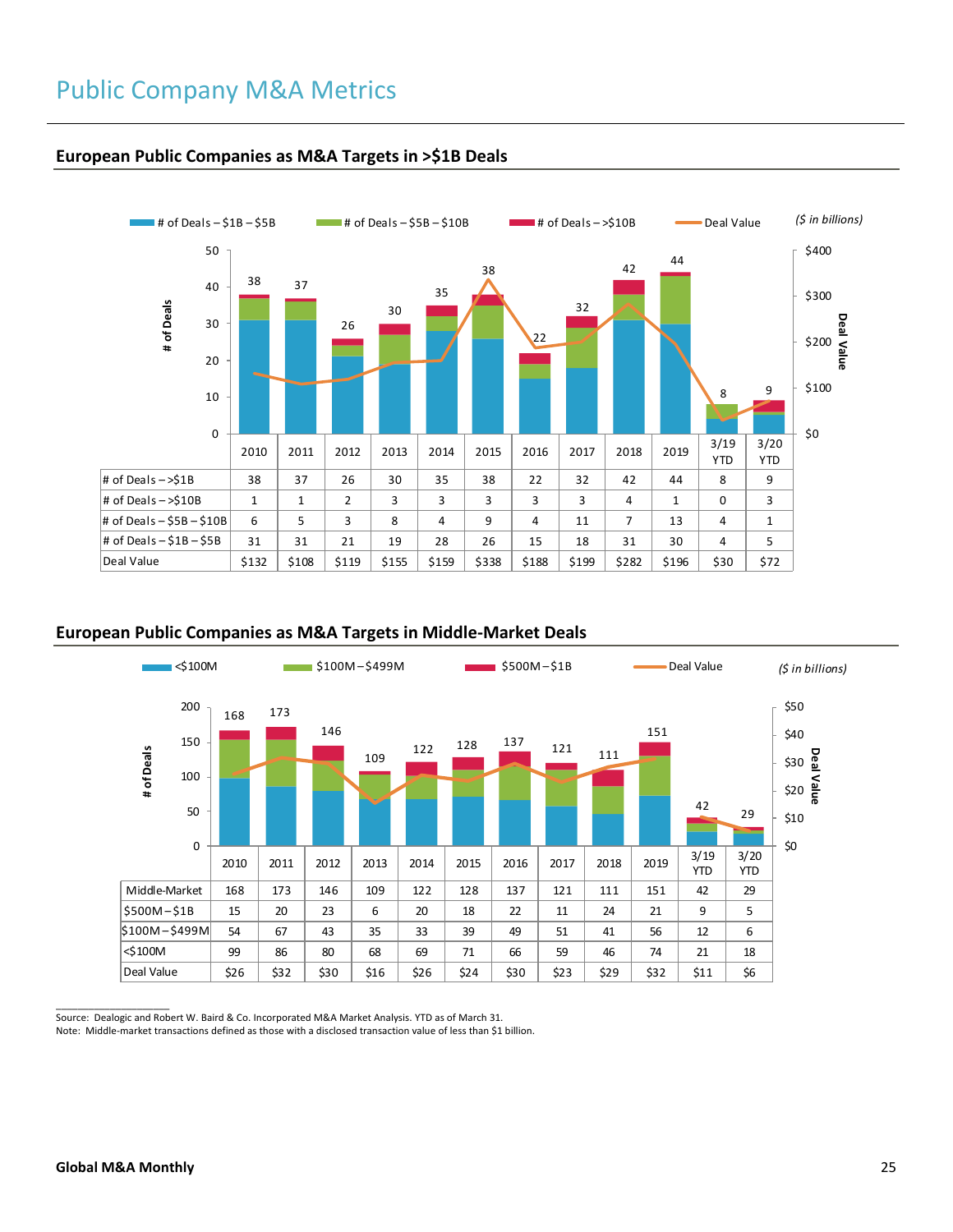# Public Company M&A Metrics



### **European Public Companies as M&A Targets: Purchase Price EBITDA Multiples in >\$1B Deals**

**European Public Companies as M&A Targets: Purchase Price EBITDA Multiples in \$500M - \$1B Deals**



### **European Public Companies as M&A Targets: Purchase Price EBITDA Multiples in \$100M - \$500M Deals**



Source: Dealogic and Robert W. Baird & Co. Incorporated M&A Market Analysis. LTM as of March 31.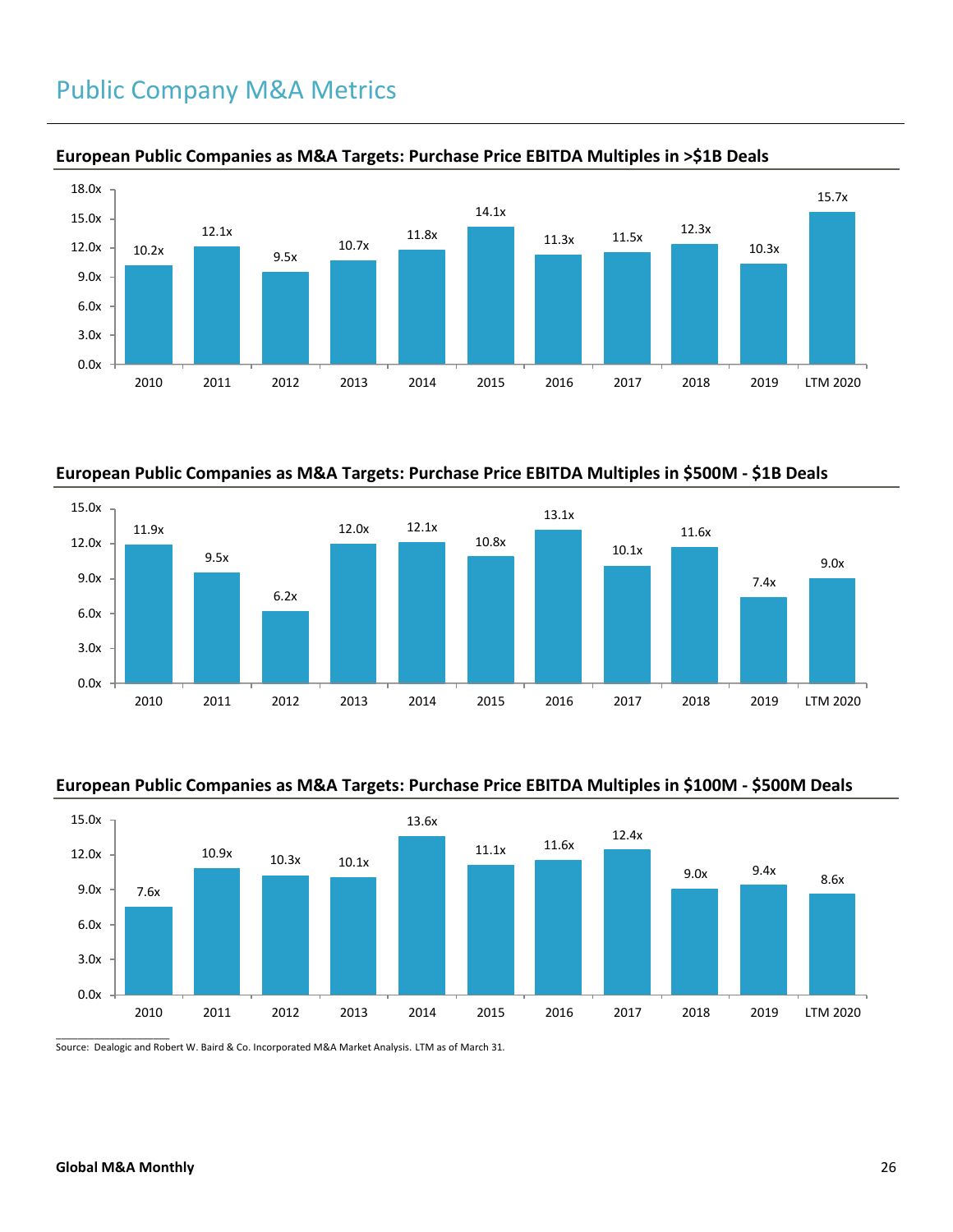

#### **European Public Companies as M&A Targets: Median Acquisition Premiums in >\$1B Deals**

### **European Public Companies as M&A Targets: Median Acquisition Premiums in \$500M - \$1B Deals**



### **European Public Companies as M&A Targets: Median Acquisition Premiums in \$100M - \$500M Deals**



 $\overline{\phantom{a}}$  ,  $\overline{\phantom{a}}$  ,  $\overline{\phantom{a}}$  ,  $\overline{\phantom{a}}$  ,  $\overline{\phantom{a}}$  ,  $\overline{\phantom{a}}$  ,  $\overline{\phantom{a}}$  ,  $\overline{\phantom{a}}$  ,  $\overline{\phantom{a}}$  ,  $\overline{\phantom{a}}$  ,  $\overline{\phantom{a}}$  ,  $\overline{\phantom{a}}$  ,  $\overline{\phantom{a}}$  ,  $\overline{\phantom{a}}$  ,  $\overline{\phantom{a}}$  ,  $\overline{\phantom{a}}$ Source: Dealogic and Robert W. Baird & Co. Incorporated M&A Market Analysis. LTM as of March 31.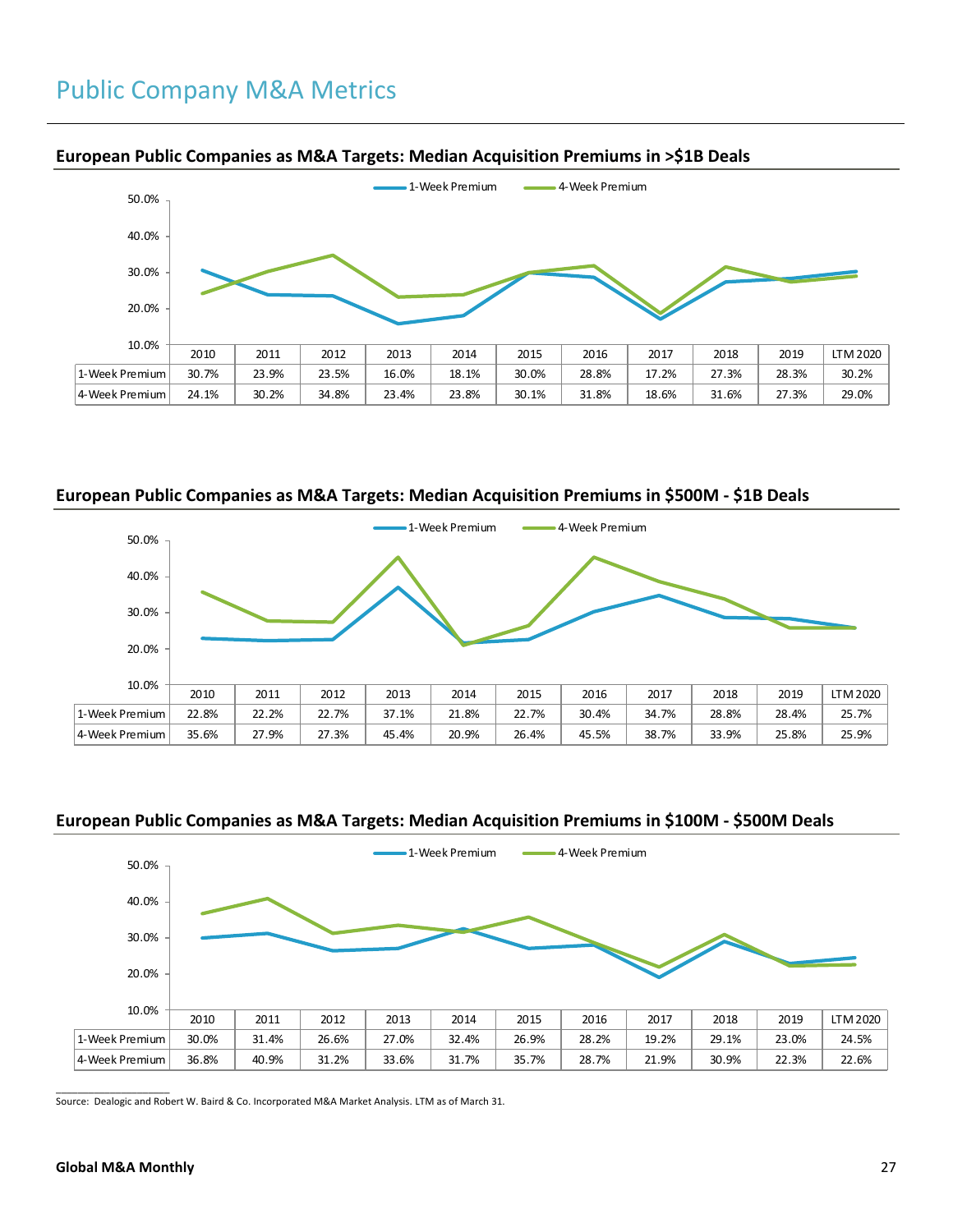## Public Company M&A Metrics



#### **European Public Companies as M&A Targets in >\$1B Deals – Acquiror Composition by Deal Count**

## **European Public Companies as M&A Targets in \$500M - \$1B Deals – Acquiror Composition by Deal Count**



### **European Public Companies as M&A Targets in \$100M - \$500M Deals – Acquiror Composition by Deal Count**



Source: Dealogic and Robert W. Baird & Co. Incorporated M&A Market Analysis. YTD as of March 31.

\_\_\_\_\_\_\_\_\_\_\_\_\_\_\_\_\_\_\_\_\_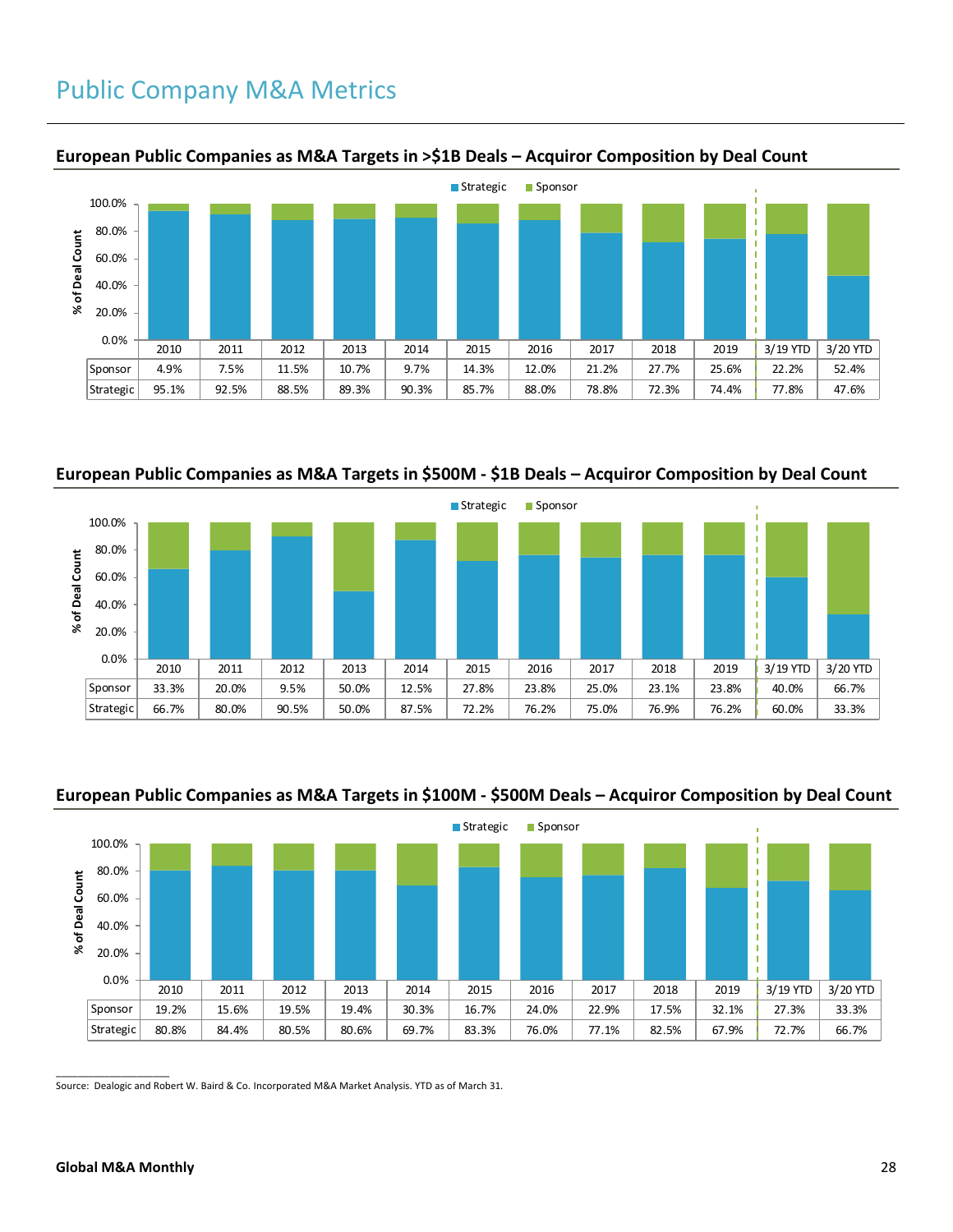## Public Company M&A Metrics



#### **European Public Companies as M&A Targets in >\$1B Deals – Payment Method by Deal Count**

**European Public Companies as M&A Targets in \$500M - \$1B Deals – Payment Method by Deal Count**



### **European Public Companies as M&A Targets in \$100M - \$500M Deals – Payment Method by Deal Count**



Source: Dealogic and Robert W. Baird & Co. Incorporated M&A Market Analysis. YTD as of March 31.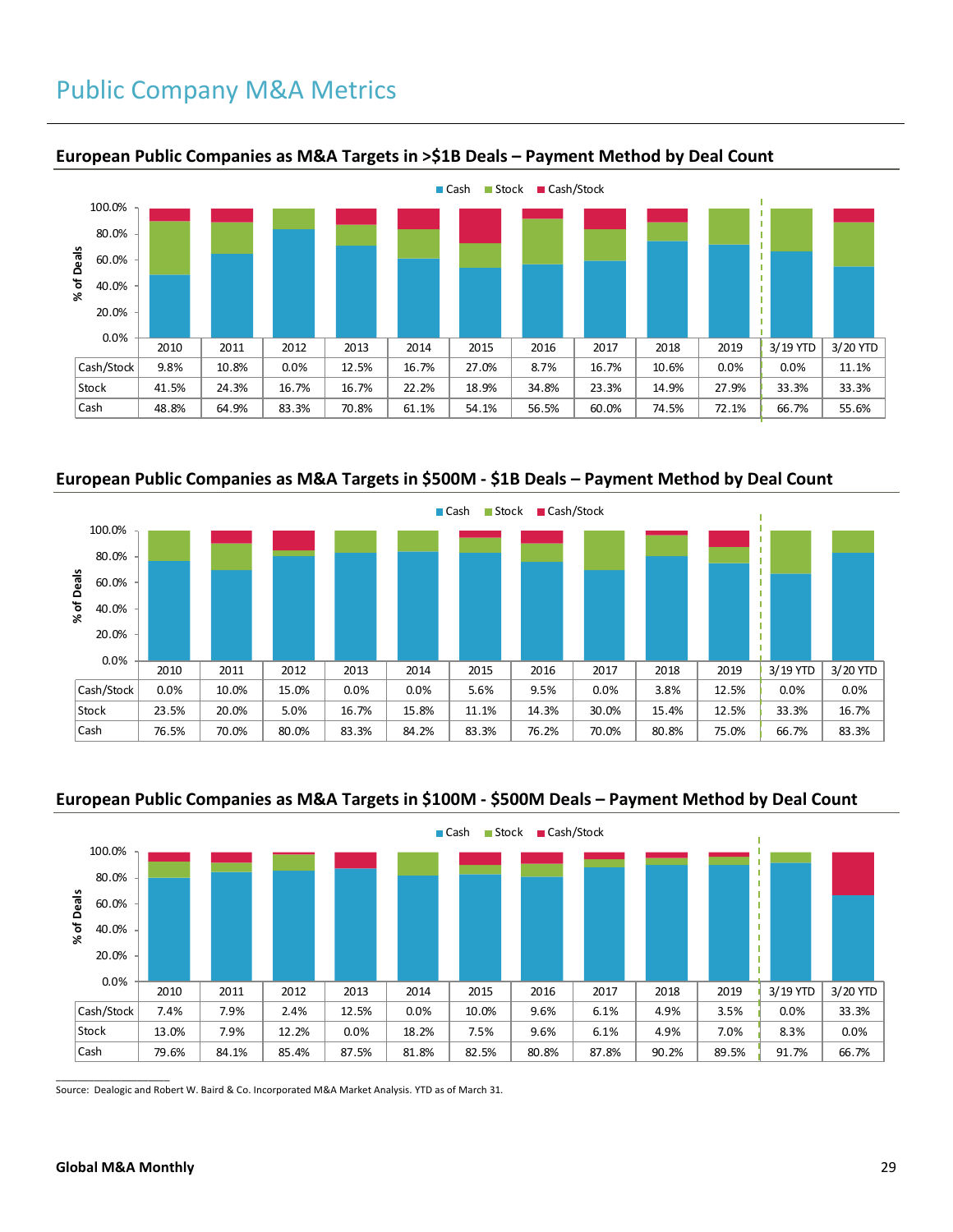

#### **European Public Companies as M&A Targets – Percentage of Deals That Are Completed**

### **European Public Companies as M&A Targets – Percentage of Deals with a Raised Offer**



#### **European Public Companies as M&A Targets – Percentage of Deals with an Unsolicited Offer**



 $\overline{\phantom{a}}$  ,  $\overline{\phantom{a}}$  ,  $\overline{\phantom{a}}$  ,  $\overline{\phantom{a}}$  ,  $\overline{\phantom{a}}$  ,  $\overline{\phantom{a}}$  ,  $\overline{\phantom{a}}$  ,  $\overline{\phantom{a}}$  ,  $\overline{\phantom{a}}$  ,  $\overline{\phantom{a}}$  ,  $\overline{\phantom{a}}$  ,  $\overline{\phantom{a}}$  ,  $\overline{\phantom{a}}$  ,  $\overline{\phantom{a}}$  ,  $\overline{\phantom{a}}$  ,  $\overline{\phantom{a}}$ Source: Dealogic and Robert W. Baird & Co. Incorporated M&A Market Analysis. LTM as of March 31.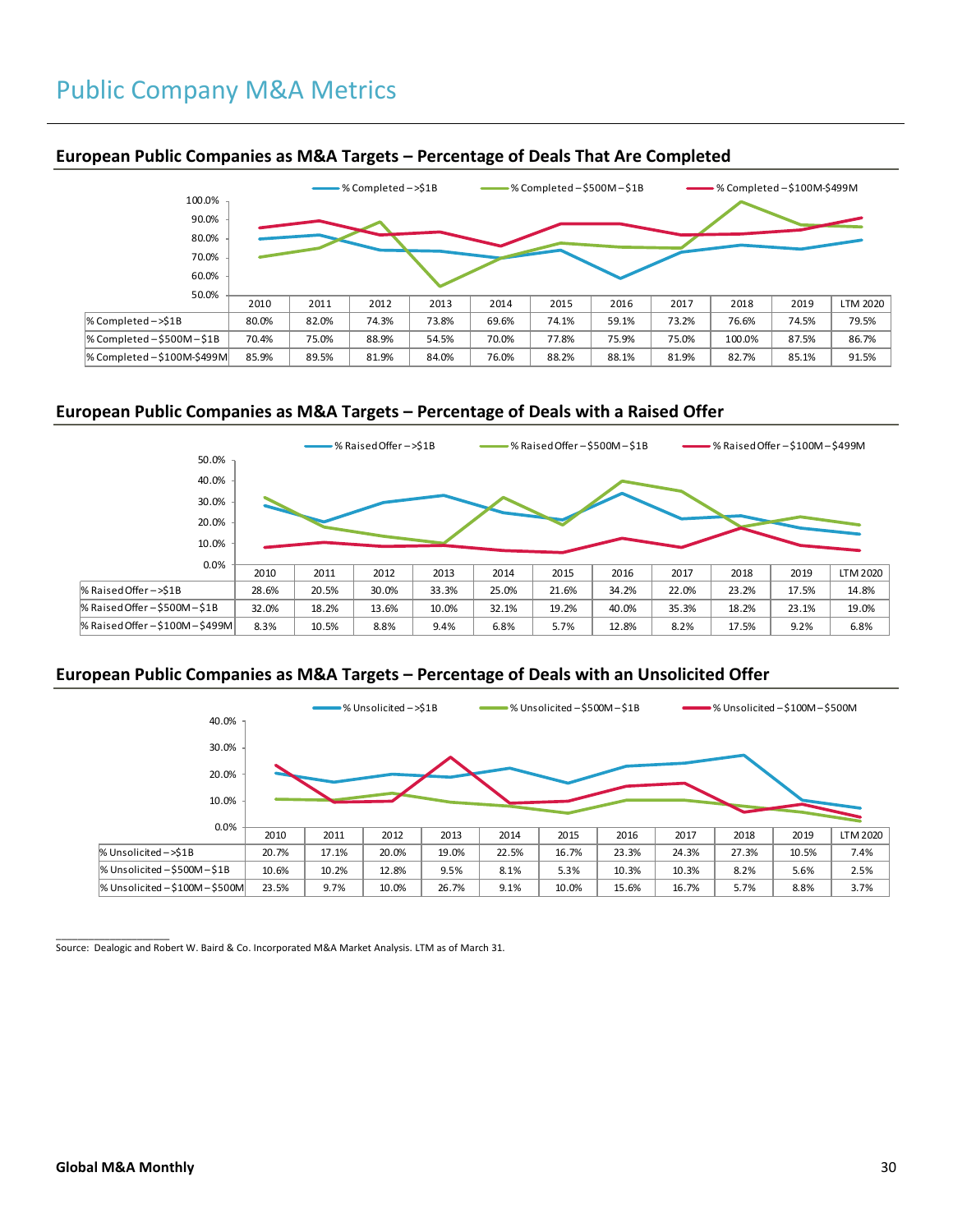# Transaction Spotlight

| <b>Target Company</b><br><b>Headquarters</b>        | Industrial segment of Ingersoll-Rand plc<br>Davidson, NC                                                                                                                             |                                                                                                                                                                                                                                                                                                                                                                                                                                                                                                                                                                                                                                                                                                                                                         |
|-----------------------------------------------------|--------------------------------------------------------------------------------------------------------------------------------------------------------------------------------------|---------------------------------------------------------------------------------------------------------------------------------------------------------------------------------------------------------------------------------------------------------------------------------------------------------------------------------------------------------------------------------------------------------------------------------------------------------------------------------------------------------------------------------------------------------------------------------------------------------------------------------------------------------------------------------------------------------------------------------------------------------|
| <b>Parent Company</b><br><b>Headquarters</b>        | Ingersoll-Rand plc<br>Milwaukee, WI                                                                                                                                                  |                                                                                                                                                                                                                                                                                                                                                                                                                                                                                                                                                                                                                                                                                                                                                         |
| <b>Acquiring Company</b><br><b>Headquarters</b>     | Gardner Denver Holdings, Inc.<br>Milwaukee, WI                                                                                                                                       |                                                                                                                                                                                                                                                                                                                                                                                                                                                                                                                                                                                                                                                                                                                                                         |
| <b>Industry Sector</b>                              | Industrial                                                                                                                                                                           |                                                                                                                                                                                                                                                                                                                                                                                                                                                                                                                                                                                                                                                                                                                                                         |
| <b>Transaction Overview</b>                         | announcement.                                                                                                                                                                        | Gardner Denver Holdings, Inc. ("Gardner Denver" or the "Company") recently completed its merger<br>with the Industrial segment of Ingersoll-Rand plc ("Ingersoll Rand Industrial"). The newly combined<br>company is now named "Ingersoll Rand Inc." ("Ingersoll Rand"), with Ingersoll Rand plc now operating<br>as Trane Technologies plc ("Trane Technologies" or "Trane"). In a Reverse-Morris Trust transaction,<br>Ingersoll-Rand plc separated Ingersoll Rand Industrial by way of a spin-off to existing shareholders and<br>then combined it with Gardner Denver ("IndustrialCo"), creating a premier flow control and industrial<br>technology platform with an enterprise value of approximately \$15 billion at the time of the transaction |
|                                                     | States federal income tax purposes.                                                                                                                                                  | Under the terms of the agreement, Ingersoll-Rand plc received \$1.9 billion in cash from Ingersoll Rand<br>Industrial that was funded by newly-issued debt assumed by Gardner Denver in the merger. Existing<br>Ingersoll-Rand plc shareholders received 50.1% of the shares of IndustrialCo on a fully diluted basis,<br>valued at approximately \$5.8 billion at the time the transaction announcement. Existing Gardner<br>Denver shareholders retained 49.9% of the shares of IndustrialCo on a fully diluted basis. The<br>transaction was tax-free to Ingersoll-Rand plc and Gardner Denver's respective shareholders for United                                                                                                                  |
| <b>Target Company</b><br><b>Description</b>         | Handling, and Precision Flow Systems businesses.                                                                                                                                     | Ingersoll Rand Industrial was a global provider of compression equipment, transportation vehicles and<br>mission-critical flow control products to industrial and energy end markets. Ingersoll Rand Industrial<br>was comprised of its Compressor Systems, Club Car, Power Tools, Fluid Management, Material                                                                                                                                                                                                                                                                                                                                                                                                                                           |
| <b>Parent Company</b><br><b>Description</b>         |                                                                                                                                                                                      | Trane Technologies is a global climate innovator that operates under the brands Trane and Thermo<br>King. Trane offers an environmentally responsible portfolio of products and services and sustainable<br>climate solutions to buildings, homes, and transportation and has over 36,000 employees worldwide.                                                                                                                                                                                                                                                                                                                                                                                                                                          |
| <b>Acquiring Company</b><br><b>Description</b>      |                                                                                                                                                                                      | Gardner Denver was a global provider of mission-critical flow control and compression equipment and<br>associated aftermarket parts, consumables and services to the industrial, energy and medical markets.                                                                                                                                                                                                                                                                                                                                                                                                                                                                                                                                            |
| <b>Newly Combined Company</b><br><b>Description</b> | has over 16,000 employees worldwide.                                                                                                                                                 | Ingersoll Rand is a global market leader with a broad range of innovative and mission-critical air, fluid,<br>energy, medical, and specialty vehicle solutions. With over 40 respected brands, Ingersoll Rand<br>operates through four reportable segments, including Industrial Technologies and Services, Precision<br>and Science Technologies, High Pressure Solutions, and Specialty Vehicle Technologies. Ingersoll Rand                                                                                                                                                                                                                                                                                                                          |
| <b>Advisory Role</b>                                | transaction, please contact Baird's Investment Banking team:                                                                                                                         | Baird served as a financial advisor to Gardner Denver Holdings, Inc. on this transaction and provided a<br>fairness opinion to the board of directors of Gardner Denver. For additional information about this                                                                                                                                                                                                                                                                                                                                                                                                                                                                                                                                          |
|                                                     | <b>Joe Packee</b><br>+1.414.298.7644<br>jpackee@rwbaird.com<br><b>Dale Rudow</b><br>+1.414.298.7495<br>drudow@rwbaird.com<br><b>Tom Lacy</b><br>+1.414.298.7648<br>tlacy@rwbaird.com | <b>Chris McMahon</b><br>+1.312.609.4983<br>cmcmahon@rwbaird.com<br><b>Anne-Marie Peterson</b><br>+1.646.557.2334<br>ampeterson@rwbaird.com<br><b>Nick Sealy</b><br>+44.20.7667.8370<br>nsealy@rwbaird.com                                                                                                                                                                                                                                                                                                                                                                                                                                                                                                                                               |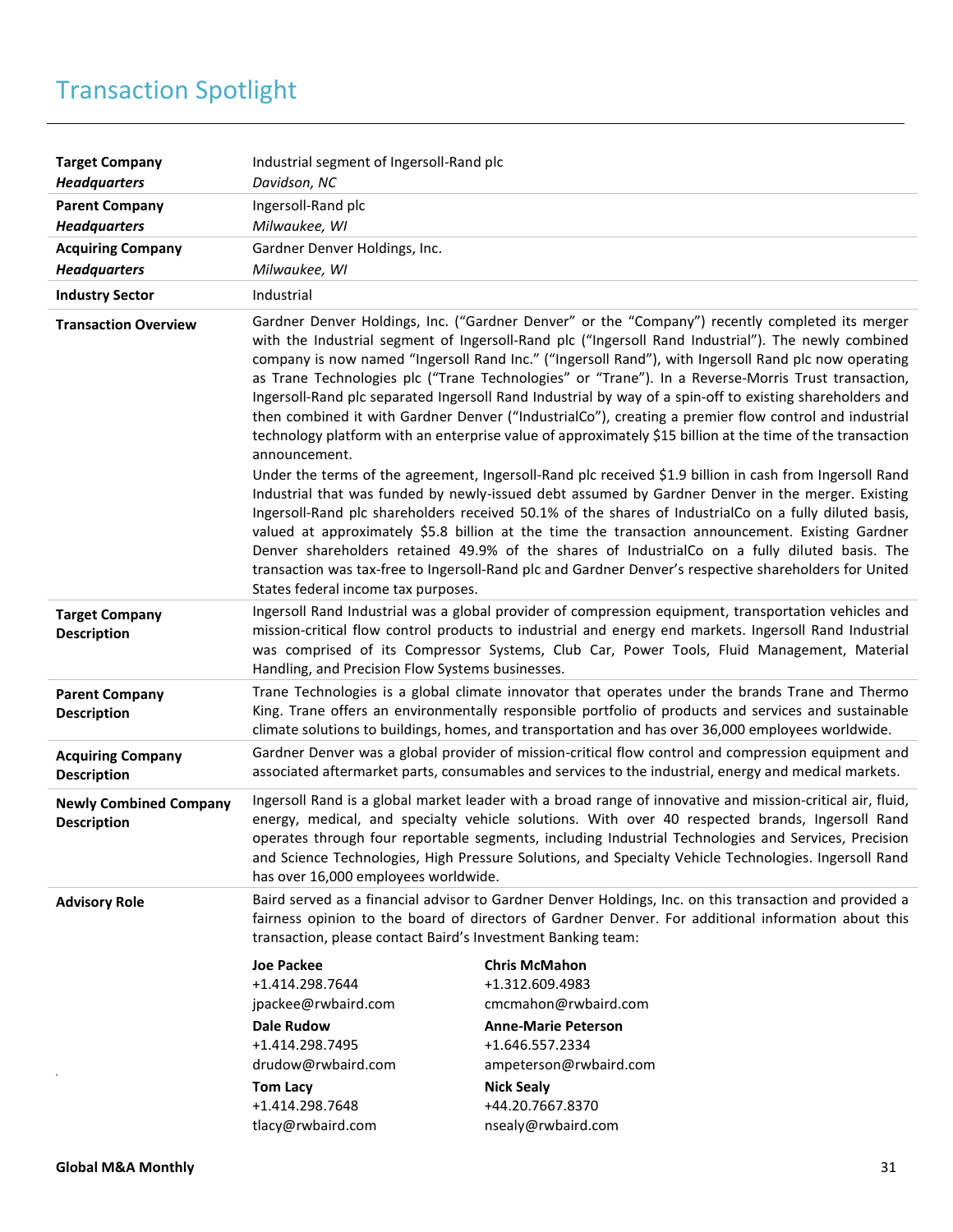# Recent Baird M&A Transactions

| Date<br>Announced | <b>Baird Client</b>                                                   | <b>Client Description</b>                                                                          | <b>Transaction Description</b>                                                                                         | <b>Deal Value</b><br>(\$mil) | Industry                   |
|-------------------|-----------------------------------------------------------------------|----------------------------------------------------------------------------------------------------|------------------------------------------------------------------------------------------------------------------------|------------------------------|----------------------------|
| 3/16/20           | <b>AASKI Technology</b>                                               | Technology solutions in ISR,<br>engineering, and integrated logistics<br>support                   | Sale to MAG Aerospace                                                                                                  | $**$                         | Technology and<br>Services |
| 3/9/20            | <b>Invacare Corporation</b>                                           | Manufacturer and distributor of<br>medical equipment                                               | Sale of Dynamic Controls to<br>Allied Motion Technologies,<br>Inc.                                                     | $\ast\ast$                   | Healthcare                 |
| 3/2/20            | <b>Francisco Partners</b><br>Management, L.P.                         | Leading global private equity firm                                                                 | Acquisition of Smith<br>Technologies, LLC                                                                              | $***$                        | Healthcare                 |
| 2/19/20           | Eddyfi/NDT                                                            | Test and measurement technology                                                                    | Acquisition of Halfwave AS and<br>Halfwave Subsea Holding AS                                                           | $***$                        | Industrial                 |
| 2/18/20           | EIS, Inc.                                                             | Plastic films, pressure sensitive<br>adhesives, and other specialty flexible<br>material solutions | Sale of Tekra, LLC and Trient,<br>LLC to Schweitzer-Mauduit<br>International, Inc.                                     | \$155                        | Industrial                 |
| 2/4/20            | HaystackID, LLC                                                       | Specialized eDiscovery services                                                                    | Strategic recapitalization by<br>Quad-C Management, Inc.                                                               | $\ast\ast$                   | Technology and<br>Services |
| 2/3/20            | <b>Emergency Response</b><br>segment [Spartan<br>Motors, Inc.]        | Custom fire truck cabs and chassis and<br>complete fire truck apparatus                            | Sale of Emergency Response<br>segment to REV Group, Inc.                                                               | \$55                         | Industrial                 |
| 1/30/20           | <b>WABCO Holdings Inc.</b>                                            | Braking control systems and other<br>advanced technologies                                         | Sale of R.H. Sheppard Co., Inc.<br>to Bendix Commercial Vehicle<br>Systems LLC                                         | $***$                        | Industrial                 |
| 1/28/20           | NovaBone Products, LLC                                                | Bone formation products and products<br>that repair and remodel tissue                             | Sale to Halma plc                                                                                                      | \$137                        | Healthcare                 |
| 1/23/20           | Midwest Industrial<br>Rubber, Inc.                                    | Custom design, engineering, and<br>fabrication for mission critical belting<br>applications        | Sale to AMMEGA                                                                                                         | $***$                        | Industrial                 |
| 1/14/20           | Incentive Technology<br>Group, LLC                                    | Digital consulting firm                                                                            | Sale to ICF International, Inc.                                                                                        | \$255                        | Technology and<br>Services |
| 1/7/20            | AMETEK, Inc.                                                          | Electronic instruments and<br>electromechanical devices                                            | Sale of KBA Enterprises, Inc. to<br>Kymera International                                                               | \$250                        | Industrial                 |
| 1/3/20            | <b>BMT 3 Holdings Pty Ltd</b><br>(dba Blast Movement<br>Technologies) | Technology-enabled mining solutions                                                                | Sale to Hexagon AB                                                                                                     | $\ast\ast$                   | Technology and<br>Services |
| 12/31/19          | <b>Allied Glass Containers</b><br>Ltd                                 | Glass packaging products                                                                           | Sale to an affiliate of Sun<br>European Partners LLP and<br>Allied management                                          | $\ast\ast$                   | Industrial                 |
| 12/31/19          | CIRCOR International, Inc.                                            | Highly-engineered flow and motion<br>control products                                              | Sale of Instrumentation and<br>Sampling division to Crane Co.                                                          | \$172                        | Industrial                 |
| 12/31/19          | Abry Partners, LLC                                                    | Private equity firm                                                                                | Acquisition of Centauri Health<br>Solutions, Inc.                                                                      | $***$                        | Healthcare                 |
| 12/24/19          | <b>Informed Medical</b><br>Decisions, Inc.                            | Genetic testing services                                                                           | Investments from TT Capital<br>Partners, NovaQuest Capital<br>Management, L.L.C., and Frist<br><b>Cressey Ventures</b> | $***$                        | Healthcare                 |
| 12/23/19          | <b>ECM Industries LLC</b>                                             | Branded tools and consumables for<br>electrical and harsh environment<br>applications              | Sale to Sentinel Capital<br>Partners                                                                                   | $\ast\ast$                   | Industrial                 |
| 12/23/19          | Aspen Pumps Group                                                     | Condensate removal pumps                                                                           | Sale to Inflexion Private Equity<br>Partners LLP                                                                       | $***$                        | Industrial                 |
| 12/20/19          | Barnes Group Inc.                                                     | Highly engineered products,<br>differentiated industrial technologies,<br>and innovative solutions | Sale of Seeger-Orbis to Kajo<br>Neukirchen Group                                                                       | $***$                        | Industrial                 |
| 12/20/19          | <b>WIRB-Copernicus Group</b>                                          | Clinical trial optimization solutions                                                              | Recapitalization by Leonard<br>Green & Partners, LP and Novo<br>Holdings A/S                                           | $***$                        | Healthcare                 |
| 12/19/19          | Dent Wizard<br><b>International Corporation</b>                       | Full-service provider of automotive<br>reconditioning solutions                                    | Sale to Dealer Tire, LLC                                                                                               | $***$                        | Industrial                 |
| 12/18/19          | <b>NET ESOLUTIONS</b><br>CORPORATION                                  | IT modernization and digital<br>transformation for Federal agencies                                | Sale to NTT DATA Services                                                                                              | $***$                        | Technology and<br>Services |
| 12/17/19          | Leidos Holdings, Inc.                                                 | Information technology, engineering,<br>and science solutions and services                         | <b>Acquisition of Dynetics</b>                                                                                         | \$1,650                      | Technology and<br>Services |

Source: Robert W. Baird & Co. Incorporated M&A Market Analysis.

\* Announced and pending transactions with disclosed value; \*\*Closed transactions with undisclosed value; \*\*\* Announced and pending transactions with undisclosed value.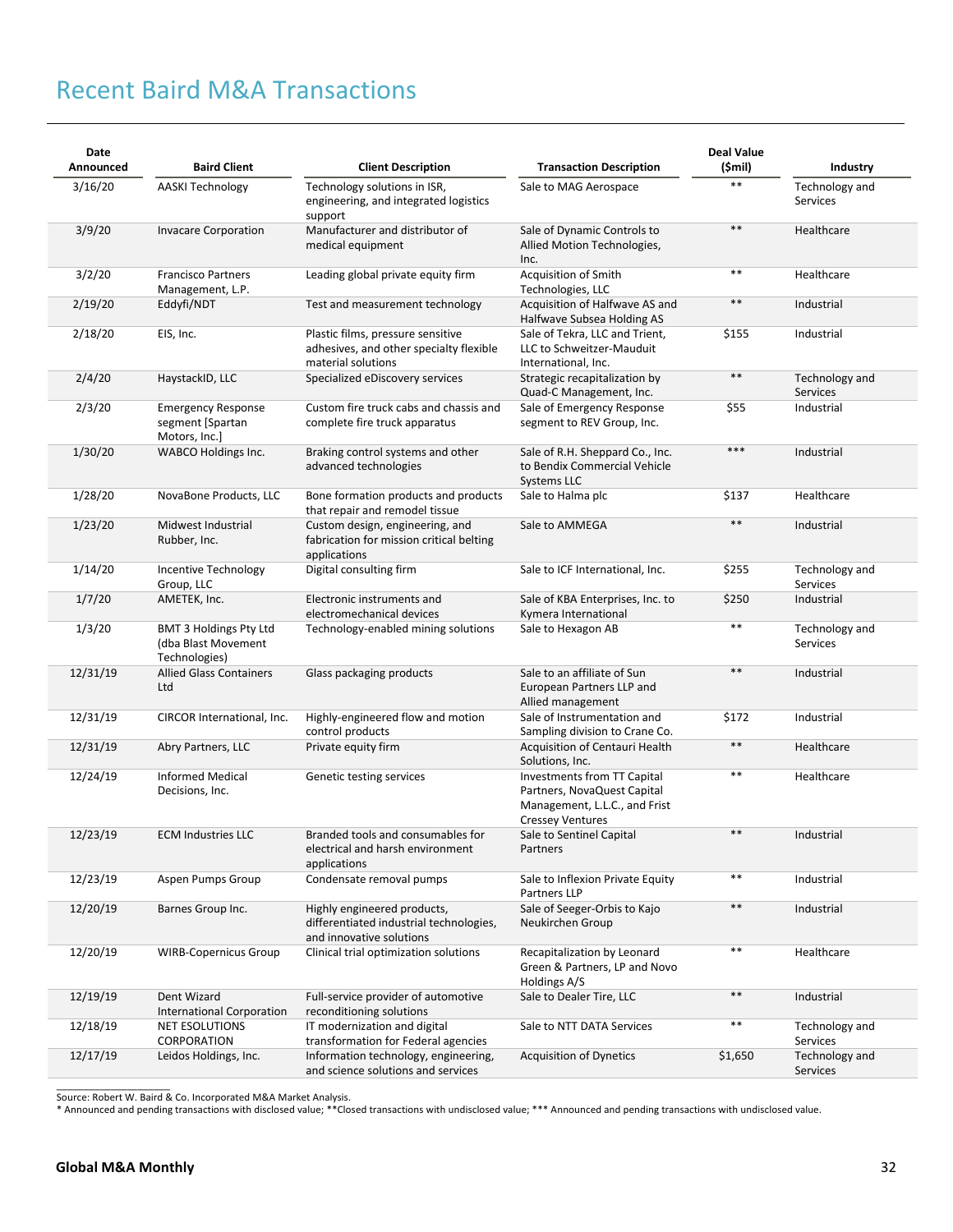# Recent Baird M&A Transactions

| Date<br>Announced | <b>Baird Client</b>                         | <b>Client Description</b>                                                                                                             | <b>Transaction Description</b>                                              | <b>Deal Value</b><br>(\$mil) | Industry                          |
|-------------------|---------------------------------------------|---------------------------------------------------------------------------------------------------------------------------------------|-----------------------------------------------------------------------------|------------------------------|-----------------------------------|
| 12/16/19          | Zumbro River Brand, Inc.                    | Ingredient manufacturer and R&D<br>solutions provider for the food and<br>beverage sector                                             | Sale to Balchem Corporation                                                 | $**$                         | Consumer                          |
| 12/13/19          | Truck-Lite Co., LLC                         | Safety lighting, forward lighting, wiring<br>harnesses, turn signal switches, and<br>safety accessories                               | Sale to Genstar Capital, LLC                                                | $\ast\ast$                   | Industrial                        |
| 12/12/19          | Stasher, Inc.                               | High-quality, reusable silicone storage<br>bags                                                                                       | Sale to SC Johnson & Son, Inc.                                              | $***$                        | Consumer                          |
| 12/9/19           | Icynene-Lapolla                             | Spray polyurethane foam insulation<br>products                                                                                        | Sale to Huntsman Corporation                                                | \$350                        | Industrial                        |
| 12/3/19           | American Hotel Income<br>Properties REIT LP | Investor in hotel real estate properties                                                                                              | Sale of Economy Lodging<br>portfolio to Vukota Capital<br>Management Ltd.   | \$216                        | <b>Real Estate</b>                |
| 11/25/19          | <b>CURT Group</b>                           | Towing, towing accessory, and other<br>vehicle accessory products                                                                     | Sale to LCI Industries                                                      | $***$                        | Industrial                        |
| 11/25/19          | <b>Empyrean Benefit</b><br>Solutions, Inc.  | Manages employee health and welfare<br>benefits programs                                                                              | Sale to Securian Financial<br>Group, Inc.                                   | $\ast\ast$                   | Healthcare                        |
| 11/22/19          | Milton Industries, Inc.                     | Highly-engineered tools and<br>accessories for pneumatic applications                                                                 | Sale to Levine Leichtman<br>Capital Partners, LLC                           | $***$                        | Industrial                        |
| 11/19/19          | <b>Bilcare Mauritius Ltd.</b>               | <b>Technical films</b>                                                                                                                | Sale of Bilcare Research<br>Holding AG to Lindsay<br>Goldberg               | $* *$                        | Industrial                        |
| 11/12/19          | Remington Holdings, L.P.                    | Hotel management                                                                                                                      | <b>Combination of its Hotel</b><br>Management Business with<br>Ashford Inc. | \$275                        | <b>Real Estate</b>                |
| 11/11/19          | <b>iMPREG</b>                               | Glass-reinforced plastic                                                                                                              | Sale to FSN Capital Partners                                                | $***$                        | Industrial                        |
| 11/5/19           | LinQuest Corporation                        | Space systems technology company                                                                                                      | Acquisition of The Perduco<br>Group                                         | $***$                        | Technology and<br>Services        |
| 11/4/19           | <b>T-Base Communications</b><br>Inc.        | Risk mitigation software                                                                                                              | Sale to Thompson Street<br>Capital Partners                                 | $* *$                        | Technology and<br>Services        |
| 10/29/19          | n2y LLC                                     | Special education SaaS solutions                                                                                                      | Sale to Providence Equity<br>Partners                                       | $***$                        | Technology and<br>Services        |
| 10/17/19          | TruckPro, LLC                               | Distributor of heavy-duty truck and<br>trailer products                                                                               | Sale to Platinum Equity, LLC                                                | $\ast\ast$                   | Industrial                        |
| 10/16/19          | Radixx International, Inc.                  | Airline retailing software provider                                                                                                   | Sale to Sabre Corporation                                                   | \$110                        | Technology and<br>Services        |
| 10/15/19          | The Living Company, LLC                     | Furnishings, fixtures, and equipment<br>logistics platform                                                                            | Sale to Lee Equity Partners,<br>LLC                                         | $* *$                        | Technology and<br>Services        |
| 10/7/19           | Powerhouse Retail<br>Services, LLC          | Provider of high-volume, multi-site<br>rollouts and refreshes as well as<br>recurring facility maintenance services                   | Investment by Lincolnshire<br>Management, Inc.                              | $***$                        | Technology and<br>Services        |
| 10/2/19           | Manufacturing<br>Techniques, Inc.           | Advanced sensing solutions                                                                                                            | Sale to QinetiQ Group plc                                                   | $***$                        | Technology and<br>Services        |
| 10/2/19           | gabo Systemtechnik<br>GmbH                  | Microduct systems for the<br>telecommunications market                                                                                | Sale to Aptiv PLC                                                           | \$305                        | Industrial                        |
| 10/1/19           | Wicked Cool Toys<br>Holdings, LLC           | Toys                                                                                                                                  | Sale to Jazwares LLC                                                        | $* *$                        | Consumer                          |
| 9/27/19           | Cole-Parmer Instrument<br>Company           | Fluid handling, test & measurement,<br>environmental and biosciences<br>instrumentation, and associated<br>consumables                | Recapitalization with GTCR                                                  | $\ast\ast$                   | Industrial                        |
| 9/26/19           | Montagu Private Equity                      | Private equity firm                                                                                                                   | Acquisition of Jane's                                                       | \$470                        | Technology and<br><b>Services</b> |
| 9/23/19           | Rapala VMC Corp.                            | Fishing tackle producer                                                                                                               | Equity investment in DCQ<br>International Corp.                             | $\ast\ast$                   | Consumer                          |
| 9/12/19           | Morbark, LLC                                | Equipment and aftermarket parts used<br>for clearing, grinding / chipping and<br>converting trees, wood, and related<br>organic waste | Sale to Alamo Group Inc.                                                    | \$352                        | Industrial                        |

Source: Robert W. Baird & Co. Incorporated M&A Market Analysis.

\* Announced and pending transactions with disclosed value; \*\*Closed transactions with undisclosed value; \*\*\* Announced and pending transactions with undisclosed value.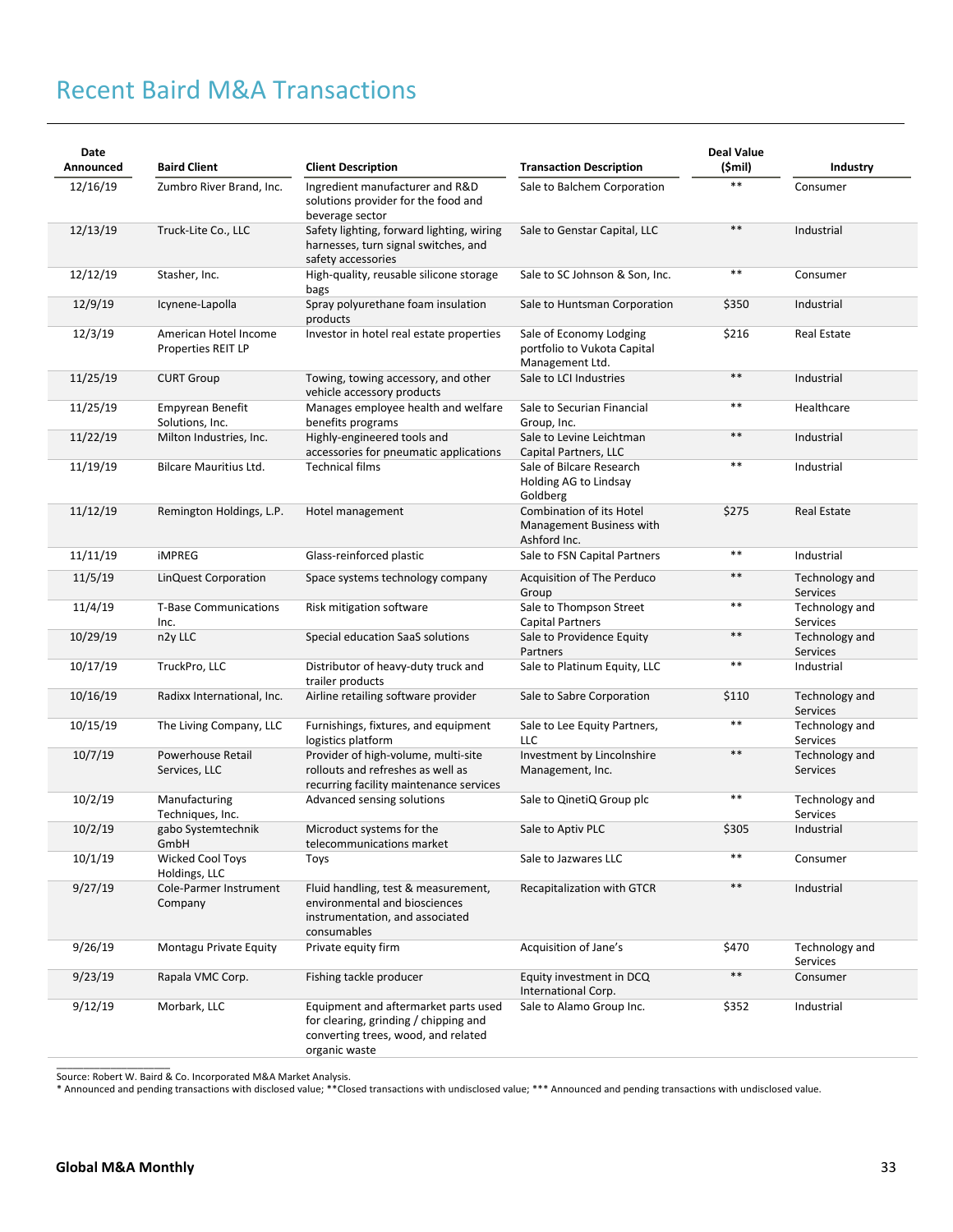# Recent Baird M&A Transactions

| Date<br>Announced | <b>Baird Client</b>                                                     | <b>Client Description</b>                                                                                                                 | <b>Transaction Description</b>                                                             | <b>Deal Value</b><br>(\$mil) | Industry                          |
|-------------------|-------------------------------------------------------------------------|-------------------------------------------------------------------------------------------------------------------------------------------|--------------------------------------------------------------------------------------------|------------------------------|-----------------------------------|
| 9/6/19            | Fusion Risk Management,<br>Inc.                                         | Software solutions for business<br>continuity, integrated risk<br>management, IT disaster recovery, and<br>crisis and incident management | Investment from Vista Equity<br>Partners                                                   | $***$                        | Technology and<br>Services        |
| 9/4/19            | Health & Safety Institute                                               | Services to create safer workplaces<br>and reduce financial and reputational<br>risk                                                      | Sale to Waud Capital Partners                                                              | $***$                        | Technology and<br><b>Services</b> |
| 8/27/19           | Eddyfi Technologies                                                     | Non-destructive testing inspection<br>technologies                                                                                        | Acquisition of NDT Global                                                                  | $***$                        | Industrial                        |
| 8/26/19           | Ontario Systems, LLC                                                    | Software designed to improve<br>operations and revenue recovery for<br>clients in the healthcare industry                                 | Sale to New Mountain Capital<br>Partners                                                   | $***$                        | Healthcare                        |
| 8/23/19           | Cartonplast Group GmbH                                                  | Rental service provider of reusable<br>plastic layer pads                                                                                 | Sale to Deutsche Beteiligungs<br>AG                                                        | $***$                        | Technology and<br>Services        |
| 8/15/19           | <b>FMP Global Holdings</b><br>Limited                                   | Payroll services and software                                                                                                             | Sale to IRIS Software Group<br>Ltd.                                                        | $***$                        | Technology and<br>Services        |
| 8/12/19           | Forte Research Systems,<br>Inc.                                         | Software and services for clinical trial<br>management, clinical data<br>management, and research<br>administration                       | Sale to Advarra                                                                            | $* *$                        | Healthcare                        |
| 8/2/19            | Collagen Matrix, Inc.                                                   | Collagen-based medical products                                                                                                           | Sale to Linden Capital Partners                                                            | $***$                        | Healthcare                        |
| 8/1/19            | Knight Point Systems, LLC                                               | Services provider focused on<br>modernizing IT, protecting critical<br>networks, and driving digital<br>transformation                    | Sale to Perspecta Inc.                                                                     | \$250                        | Technology and<br><b>Services</b> |
| 8/1/19            | Stonewall Kitchen, LLC                                                  | Specialty food platform                                                                                                                   | Sale to Audax Private Equity                                                               | $**$                         | Consumer                          |
| 7/25/19           | Vertex North America<br>(Vertex Group Limited)                          | Customer information system ("CIS")<br>software and integration services                                                                  | Sale to DFW Capital Partners                                                               | $***$                        | Technology and<br>Services        |
| 7/24/19           | SkinCure Oncology, LLC                                                  | Image-guided superficial radiation<br>therapy                                                                                             | <b>Investment from Seacoast</b><br>Capital                                                 | $***$                        | Healthcare                        |
| 7/24/19           | <b>Aurora Capital Partners</b>                                          | Private equity firm                                                                                                                       | Acquisition of Cold Chain<br>Technologies                                                  | $***$                        | Industrial                        |
| 7/22/19           | BBRC Holding B.V.<br>(The Rent Company)                                 | Educational service provider for<br>secondary education                                                                                   | Sale to Waterland Private<br>Equity Investments B.V.                                       | $**$                         | Technology and<br><b>Services</b> |
| 7/22/19           | <b>Quotient Sciences</b>                                                | Pharmaceutical development, clinical<br>and commercial manufacturing                                                                      | Sale to Permira                                                                            | $***$                        | Healthcare                        |
| 7/19/19           | Arcline Investment<br>Management LP                                     | Private equity firm                                                                                                                       | <b>Acquisition of Reciprocating</b><br>Compression division of Baker<br>Hughes             | $***$                        | Energy                            |
| 7/19/19           | <b>CATS Colleges Division</b><br>[Cambridge Education<br>Group Limited] | International school network focused<br>primarily on international students<br>with a globally integrated platform of<br>campuses         | Sale to Bright Scholar<br><b>Education Group</b>                                           | \$187                        | Technology and<br>Services        |
| 7/12/19           | Webhelp Group                                                           | Business process outsourcer                                                                                                               | Sale to Groupe Bruxelles<br>Lambert                                                        | $***$                        | Technology and<br><b>Services</b> |
| 7/10/19           | Vista Outdoor Inc.                                                      | Hunting rifles and shotguns                                                                                                               | Sale of Savage Arms and<br>Stevens Firearms to an<br>undisclosed financial buyer           | \$170                        | Consumer                          |
| 7/9/19            | Infiana Group GmbH                                                      | Engineered polyolefin films                                                                                                               | Sale to Pamplona Capital<br>Partners V                                                     | $***$                        | Industrial                        |
| 7/9/19            | <b>Actuant Corporation</b>                                              | Motion, actuation, and control<br>solutions                                                                                               | Sale of Engineered<br>Components & Systems<br>segment to One Rock Capital<br>Partners, LLC | \$215                        | Industrial                        |
| 6/28/19           | Appcast, Inc.                                                           | Platform for global recruitment                                                                                                           | Sale to StepStone GmbH                                                                     | $**$                         | Technology and<br>Services        |
| 6/26/19           | Kaman Corporation                                                       | Distributor of a diverse offering of<br>industrial products                                                                               | Sale of Distribution Group to<br>Littlejohn & Co.                                          | \$700                        | Industrial                        |
| 6/20/19           | Vera Bradley                                                            | Women's handbags, luggage and<br>travel items, fashion and home<br>accessories, and unique gifts                                          | Acquisition of Creative Genius,<br>Inc.                                                    | \$98                         | Consumer                          |

Source: Robert W. Baird & Co. Incorporated M&A Market Analysis.

\* Announced and pending transactions with disclosed value; \*\*Closed transactions with undisclosed value; \*\*\* Announced and pending transactions with undisclosed value.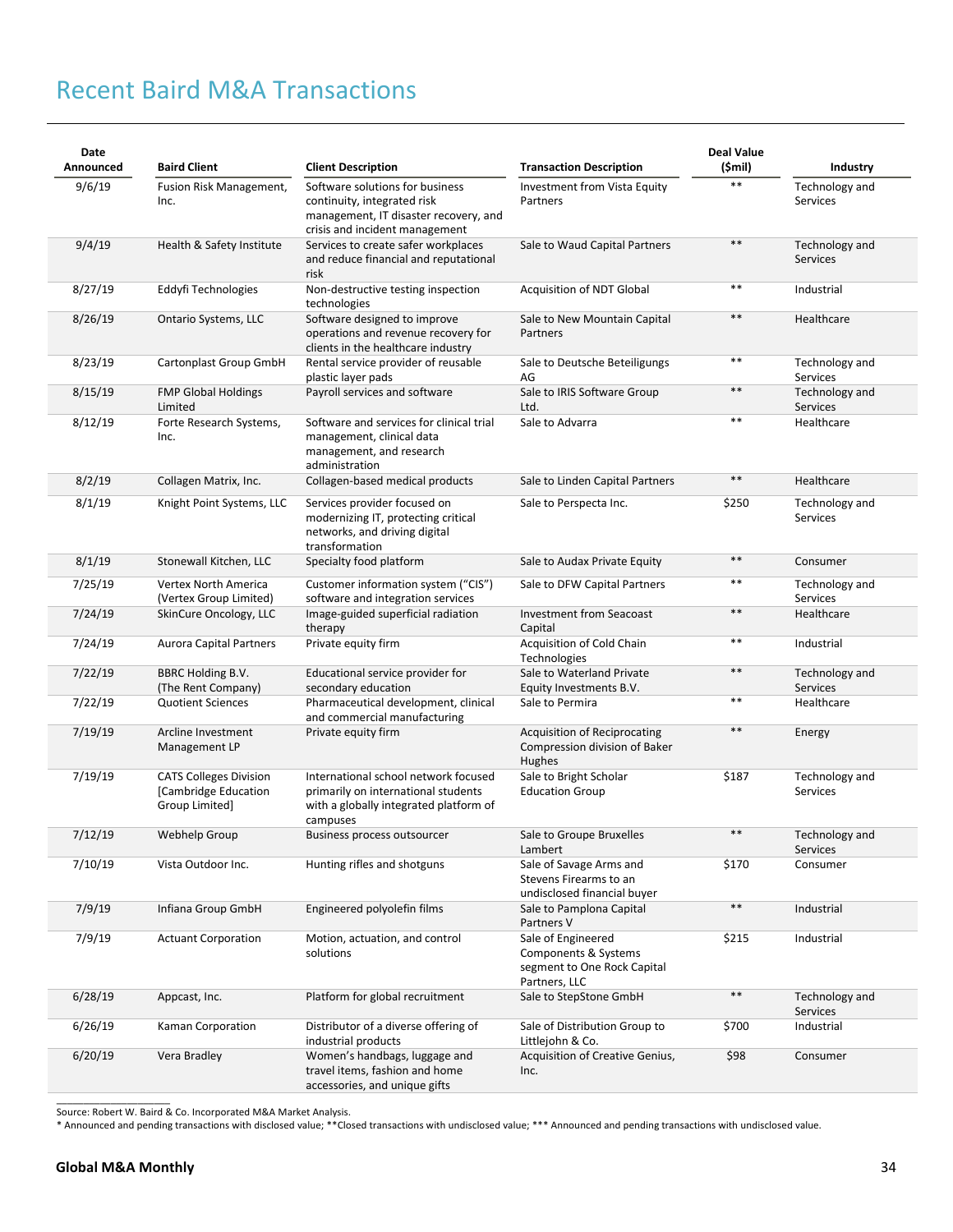

#### **DISCLAIMERS**

This is not a complete analysis of every material fact regarding any company, industry or security. The opinions expressed here reflect our judgment at this date and are subject to change. The information has been obtained from sources we consider to be reliable, but we cannot guarantee the accuracy.

#### **ADDITIONAL INFORMATION ON COMPANIES MENTIONED HEREIN IS AVAILABLE UPON REQUEST**

The Dow Jones Industrial Average, S&P 500, S&P 400, Russell 2000, FTSE 100, DAX, Hang Seng, and Nikkei 225 are unmanaged common stock indices used to measure and report performance of various sectors of the stock market; direct investment in indices is not available. Past performance is not indicative of future results.

Baird is exempt from the requirement to hold an Australian financial services license. Baird is regulated by the United States Securities and Exchange Commission, FINRA, and various other self-regulatory organizations and those laws and regulations may differ from Australian laws. This report has been prepared in accordance with the laws and regulations governing United States broker-dealers and not Australian laws.

**Copyright 2020 Robert W. Baird & Co. Incorporated. No part of this publication may be reproduced or distributed in any form or by any means without our prior written approval. However, you may download one copy of the information for your personal, non-commercial viewing only, provided that you do not remove or alter any trade mark, copyright or other proprietary notice.**

#### **OTHER DISCLOSURES**

**UK disclosure requirements for the purpose of distributing this report into the UK and other countries for which Robert W Baird Limited holds an ISD passport.**

This report is for distribution into the United Kingdom only to persons who fall within Article 19 or Article 49(2) of the Financial Services and Markets Act 2000 (financial promotion) order 2001 being persons who are investment professionals and may not be distributed to private clients. Issued in the United Kingdom by Robert W Baird Limited, which has offices at Finsbury Circus House 15 Finsbury Circus, London, EC2M 7EB, and is a company authorized and regulated by the Financial Conduct Authority.

Robert W Baird Limited ("RWBL") is exempt from the requirement to hold an Australian financial services license. RWBL is regulated by the Financial Conduct Authority ("FCA") under UK laws and those laws may differ from Australian laws. This document has been prepared in accordance with FCA requirements and not Australian laws.